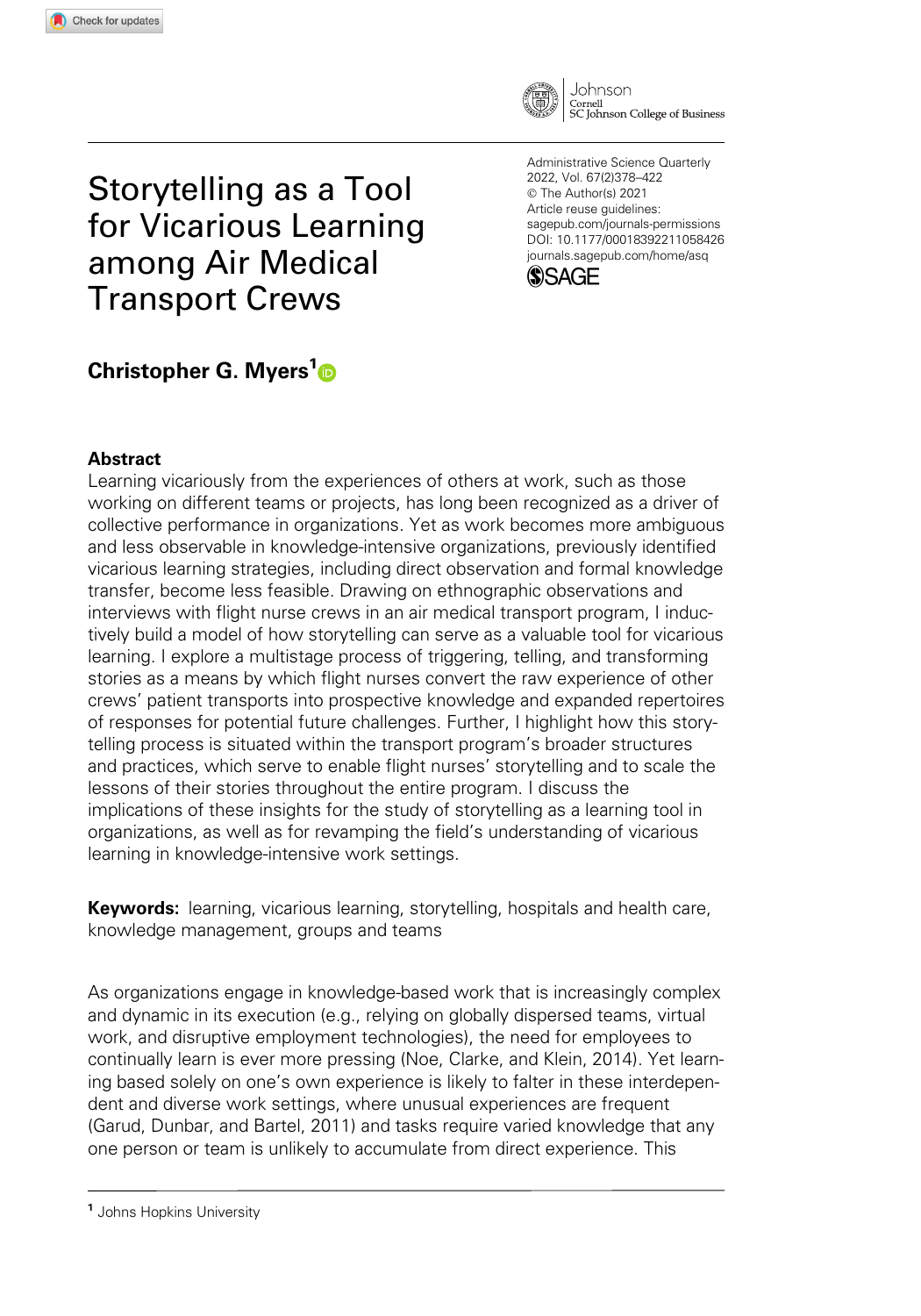limitation of learning solely from one's own experience lies at the core of enduring interest in understanding vicarious learning—the process by which individuals update their knowledge or repertoire of future potential responses on the basis of others' experiences rather than only their own (Bandura, 1977; Manz and Sims, 1981; Myers, 2018). A significant body of organizational research has focused on how vicarious learning enables the transfer of knowledge and diffusion of practices across employees in different teams, units, or sites within organizations (e.g., Ancona and Caldwell, 1992; Darr, Argote, and Epple, 1995; Argote and Ingram, 2000; Bresman, 2010, 2013).

To date, this literature has generally assumed that vicarious learning in organizations occurs either through a process of observing and imitating actions taken in other groups (consistent with similar work at the organizational level of analysis; e.g., Haunschild and Miner, 1997; Baum, Li, and Usher, 2000; Madsen and Desai, 2010) or through the use of organizational systems for capturing and disseminating the lessons of others' experience (Alavi and Leidner, 2001; Argote, 2015). Yet the nature of work in today's knowledge-intensive organizations has rendered many of these assumptions untenable (Bresman, 2013; Myers and DeRue, 2017), leaving our understanding of vicarious learning out of step with the realities of work in modern organizations (as much of the literature focuses on more stable, low-uncertainty work contexts; see Greve, 2020). With many organizations employing increasingly dispersed teams engaged in highly specialized knowledge work, employees are less able to directly observe the actions and outcomes taken by their peers in other teams—or to easily document, retrieve, or learn from others' project summaries and articles in knowledge management systems.

Therefore, I explore the practice of *storytelling*—an interpersonal interaction wherein two or more people (i.e., a dyad or small group) converse and interpret experiences (Boje, 1991)—as a felicitous tool for vicarious learning in a variety of work organizations. Storytelling seems well positioned to address the challenges of vicarious learning in modern work highlighted above, as stories ''register, summarize, and allow reconstruction of scenarios that are too complex for logical linear summaries to preserve'' (Weick, 1987: 125). As Bechky (2006: 1757) noted, though some have tried to characterize storytelling as an antiquated form of knowledge sharing in modern, knowledge-intensive organizations, in the face of ''an economy dependent on the flow of information and on knowledge workers for innovation . . . it becomes even more important to understand when, where, and why workers tell stories in organizations.''

Extant research, however, provides little guidance on the process by which storytelling can serve as a means of learning vicariously from others' experiences at work. Much of the literature on storytelling in organizations emphasizes how stories can communicate identity, cultural values, or leaders' strategies (see Dailey and Browning, 2014; Vaara, Sonenshein, and Boje, 2016) rather than how these stories are useful for communicating task-relevant knowledge or insights for accomplishing complex work. Moreover, when stories are explored as a means for learning about others' work experiences, they tend to be invoked in static, simplified, or abstract ways—often focused on the notion that stories are valuable for learning rather than exploring how storytelling unfolds to impact learning. For instance, research has examined whether different story content (e.g., others' successful or failed outcomes) influences learning but has given far less attention to the dynamics of how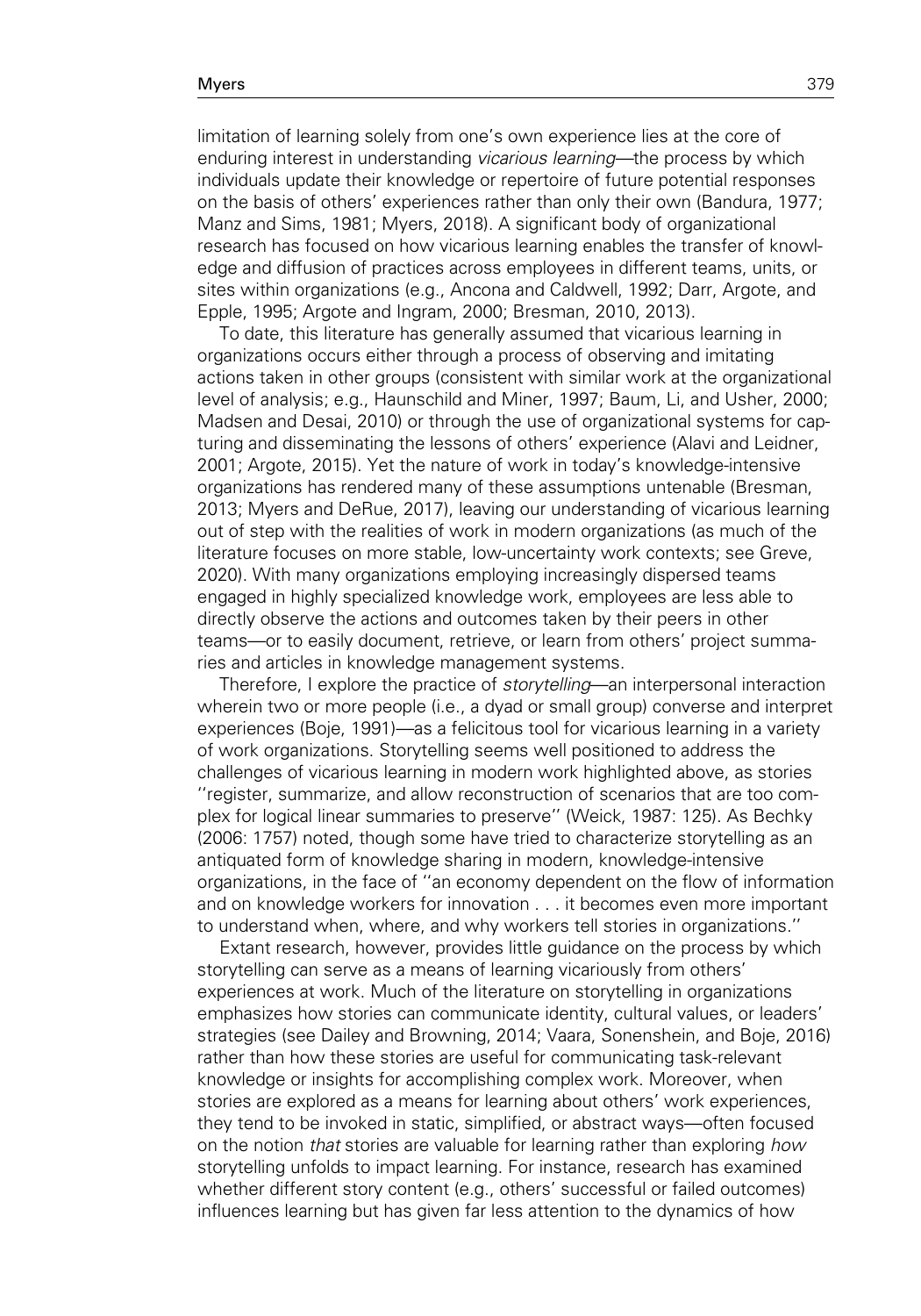storytelling is enacted among employees (e.g., alongside other learningfocused practices and structures) to share lessons from others' experience in different teams or units.

I present a qualitative exploration of how storytelling is enacted as a tool for vicarious learning across teams of flight nurses in an air medical transport program—healthcare providers who work in two-person fluid teams (''crews'') to transport patients via helicopter from smaller hospitals or accident scenes to a large, tertiary-care center with greater capacity to care for patients' injuries or illness. Drawing on ethnographic observation and interviews with flight nurses, I develop a conceptual model of how they use interpersonal storytelling as a distinct strategy for learning from other crews' transport experiences to prepare themselves for challenging future transports. I also explore how this storytelling is situated among broader structures and collective practices that both enable these interpersonal storytelling interactions and scale the emerging knowledge to reach all members of the program. These insights contribute to the literature on vicarious learning in organizations by articulating how others' experiences can be transformed, through the storytelling process, into prospective knowledge and expanded repertoires of responses to future challenges in contrast to models of vicarious learning as the simple adoption or adaptation of existing knowledge. Moreover, I advance the study of storytelling in organizations by identifying and describing a multistage process by which stories can be used to share core, task-relevant knowledge. Finally, I extend prior work by incorporating a cross-level perspective on this vicarious learning process, attending to how the vicarious learning occurring between teams through these interpersonal storytelling interactions is enabled and scaled by collective-level structures and practices.

# STORYTELLING FOR VICARIOUS LEARNING

The interpersonal telling of stories or narratives can facilitate sensemaking and sensegiving in organizations, providing a basis for developing shared meanings and understandings of an experience (Sonenshein, 2010; Garud, Dunbar, and Bartel, 2011).<sup>1</sup> As Weick (1995: 61) noted, "a good story holds disparate elements together long enough to energize and guide action, plausibly enough to allow people to make retrospective sense of whatever happens, and engagingly enough that others will contribute their own inputs in the interest of sensemaking'' (see also March, 2010). Moreover, stories serve as a surrogate for individuals' own experience in ways that provide information and implications for future action (Sole and Wilson, 2002; Martin, 2016), making them valuable for learning from others' experiences, as evident in studies of ''war stories'' and other narratives as tools for training or imparting wisdom, particularly to newcomers (e.g., van Maanen, 1973; Weick and Roberts, 1993; Orr, 1996).

But while storytelling played a central role in early studies of knowledge workers, such as Orr's (1996) ethnography of situated storytelling among

<sup>&</sup>lt;sup>1</sup> I follow much extant management scholarship in using the terms story and narrative interchangeably to refer to ''thematic, sequenced accounts that convey meaning'' (Barry and Elmes, 1997: 431), though I note that others have argued for more specific usages, recognizing that stories are only one form of narrative present in organizations (see Gabriel, 2000).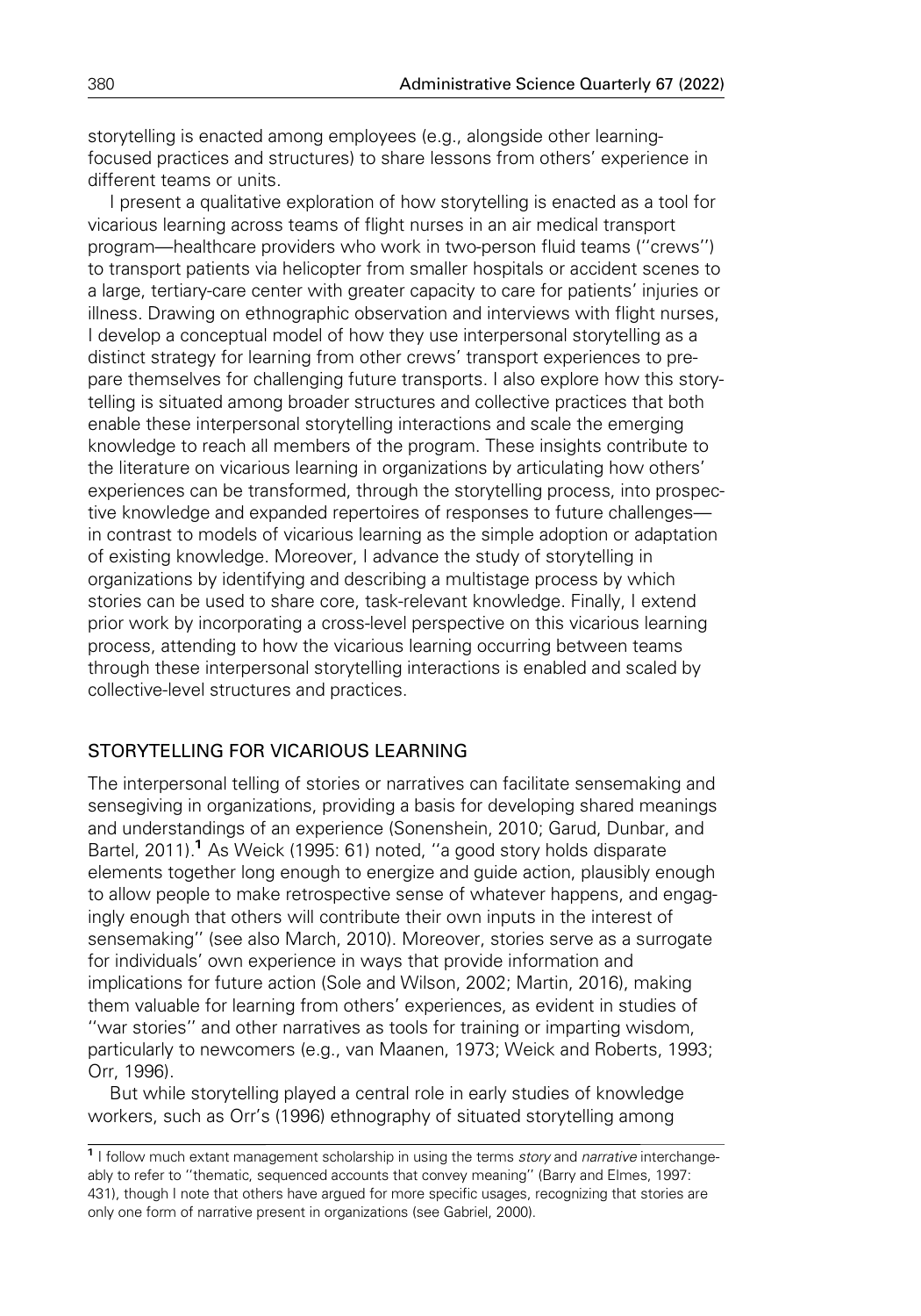#### Myers 381 and the state of the state of the state of the state of the state of the state of the state of the s

photocopier repair technicians as a means of sharing knowledge and solving problems, greater attention has been given to more abstract, generalized, and formal notions of knowledge transfer in subsequent research on learning in work organizations, with less attention to storytelling (Bechky, 2006). Moreover, much of the attention that has been given to stories has been in practitioner-focused outlets and communities, drawing on the findings of the early studies described above to articulate the value of stories for sensemaking and sharing tacit or social knowledge as a means of spurring action and change in modern organizations (e.g., Sole and Wilson, 2002; Denning, 2004; Brown et al., 2005). Over time, these trends have resulted in a proliferation of varying interpretations of the role of storytelling for learning in organizations, ranging from a view of stories as key mechanisms for developing wisdom and sharing solutions to technical problems (e.g., Brown et al., 2005), to an appreciation of stories' ability to capture and carry tacit knowledge but a skepticism of their value for transferring critical or deep knowledge (e.g., Swap et al., 2001), and even to a dismissal of stories as ''quaint'' or irrelevant in the context of modern organizations (e.g., Davenport, in a 2006 interview cited in Bechky, 2006).

There are at least two key limitations of extant research on storytelling in organizations that give rise to this confusing array of conclusions and inhibit the field's understanding. First, this literature has tended to focus less on stories about the enacted ''mechanics'' of work (i.e., the dynamics of completing work tasks) and more on stories of the felt ''meaning'' of work (i.e., the values, goals, or identity ascribed to work). Much of the research on storytelling in organizations has emphasized the role of stories as vehicles for communicating organizational culture, history, and norms rather than task-focused knowledge (see, for instance, the typology developed by Martin et al., 1983, that emphasizes stories such as ''Is the big boss human?''). This literature has focused on how employees navigate questions of identity (e.g., ''This is who we are'') and values (e.g., ''This is why we do it this way'') as they listen to, tell, and retell stories at work (Dailey and Browning, 2014). Such research has no doubt yielded important insights on the role of stories in organizations (see Vaara, Sonenshein, and Boje, 2016, for a review). It has highlighted, for instance, how employees can use storytelling to imbue organizational routines and practices with meaning and agency (Chen, 2012), how stories about different organization members (i.e., low-level or high-level members) upholding or violating organizational values can influence newcomers' behavior (Martin, 2016), and how the narratives shared by organizational leaders can aid in coordinating and sustaining an organization's disparate efforts to innovate (Bartel and Garud, 2009) and provide legitimacy for entrepreneurial ventures (Garud, Schildt, and Lant, 2014). But despite these contributions, this research provides relatively little insight into the role of storytelling in task-focused vicarious learning, i.e., learning how to better perform work based on the outcomes achieved by others.

This relative imbalance in the focus of storytelling research (prioritizing the meaning over the mechanics of work) is exacerbated by a second key limitation of prior studies: they have tended to take a fairly static, simplistic, or abstract perspective. Much of this research is interested primarily in stories rather than the process of storytelling, focusing in particular on the effects of exposure to differing story content on learning. These studies tend to examine how presenting a static story (i.e., a written text or audiovisual narration of a story)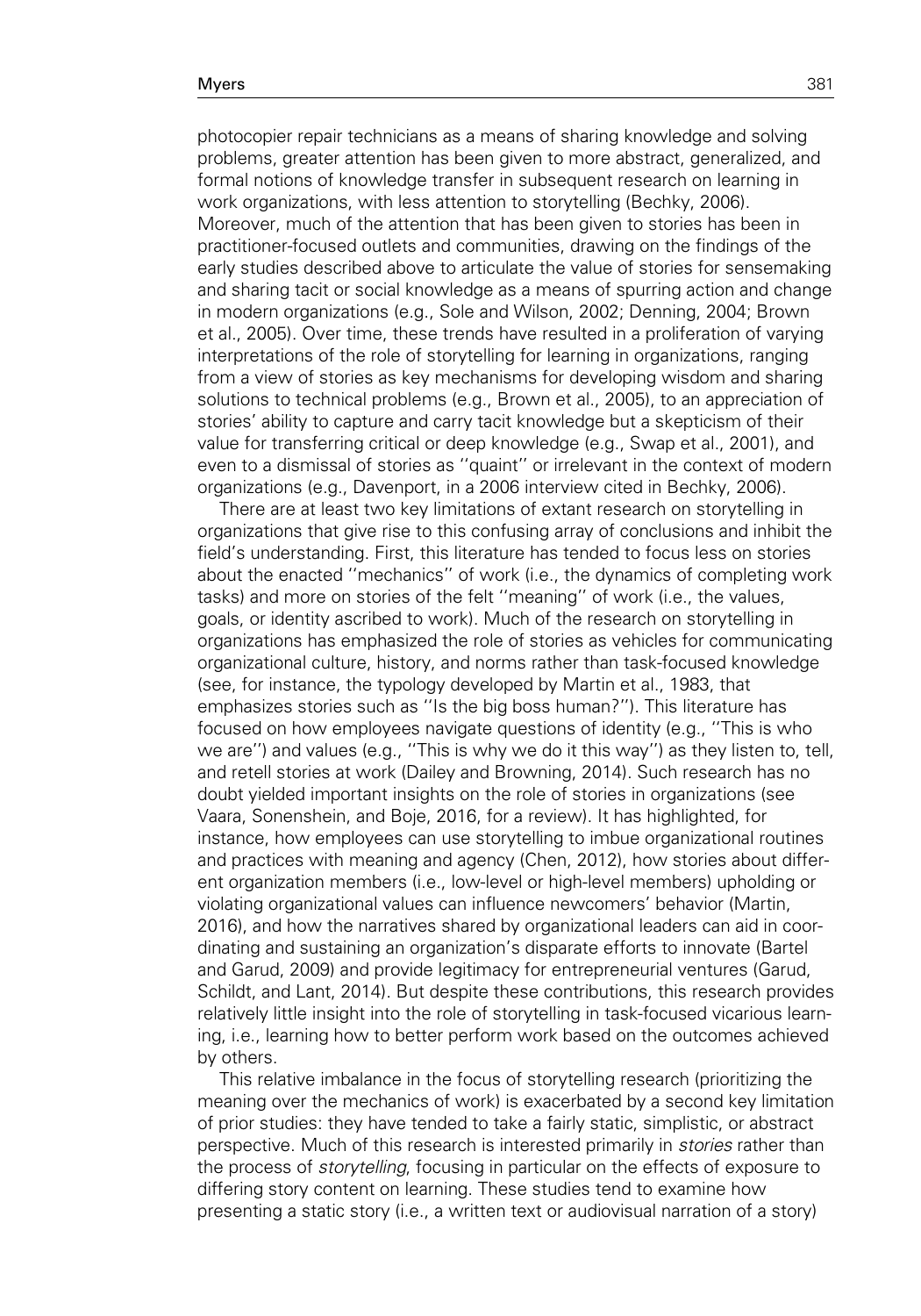that varies on some key characteristic, such as the degree of the protagonist's failure or success, affects individuals' learning-related motivation and performance (e.g., Joung, Hesketh, and Neal, 2006; Bledow et al., 2017; Quinn et al., 2021). Though informative about the types of content that prompt learning, these studies contribute less to our understanding of how interpersonal storytelling practices influence learning in organizations, as they reduce the role of stories to unidirectional transmission vehicles for (often experimentally manipulated) content differences. As Boje (1991: 107) observed, this sort of approach renders stories ''wrenched from their natural performance contexts'' in ways that fail to ''capture basic aspects of the situated language performance, such as how the story is introduced into the ongoing interaction, how listeners react to the story, and how the story affects subsequent dialogue.''

This second limitation of existing research is also evident in the fact that much of this work arises in theoretical (rather than empirical) research, which inherently takes a more abstract, decontextualized view of storytelling processes. For instance, while developing a theoretical model of coactive vicarious learning, wherein a model and learner co-construct an understanding of a model's experience through discussion and joint processing, Myers (2018) noted storytelling as one potential form these vicarious learning interactions can take but focused on articulating a more general dyadic conceptualization, with less attention to understanding the processes and implications of storytelling for learning from experiences arising in other settings (e.g., in other teams or units) at work. Similarly, Garud, Dunbar, and Bartel (2011) theorized how organizations can harness a narrative approach to more systematically learn from unusual experiences—through a process of organization members attending to and telling others about unusual experiences, transcribing (i.e., preserving or formally recording) and analyzing texts of these narrated experiences, and accumulating and reading these texts (across members, time, and contexts) to generate action and sustain organizational learning. Though this theoretical framework illuminates the potential value of a narrative approach to learning in organizations, it does not address the underlying dynamics of how this storytelling unfolds as a situated practice for learning about and making sense of organizational work tasks.

## Advancing Storytelling for Vicarious Learning in Modern Organizations

As organizations grow and employees work in increasingly dispersed (geographically or virtually) teams or units, it is more difficult to observe the actions and outcomes of others in different teams/units—or even others within an employee's own team/unit (see Hinds and Bailey, 2003). This renders observational, modeling-based approaches less useful for facilitating vicarious learning. Work in knowledge-intensive organizational settings also increasingly draws on ambiguous, tacit knowledge that is difficult to record in formal repositories, as this knowledge is embedded in action and context (Nonaka, 1994) and is hard to document in generalizable terms that would be useful for someone else's learning in a different context (Barley, Treem, and Kuhn, 2018). This limits the value of formal knowledge transfer conduits as vicarious learning tools across teams. But these characteristics of low observability and high ambiguity, which can derail other methods of vicarious learning, provide a fertile context in which to tell stories as a means of learning from others' experiences at work. Stories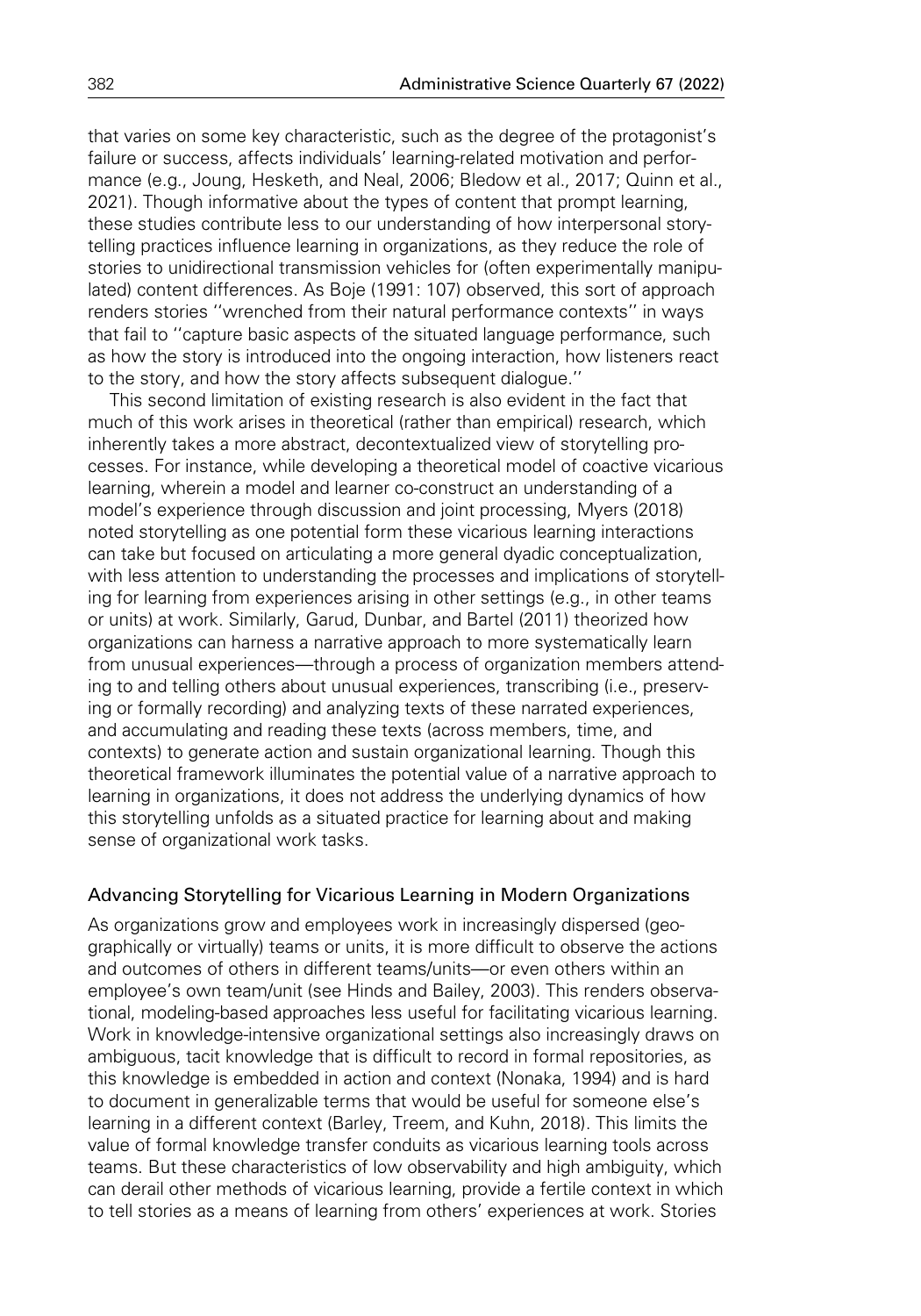can contain multiple interpretations and capture tacit knowledge (Browning, 1992; Connell, Klein, and Meyer, 2004), and the process of storytelling invites both the teller and listener(s) to play active roles in the discourse and construction of meaning (Boje, 1991), conveying lessons of experience in ways that preserve nuance, ambiguity, and complexity. Moreover, as they engage in storytelling, a teller is recreating their experience through engagement with a listener, providing the listener an opportunity to understand and draw lessons from that experience despite not having directly observed or participated in it. Through these discursive storytelling interactions, individuals are able to recount and analyze past experience to draw nuanced, multifaceted insights (Myers, 2018) in order to develop the requisite variety (Weick, 1979) necessary to better meet future work demands. The potential value of individuals' engagement in storytelling interactions to learn vicariously from experiences arising elsewhere in their organization (i.e., the experiences of colleagues working on other teams) merits a more thorough exploration in order to advance the field's nascent knowledge of storytelling as a tool for vicarious learning in modern work.

## METHODS

I used inductive, qualitative methods to explore the process of storytelling for vicarious learning in a setting that exemplifies the challenges highlighted above: the work of flight nurses in an air medical transport program. Qualitative methods are suitable for exploring process-focused phenomena in organizations, especially where extant theory may need reinvestigation or modification (Edmondson and McManus, 2007). Moreover, given that vicarious learning in work environments involves the interplay between individuals' behavior and contextual structures and pressures, qualitative methods can address the full range of the phenomenon, as they lend themselves to exploring individuals' meaning-making while also capturing the dynamics of the context and exploring a phenomenon in its natural setting (Maxwell, 2005).

## **Context**

The air medical transport industry certainly reflects an extreme context (Hällgren, Rouleau, and de Rond, 2018) but one that is useful for illuminating practices that promote vicarious learning in the face of ambiguous, complex work that is difficult for others to observe. Healthcare providers generally face highly complex and uncertain work (Nembhard and Tucker, 2011), so in this context continuous learning is a necessity and learning vicariously from others' experiences may be particularly helpful (see Roberts, 2010).

In air medical transportation, healthcare providers (the ''crew'') not only provide rapid transportation but also treat a patient's condition to the best of their ability en route, requiring that they be willing and able to make decisions that have a significant impact on the patient's outcomes. Across the industry, aircraft are typically crewed by two healthcare providers (as well as a pilot) who are responsible for the treatment and transportation of patients assigned to them. This work arrangement restricts crews' ability to directly observe others' work; crew members cannot observe, in real time, the care provided by their colleagues working on other crews (i.e., at other times or at other ''bases'' or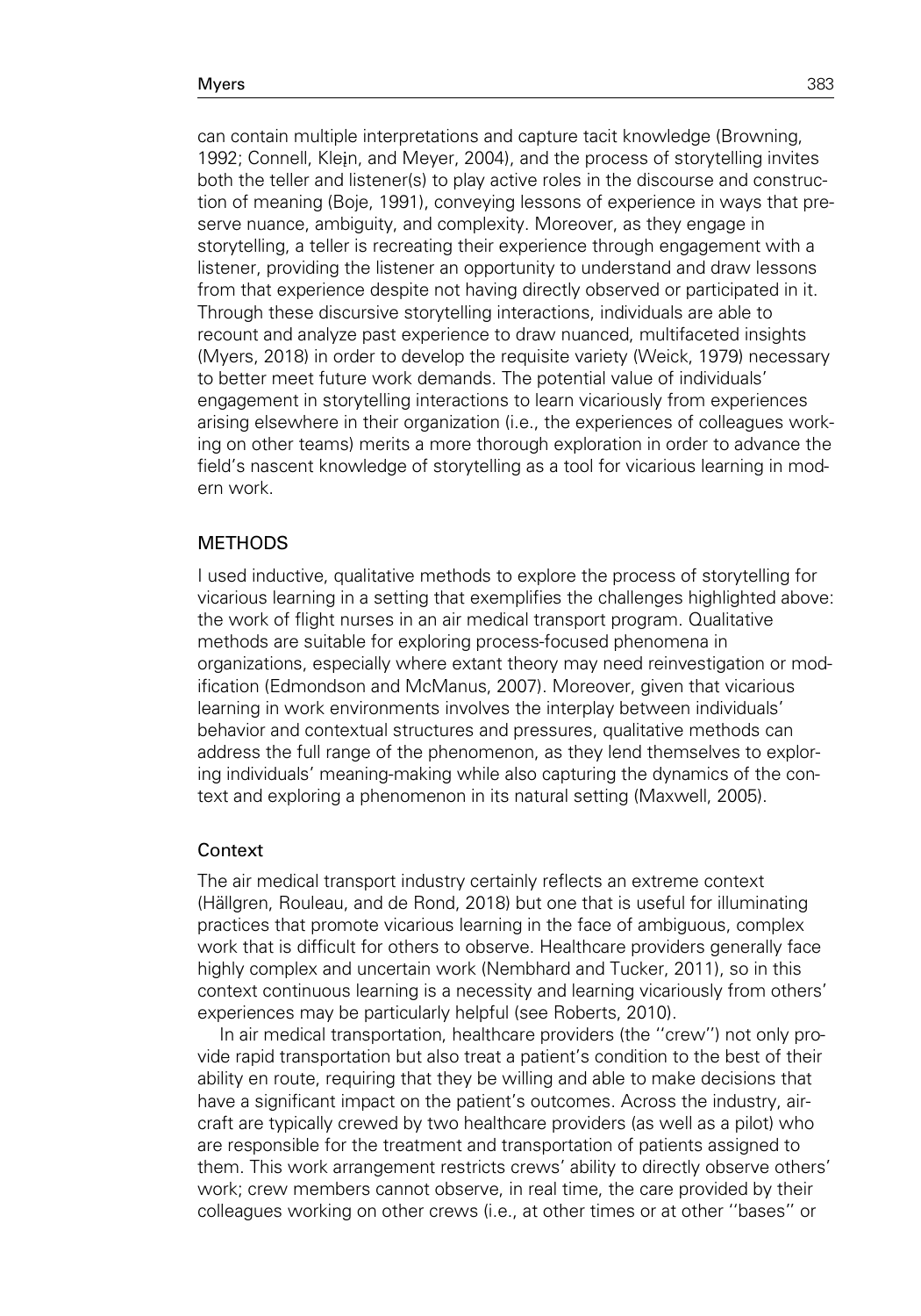geographic locations). Moreover, the cases that crews are called upon to transport are relatively infrequent and non-routine (compared with the work of healthcare providers in other settings), and patients transported by helicopter are, on average, more severely injured and require more medical resources than patients transported by ground ambulance (Desmettre et al., 2012). These features weaken crew members' ability to rely on direct experiential learning as a means of developing and improving their performance. As a result, the potential impact of learning from other crews' experiences (and the consequences for failing to learn) in this environment throw into sharp relief the actions and structures that facilitate vicarious learning, allowing me to capture ''constructs and relationships that may be too weak to notice or capture in traditional settings, thus facilitating the development of rich theory'' (Bamberger and Pratt, 2010: 668).

Site. The site for this study was an air medical transport program I call AirMedPro, which operated as a unit within a large university-based, tertiary care (specialized treatment) hospital in the United States.<sup>2</sup> At the time of this study, AirMedPro transported approximately 1,300 cases per year, which consisted primarily of interfacility transports (i.e., moving patients from smaller community hospitals to the university hospital or another tertiary-care facility) but also included scene transports (i.e., responding directly to the scene of an accident to transport a patient to a hospital). The program transports patients primarily using helicopters, with two helicopters in service at two different base locations 24 hours a day. One base was located at the university hospital, and the other was at a small airport approximately 30 miles away from that hospital. The airport base also housed a jet that was available for longer or more specialized transports, such as organ transplant team transports.

Crew and shift structure. In most U.S. air medical programs, crews consist of one flight nurse and one paramedic (Loyd, Larsen, and Swanson, 2020). In contrast, AirMedPro has a generalist staffing structure that requires all medical crew members to be dual-licensed as both nurses and paramedics. During the period of my study, the program employed approximately 20 flight nurse/ paramedics (hereafter ''flight nurses''), who worked in two-person crews for a 12-hour shift at one of AirMedPro's bases (along with pilots, who were employed by a third-party aviation company). Some flight nurses work primarily day shifts, some primarily night shifts, and the remainder (typically newer flight nurses) work rotating schedules that include both day and night shifts. All flight nurses are expected to work shifts at both the university and airport bases, providing full-time (24/7) coverage for both bases.

These two-person crews are not fixed, i.e., crew partners are not permanent. Instead they reflect a ''fluid team'' in which a crew consists of two flight nurses working together temporarily (generally for the duration of a single shift) to accomplish their work before handing off to the next crew at the end of the shift (similar to emergency medical crews; see Aksin et al., 2021). On a given shift, a flight nurse thus sees and interacts not only with their partner on that particular crew but also the outgoing and incoming crews at the same base

<sup>&</sup>lt;sup>2</sup> The names of the organization and of all individuals are pseudonyms.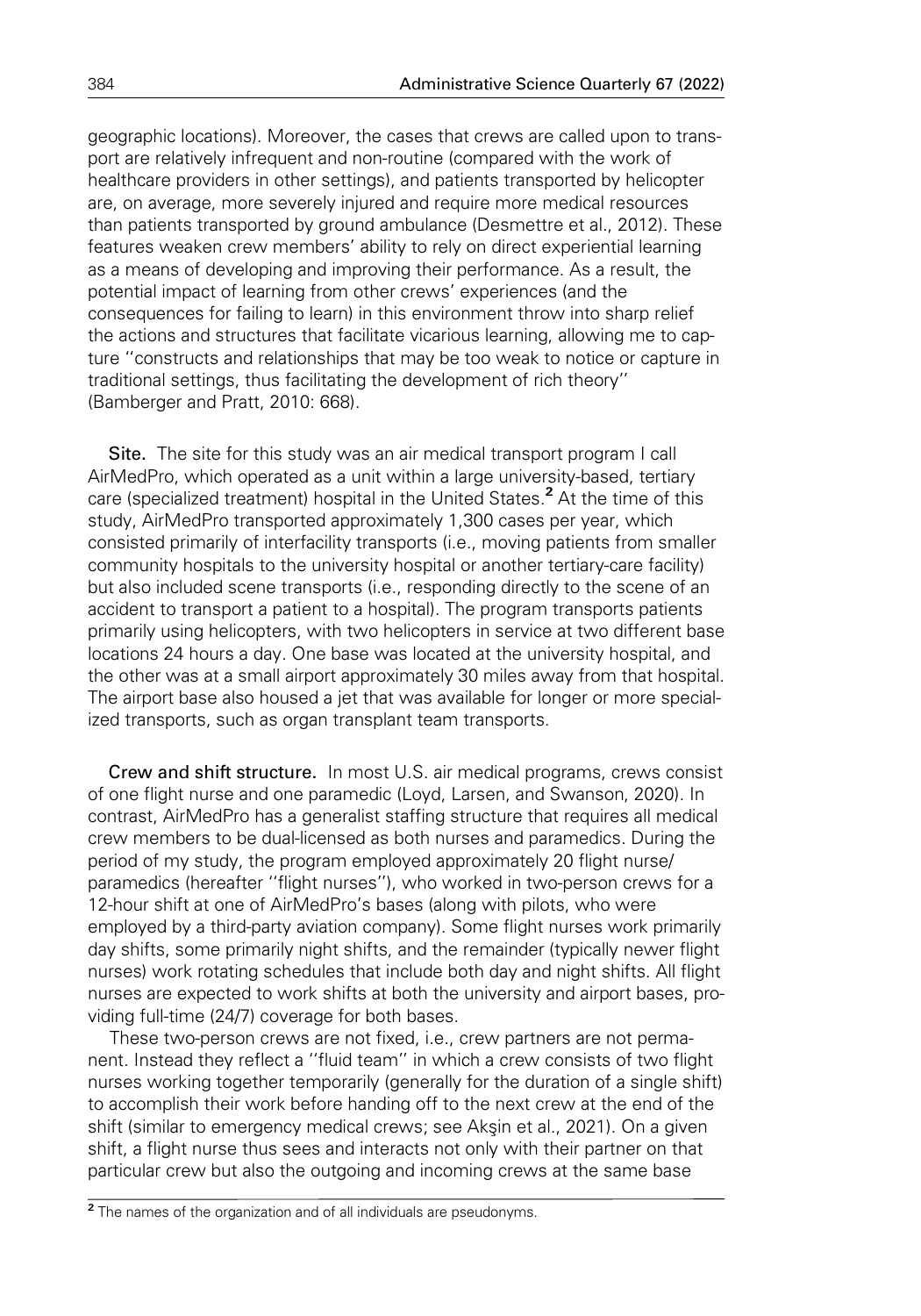(i.e., at shift changes occurring at the beginning and end of the shift, respectively), as well as potentially interacting with the crew working at the other base during the same shift hours (either by phone or in person). Outside of their shifts, flight nurses also communicate remotely with one another (e.g., by phone, e-mail, or text message) and might see and interact with one another incidentally while engaging in other work for the program, as well as during weekly ''grand rounds'' meetings during which cases are reviewed by the entire program staff.

A typical shift involves a variety of tasks performed at the base, including completing paperwork about prior transports, working on continuing education requirements, discussing prior cases, and practicing techniques, as well as eating and resting. Shifts involve two flight requests on average, which can come at any time and generally require immediate attention and response from the crew. Crews are called upon to transport a broad spectrum of patients ranging in age from newborns to the elderly and covering a wide range of diagnoses—and fly many of the most difficult cases in the area, which others (e.g., traditional ground ambulance crews) are unable to transport due to a lack of equipment, training, or expertise. This puts a significant amount of pressure on flight nurses to learn and stay current on a wide range of techniques, medications, and treatment methods, as well as to be proficient in their use and application for differing patient populations.

# Data Sources

I was afforded extensive access to AirMedPro's operations by the program's leadership, allowing me to gather detailed, rich data from multiple sources, including shift observations and semi-structured interviews with flight nurses, as well as informal observation of a variety of program meetings and events. Program leaders also gave me access to a range of internal and external documents, including training materials and protocols that facilitated my observations and understanding of learning in these contexts.

Ethnographic observations. My first source of data was ethnographic participant observation of AirMedPro crews as they performed their daily work routines, gathered in two distinct phases. In the first phase of data collection, I conducted approximately 120 hours of shift observations at AirMedPro, beginning with initial orienting observations (to familiarize myself with the roles and routines of the setting) and continuing with a series of formal shift observations, riding along with a crew of flight nurses as they completed their work. I immersed myself in the setting by observing a variety of shifts, spanning day and night shifts, weekday and weekend shifts, and shifts at both bases, in order to obtain a representative understanding of crews' experience. Notably, some of my observation periods included portions of two different shifts, and I frequently observed past the end of a particular shift—both efforts that allowed me to observe handoffs between outgoing and incoming crews.

During these shifts, I accompanied crews through their daily routine, including their shift briefings, discussions, and other activities (e.g., meals, visiting patients in the hospital), as well as accompanying them on flights. During the treatment and transport of patients, I observed from a few feet away from the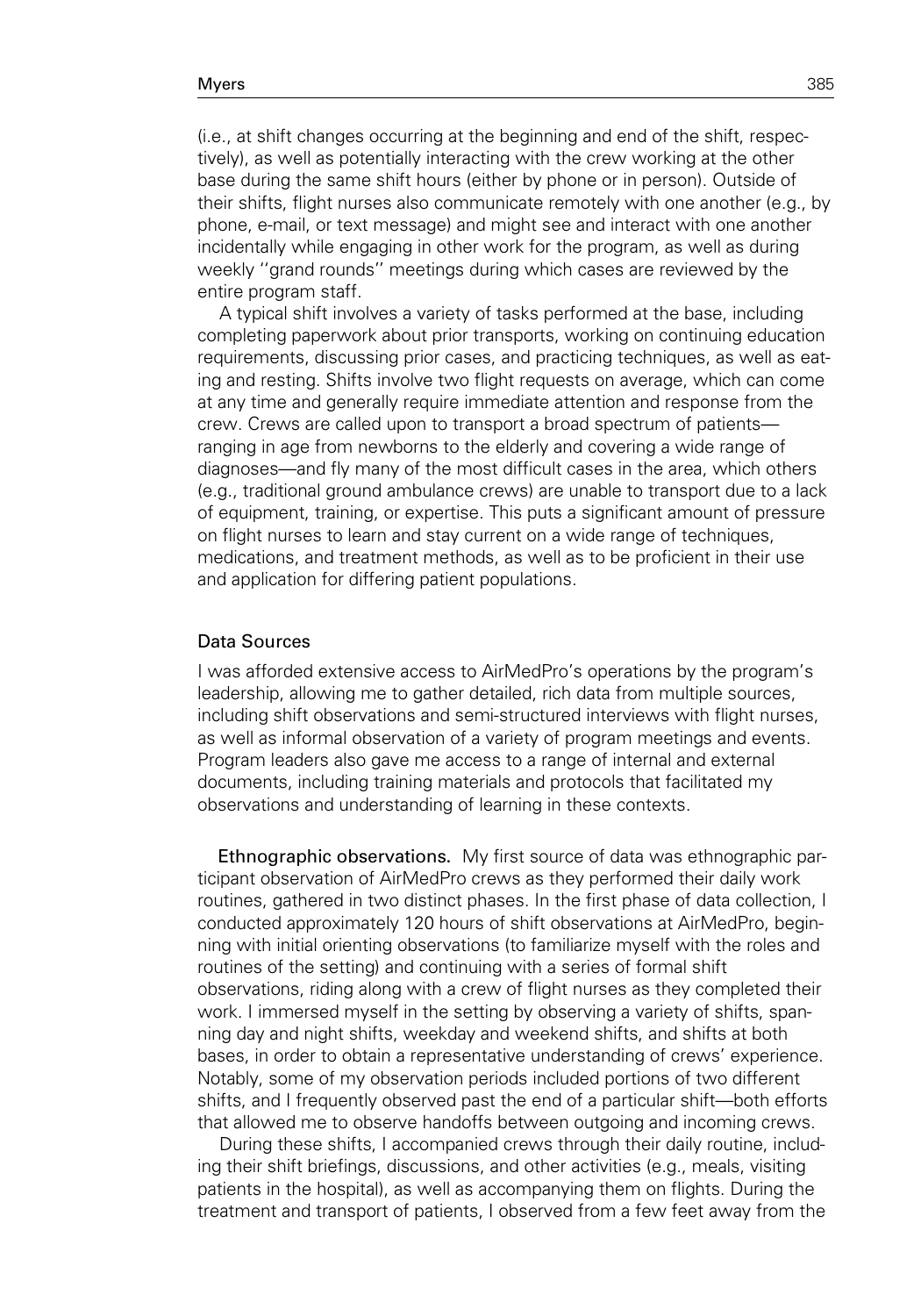patient's side while we were in a hospital or at an accident scene, and I sat alongside the crew during transport. When flight nurses were not tending to a patient, I frequently engaged them in conversations, which enhanced my understanding of the setting and the events unfolding and also served as opportunities to engage in informal interviewing. I took written notes during these formal shift observations, including quotes from conversations with and among the crew, recorded as close to verbatim as possible whenever feasible. My presence as an observer did not seem to alter crews' behavior, as they were used to having a ''third rider'' on their flights because of the university hospital's program for resident physicians to fly with crews as part of their training. During my observations, I assisted crews with simple tasks, such as carrying equipment, which facilitated greater engagement and understanding between myself and the crews, reducing the potential tension of being observed while also creating opportunities to inquire about what was going on.

Beginning approximately 16 months after completing my initial observations, I engaged in a second phase of formal shift observations at AirMedPro that totaled almost 40 hours, and I conducted additional observations and interviews with members of another air medical transport program located in a different state. These interactions with an outside organization helped me refine my understanding of typical practices in the industry and develop a more robust conceptualization of the practices and behaviors occurring at AirMedPro.

In addition to the two phases of formal AirMedPro shift observations, I also engaged in informal, unstructured data collection efforts both during additional crew shifts and during AirMedPro's weekly ''grand rounds'' meetings, training courses, and other program events. This informal observation (beginning during the first phase of formal shift observations and continuing through my subsequent observations and the semi-structured interviews described below) totaled over 150 hours and provided more opportunities to not only observe AirMedPro operations but also engage in unstructured discussions with flight nurses.

In total, I spent over 300 hours observing or participating in AirMedPro activities, gathering data across several different time periods and from a variety of work settings (e.g., shifts vs. meetings). The result is a rich data set on the fundamental nature of these flight nurses' work that is unlikely to be unduly influenced by events unfolding at any one point in time.

Semi-structured interviews. After the two phases of formal shift observations, I conducted 19 semi-structured interviews with AirMedPro flight nurses and program leaders—17 with actively flying nurses and 2 with nurse managers who no longer regularly transported patients (totaling 12 men and 7 women)—regarding their work and learning at AirMedPro, lasting 55 minutes on average.<sup>3</sup> Given that learning is a personal, thoughtful process, utilizing interviews to generate rich descriptions from the flight nurses themselves granted me a window into their lived experience (Marshall and Rossman, 2010). Nurses received a small gift card for participating, and all interviews were audio-recorded and later professionally transcribed.

<sup>&</sup>lt;sup>3</sup> The proportion of male nurses is generally higher in the transport nursing workforce than in other areas of nursing (Schumaker, Taylor, and McGonigle, 2019).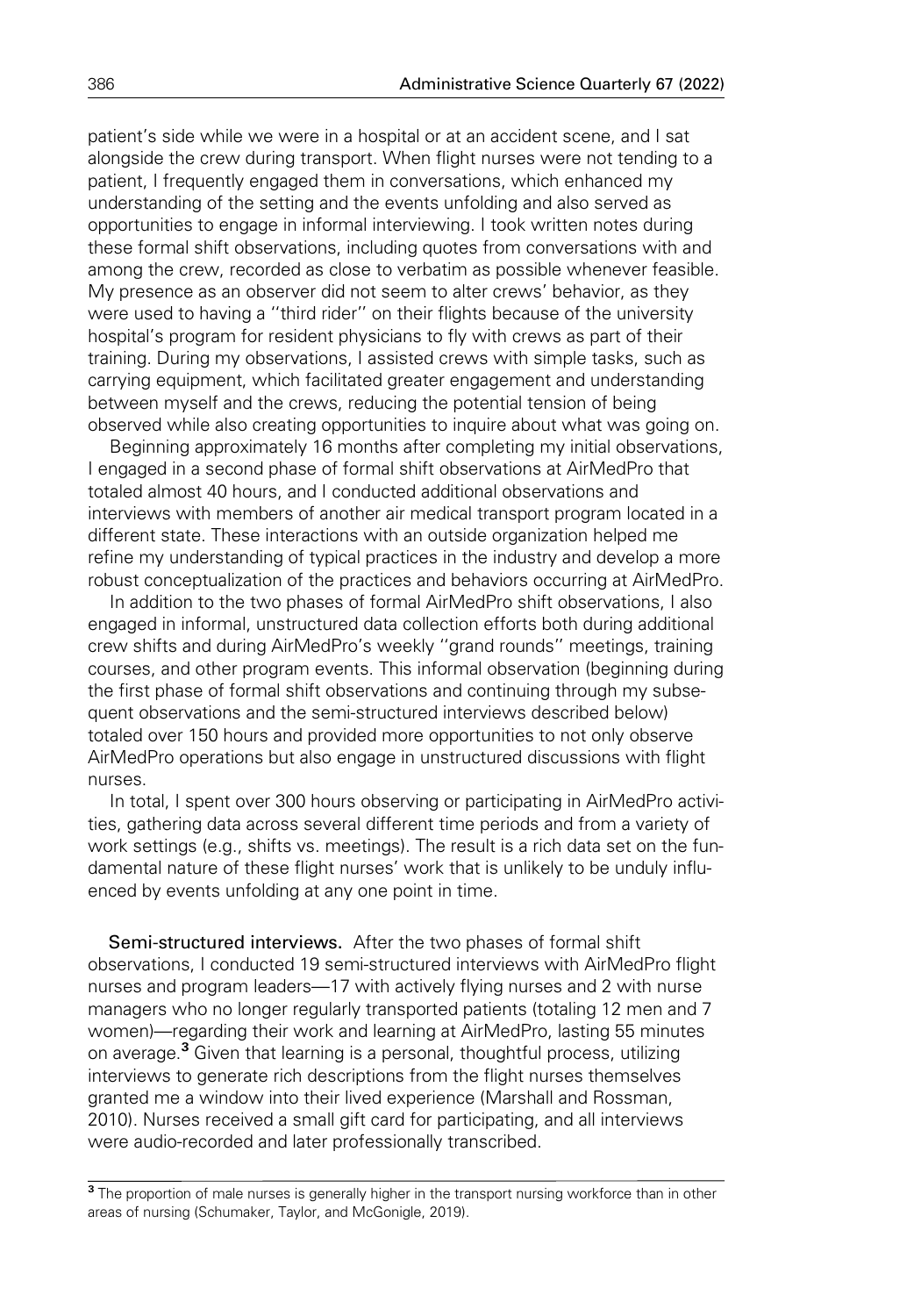### Data Analysis

Analysis proceeded in multiple stages, both during and after the different phases of data collection. As I conducted my initial phase of formal shift observations, I wrote field notes detailing my observations and emerging insights, and I engaged in frequent discussion and socialization of these emerging insights with other management scholars to test and refine my interpretations of the data and identify areas of interest. This process surfaced the concept of storytelling fairly quickly as a relevant, interesting technique used by flight nurses to engage in learning, an insight that shaped subsequent phases of data collection and provided a broad analytical frame. For instance, in subsequent observations and interviews, I focused attention on the practice of storytelling among flight nurses and how these stories were facilitated through various actions and structures. (I also retained broader questions so as not to excessively bias responses or preclude the recognition of other key concepts.)

After completing my semi-structured interviews with flight nurses, I engaged in further data analysis, following traditional approaches to grounded theory building (Glaser and Strauss, 1967) by using an iterative analysis process that began with a close reading and open coding of my field notes and interview transcripts to identify emergent themes and concepts. In this stage, it became clear that learning vicariously from others was an important and frequently mentioned part of flight nurses' broader set of learning behaviors at AirMedPro and that storytelling was a recognized action in their daily practice and interaction (though interviewees varied somewhat in the extent to which they overtly connected storytelling to learning). Guided by this frame, I grouped the themes and concepts emerging from the data into initial categories based on their commonalities (Corbin and Strauss, 2008). For instance, interview responses and field note excerpts focusing on the role of maintaining certifications, engaging in required simulations, and attending AirMedPro's weekly grand rounds meetings were grouped together as reflecting ''formal learning structures,'' whereas data emphasizing the motivation for, learning value of, and process involved in telling stories were grouped as part of a category focused on ''learning from stories.''

From these categories, I began to focus on theoretically relevant insights and organize them into preliminary models of vicarious learning through storytelling at AirMedPro (Locke, 2001). For example, as I cycled between my data and extant theory, I began revisiting my initial categories regarding learning from stories to more clearly delineate the specific procedural elements involved in storytelling interactions, such as the notion that storytelling could be triggered by various environmental cues and that listeners played prescribed roles in the process of telling and interpreting the lessons of stories. Moreover, my review of existing theory demonstrated that much of the literature on storytelling in organizations focuses on stories as vehicles for conveying values or norms, not core skills or knowledge. As my data seemed to indicate the use of stories as a core learning strategy at AirMedPro, I began focusing more deliberately on the relationships between my data and categories focused on the enacted process of storytelling and those focused on other practices or contextual features that influenced flight nurses' learning, such as the formal learning structures mentioned earlier. I thus expanded my conceptual framework to articulate how these elements impacted storytelling and its ability to serve as a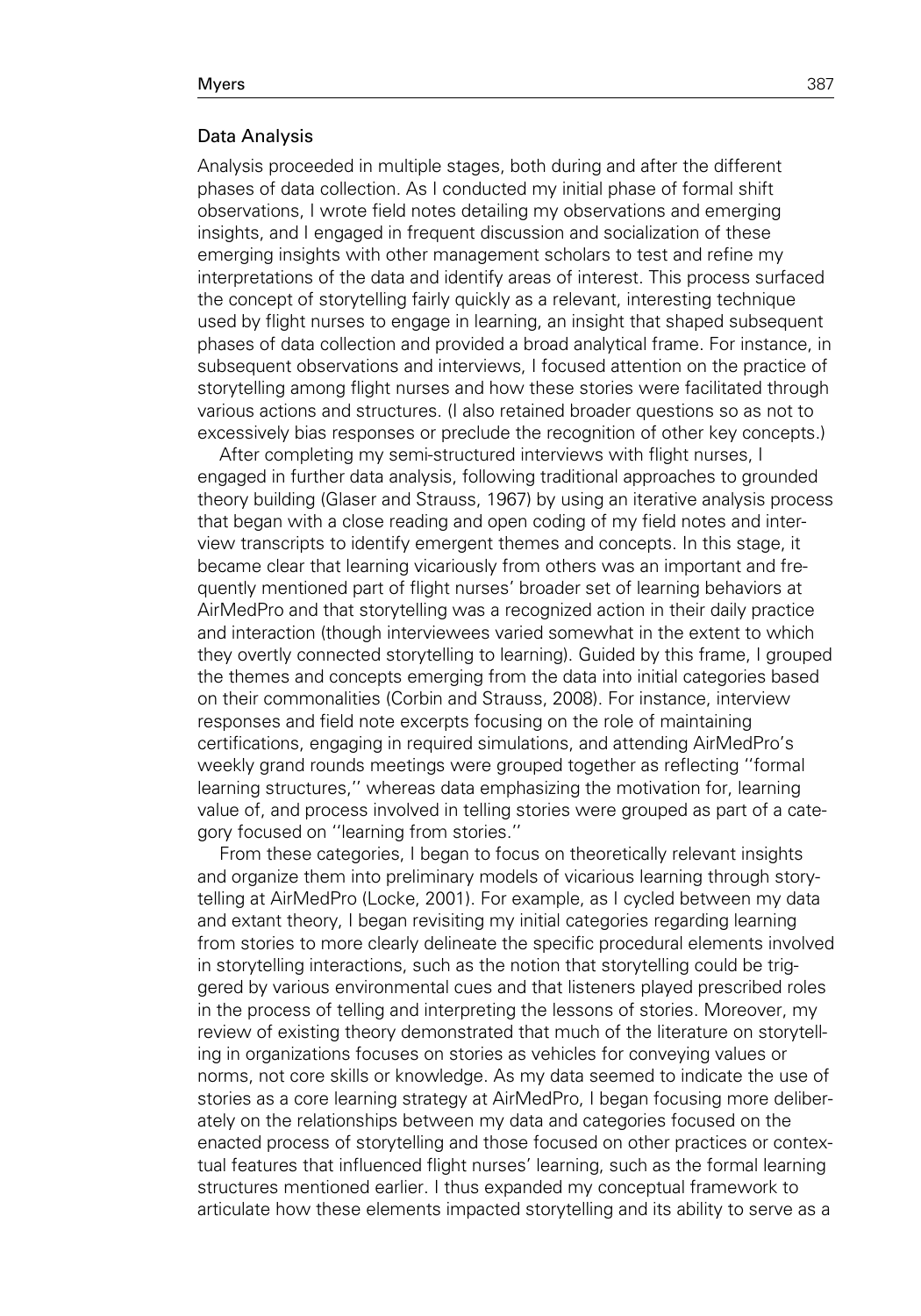core learning tool in this setting. In doing so, I paid attention to whether these elements seemed to sit ''upstream'' or ''downstream'' of storytelling interactions, ultimately organizing my findings into a process model of storytelling for vicarious learning that reflected the specific behaviors involved in the storytelling process as well as the broader structures and practices that supported this process as an organized, valuable learning strategy at AirMedPro.

I continued to iterate between theory and data, refining my interim conceptual models through repeated reading of notes and transcripts, feedback from colleagues, reviewer comments, and engagement with relevant literature to develop a framework that articulated a potential contribution to this theoretical domain (Miles and Huberman, 1984; Locke, 2001) while not doing ''undue violence'' to my observations and experience (cf. Pratt, 2000: 462). In this way, my analysis reflected an iterative, multistage process of categorization ''moves'' (Grodal, Anteby, and Holm, 2021): identifying, merging, and relating different categories of data emerging from my observations and interviews; sequencing these categories based on their temporal and contextual dependencies; and ultimately stabilizing them into a framework that could address the conceptual puzzle of how storytelling seemed to be useful as a core learning strategy in this context (in contrast to extant theory). Finally, at multiple points throughout the analysis process, I had discussions with key informants and AirMedPro leaders to further ground my findings in the reality of this environment and reinforce my emerging interpretations (Glaser and Strauss, 1967; Pratt, 2000).

# FINDINGS

Analyzing my data revealed a multistage process at AirMedPro of triggering, telling, and transforming stories of transport experiences as a tool for vicarious learning that was embedded in a set of collective practices and structures that helped enable and scale learning from these stories. To organize my inductive findings, I first briefly describe the nature of flight nurses' work as part of a crew, then articulate the process model of storytelling as a tool for vicarious learning that emerged from my findings, and finally turn to an analysis of how this process is enabled and scaled by particular structures and practices within AirMedPro.

# The Experience of Air Medical Transportation

The environment crews face is one of intense ambiguity coupled with a high degree of isolation and independence. Flight nurses have a great deal of technical knowledge, but their work requires them to decipher often conflicting cues or signals to determine how best to treat and transport a patient. The learning challenges for flight nurses often stem from the degree of ambiguity in the cases they transport—the need to decide how to treat a patient in the face of uncertainty and equivocal information, and to do so without the access to other clinical experts and knowledge resources that would be available in a hospital setting.

For instance, I observed the transport of a patient who had been diagnosed at a small community hospital with a myocardial infarction (MI): a heart attack.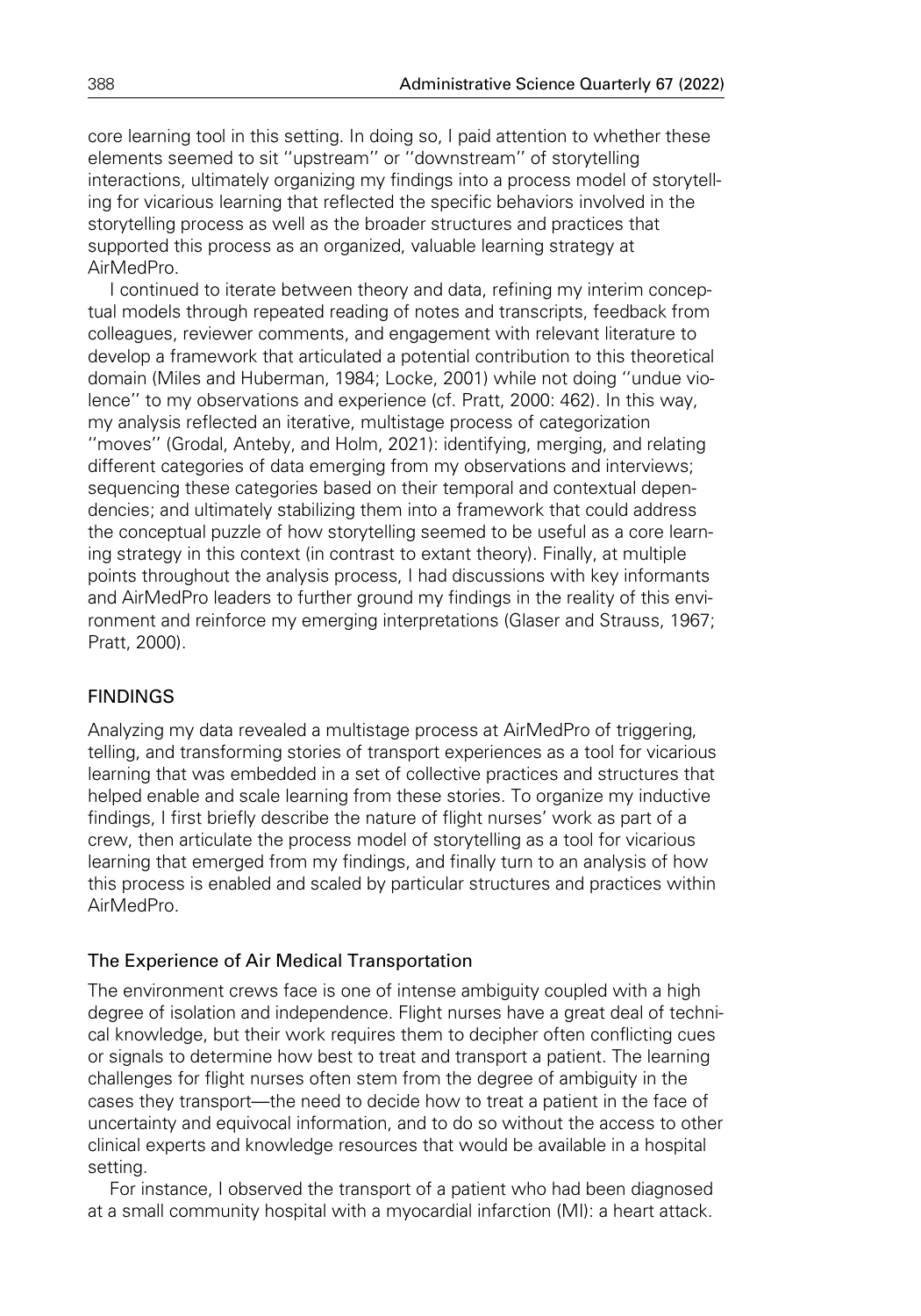En route to the university hospital, the patient became extremely anxious and began pulling off his oxygen mask. The patient had informed the crew that he got nervous flying and might be airsick, but anxiety is also a sign of a worsening heart attack, so the patient's agitated grasping at his mask could have multiple causes that would require different and somewhat contradictory treatments. Over the flight intercom (activated through a microphone in each crew member's helmet, which the patient is unable to hear), one of the flight nurses said, ''This guy makes me fucking nervous . . . if he infarcs [has a heart attack], there isn't that much slack to pick up . . . damn it, why is he taking off his mask again? I hate MI patients, especially anxious ones.'' His partner replied, ''Exactly. Is he anxious from flying or from his heart crapping out? We don't know, so we can't give him meds to mellow him out, which would reduce his anxiety but would throw his heart out of whack and probably cause him to have an MI. It's a fine line.'' The need to make treatment decisions in the face of ambiguous symptoms is one of the key challenges for flight nurses, encouraging their engagement in continuous learning, as one flight nurse noted:

Not every single case is like ''to the max'' with complexity I guess, but even the simplest case can demand a lot from you. I think I've seen a lot, [and] I've done a lot, but I'm sure there's more. I feel like if I don't learn something new every day then it's time for me to go home.<sup>4</sup>

## Storytelling for Vicarious Learning at AirMedPro

To accomplish ongoing learning in the face of this challenging work, flight nurses consistently described making efforts to learn vicariously from others' experiences as a supplement to their own direct experience, utilizing their interactions with peers as opportunities for vicarious learning and development:

We do [at AirMedPro], I don't know, 1,000, 1,200 flights a year, and we don't work all the flights, right? I don't know everything that is happening with everybody's flight, so those interesting cases that I don't know about that I get to hear about at rounds are cool, because guess what? Tonight I may have to deal with a case or something very similar. . . . I learn that way from somebody's example versus just reading what it is in a textbook and what they may look like.

Another flight nurse said, ''It's 1,400 experiences a year that I don't have [personally]. The more you know about those other patients, the more you're ready for the next one.''

Importantly, these efforts to learn from others' experiences occur against a backdrop of other forms of learning that flight nurses undertake to prepare for the work of transporting patients. Flight nurses engage in a wide variety of formal learning strategies including didactic sessions and surgical skills trainings, as well as a range of self-paced studying and review efforts. They are expected to stay current on a wide range of information and be competent in a broad set of skills, most notably indicated by the maintenance of advanced, specialized

<sup>&</sup>lt;sup>4</sup> Unless otherwise noted, quotes are from participant interview transcripts. Descriptions of dialogue from my observations are noted as such and are presented as close to verbatim as possible. Some quotes have been edited slightly for clarity, to provide definitions of medical terminology (in brackets), or to disguise a mentioned name.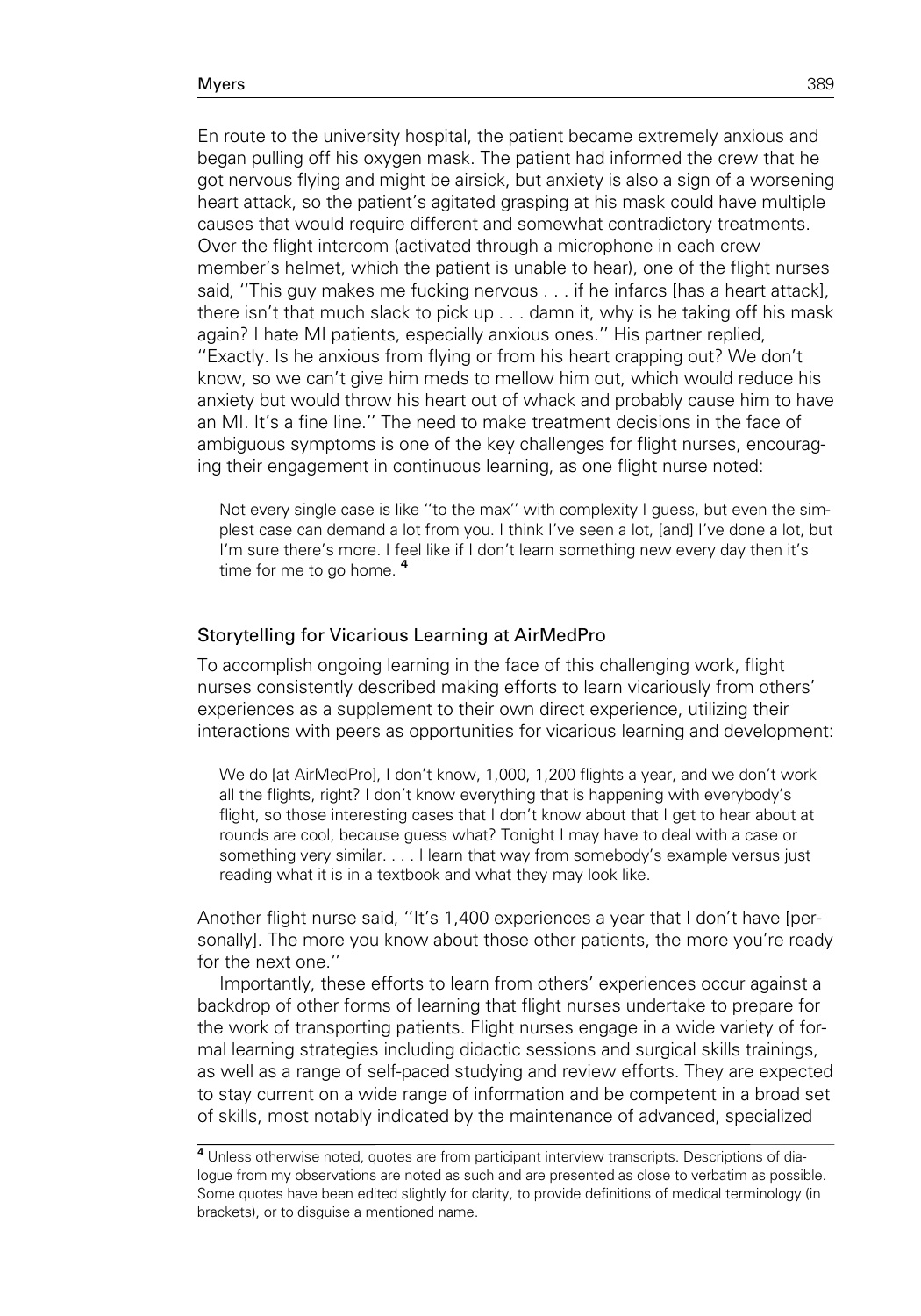nursing certifications. As one flight nurse noted in response to a question about what efforts are needed to stay on top of the knowledge needed at AirMedPro:

We have to maintain certification in [at least] one [domain], and what I opted to do was sort of bounce around a little bit. I took the CEN [certified emergency nurse] test and passed that, and I thought well I'll try something else when that expired, so I did the CCRN [critical care nursing certification] test and passed that. Studying and preparing for those I think is of value.

Complementing these more traditional, independent learning methods, informal social learning interactions can surface lessons of others' experiences, providing additional knowledge and development opportunities. As the same flight nurse responded when asked a follow-up question about these learning efforts:

Interviewer: If you had to say percentage wise, what percent of your learning is sort of informal versus formal? Flight Nurse: Oh God; 85/15. Interviewer: 85/15. With that 85 just being talking to other peers? Flight Nurse: Yes. And rounds maybe.

My analyses revealed that this informal vicarious learning is often enacted through storytelling interactions between flight nurses in which narratives of prior experiences are told, discussed, and analyzed. Storytelling provides a valuable—though not always formally recognized—tool for learning from others' experiences, as one flight nurse revealed in an interview response describing how to prepare new flight nurses for the work of AirMedPro:

There's always something to learn. . . . I think we help prepare new people for that by passing on the stories of . . . all the crazy transports that have happened. That tradition of stories helps prepare people for that truly unique or different experience, but I think the only way you can really prepare for it is if you just know that potentially exists.

. . . It's going to be just informal, sitting around having breakfast or sitting with your partner and hearing stories of transports past. In some ways that's instilling the experience or knowledge or ''lessons learned'' from those transports onto [others] in sort of an informal way, which (a) lets them know the potential for that crazy, unique, different transport is out there, and that it could happen. And then (b) they'll pick up on the strategies we use [or] employ to manage it.

I never really gave it much thought, but just talking about it [now], I see that happen; I mean, those stories are lessons in a sense. I don't think anybody thinks of them that way; they're just . . . sitting around telling gory stories or whatever, but I think there's an educational component to that that goes unrecognized.

... I think everybody loves to share stories, and the job we do is unique so those unique circumstances occur and when there's a new person there, and you want to share with them what the job is like, [you say] ''Well, let me tell you about this one transport I did. It was frickin' crazy.''

. . . [It happens] sitting around as you are bullshitting downstairs. At breakfast there seems to be a lot of stories passed on. . . . But especially [for] the [new flight nurse] orientees . . . going through this orientation stuff [reviewing required material with an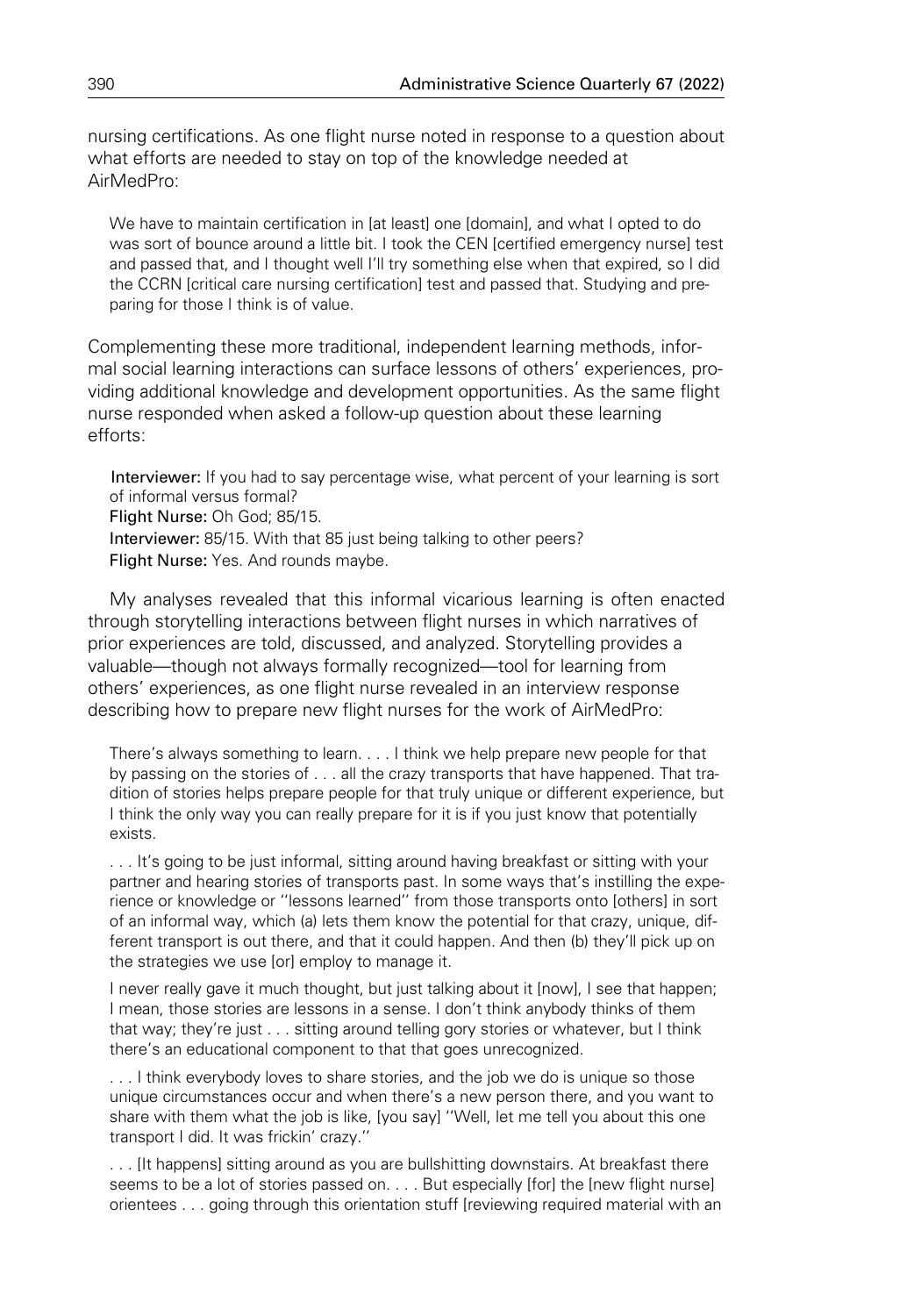orientee] will elicit memories of transports that have happened in the past. . . . It's an unofficially recognized piece of the educational component of orientation I believe.

... It helps prepare people for the craziness. It helps prepare them for the unexpected, and it just shows them what's required. They see in [someone's] decision making or how that transport [went] as they tell that story: ''this is what we did, and this is what [we were] thinking'' or whatever. . . . I don't know how important it is, but I think it's there. I think it's definitely there.

This extended reflection highlights how storytelling interactions among flight nurses can serve as a mechanism for transferring lessons from past crews' experiences to other flight nurses to prepare them for potential challenges in their own future transports. Since AirMedPro flight nurses rotate partners and work across both of the program's bases, these interactions between flight nurses on a shift together (e.g., during breakfast or downtime between flights) provide a forum for each flight nurse to share stories of—and lessons from their transport experience on prior shifts (i.e., transports completed in a different crew). Notably, storytelling interactions at AirMedPro take place not only between the pair of flight nurses working on a particular shift (i.e., discussing past transports flown by one's shift partner) but also among small groups of flight nurses who might encounter one another during the course of a shift (e.g., interactions between the outgoing and incoming crews at shift change or interactions with flight nurses crewing the other base). Thus these episodes of storytelling may be dyadic or small-group interactions—which I refer to collectively as ''interpersonal storytelling interactions''—but always focus on the sharing of stories from a past crew transport experience to draw lessons that could be applied to future crew transports, serving as a vehicle for sharing knowledge and experiences across crews.

Interpersonal storytelling interactions about past transport experiences exist alongside a variety of other types of communication, including other types of stories or anecdotes commonly observed in organizational research on storytelling, e.g., complaints about interactions with management or stories about broader issues observed in the hospital. But I found that flight nurses view the interactive telling of stories of past transports as its own practice with a clear intention for learning and emphasis on the demands of performing a transport; it is distinct from other types of stories or interactions. Specifically, this shared practice of telling stories among peers allows flight nurses to recount both successful and unsuccessful elements of a transport and provide the necessary context and background information in which those actions were situated. The narrative format of these interactions allows flight nurses to convey the nuanced, tacit details of their experience, which are often the most important pieces for informing others' future treatment of similar patients. For instance, these stories not only convey clinical facts, such as how to administer an uncommon drug, but also provide a forum for discussing more subtle or implicit elements of the job, such as communicating with staff at a referring facility:

I mean back to the other patient [a case in which the sending hospital had administered heparin, a contra-indicated drug for an aortic dissection] . . . I learned about that guy because [other flight nurses] were talking about the 20-hour surgery and the fact he died. . . . [You learn several things:] If somebody pushes heparin on a dissection, which will happen again, what do you do? How do you give dantrolene? Because I've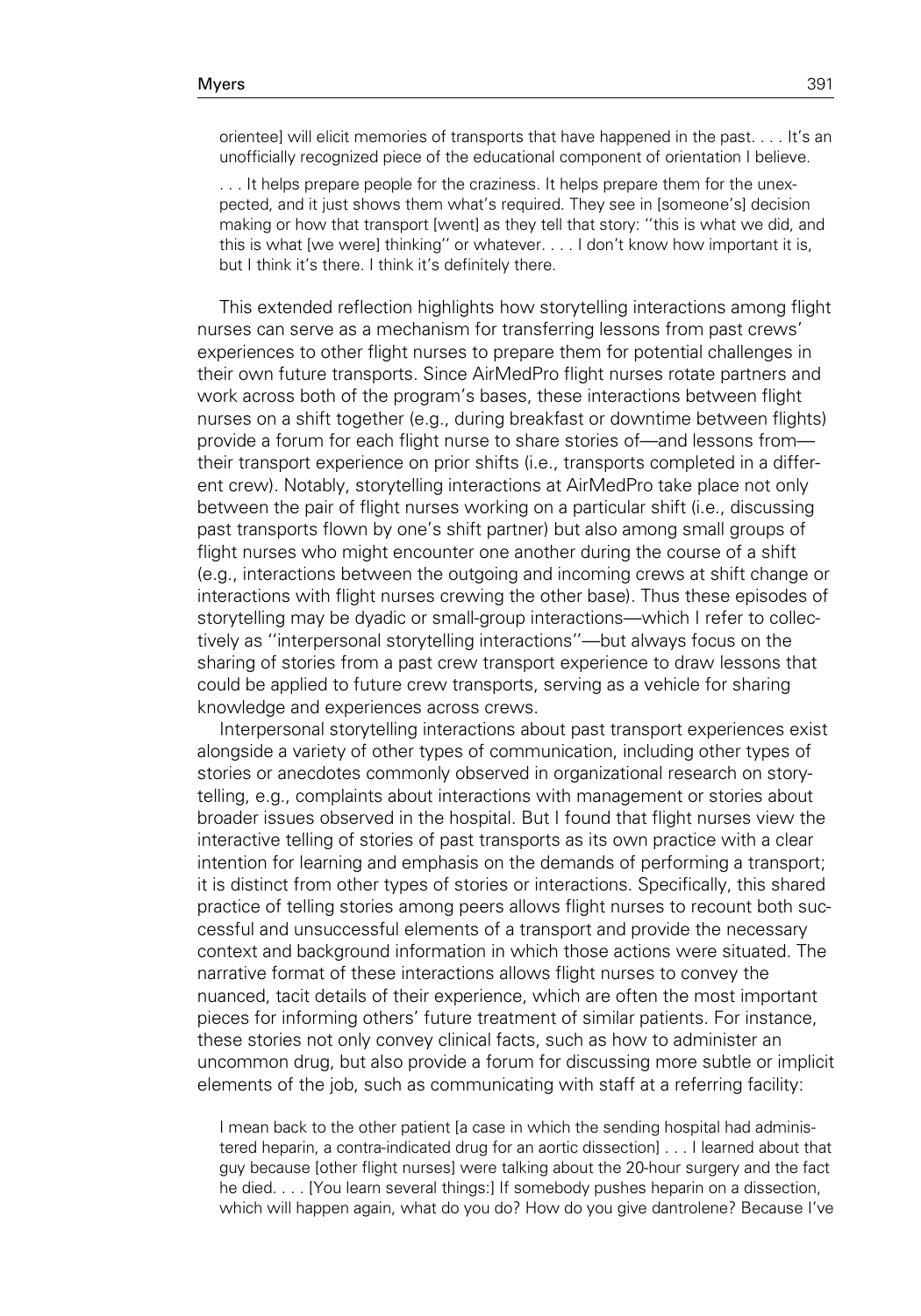never given it, I've seen a bottle of it once. What can you do when somebody [at the sending hospital] is pissed off at you? How could you have headed that off from the beginning? You can't ''nice-guy'' your way out of every situation. How do you diffuse that? Those are three interesting things right there.

Flight nurses frequently focused on these more tacit elements of others' transport stories that could be analyzed and used to inform their future actions, allowing these stories to serve not simply as tools for transferring stable clinical knowledge but as forums for expanding flight nurses' awareness of different approaches:

I think that by talking about it and hearing the stories—first of all, it broadens your perspective. It gives you a perspective that there's more than one way to do things. Second of all, it helps you sort of in the problem-solving process because [they] may have encountered something that I haven't encountered.

Though this vicarious learning from stories of others' flights came to the fore in both my observations and interviews as a valuable learning mechanism at AirMedPro, what also became clear is that the process by which these stories are told is not automatic. My analysis revealed a multistage process model of storytelling for vicarious learning among these flight nurses, involving the triggering of the story of a particular experience by various cues, discrete norms and routines for telling stories, and recognized practices for transforming stories into prospective knowledge and responses for future patient care, as highlighted by the examples in Table 1.

Triggering a particular story of experience. As a result of flight nurses' inability to routinely observe others' work or easily obtain assistance from others when faced with an ambiguous issue during a transport, vicarious learning at AirMedPro is largely prospective (learning things from others' prior experiences that might be needed for some future transport) rather than problemistic (searching for a solution from others' experiences to a current, ''live'' problem). Whereas problemistic learning is cued by the need to resolve the current problem at hand, AirMedPro flight nurses rely on other mechanisms to trigger storytelling and learning during ''offline'' time, i.e., outside of the performance of a transport.

I found that stories of patient transport experiences can be triggered by the potential sharer of an experience or by someone who might desire to learn about another's prior experience, drawing on objects or actions in the environment that cue them to engage in learning. For instance, while the downtime between flights at AirMedPro provides an opportunity for storytelling, the telling of a particular story is often triggered by one flight nurse's review of the corresponding ''chart''—the documentation of a transport. Charts provide an overview of the actions and events of a transport (e.g., medications administered, patient vital signs at regular intervals) and can trigger storytelling and learning by making someone aware of another flight nurse's experience and cueing them to ask about it (e.g., during their next shift working together). The learning benefit of others' transport experiences often lies primarily in why they engaged in particular actions (i.e., their decision-making processes) rather than what they did, and although charts provide documentation of what occurred, they often do not describe the underlying reasoning or decision-making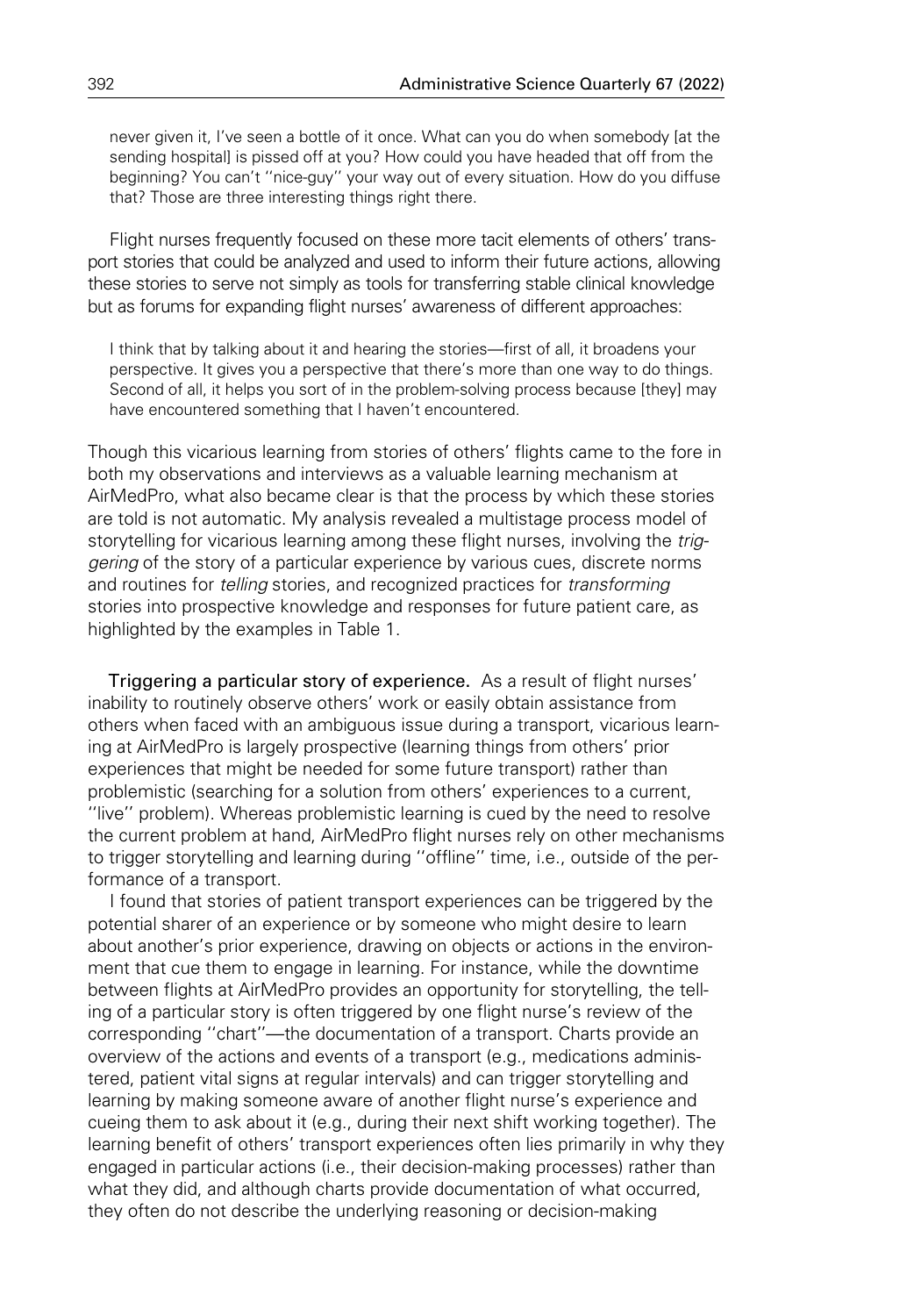### Dimension / Theme **Representative Illustration** Triggering Stories Utilizing structural triggers "'Every time somebody does a chart, it's got to be reviewed by a coworker and sent along the way before it gets processed. . . . I'll look through it and I'll say, 'Hey, we need to talk about this because that doesn't seem to be the way it should be,' or people will [ask me], 'Why didn't you give this medication sooner?' or 'Why did this happen?' or 'Why didn't you do that?''' ''The other piece that we get is when we do shift change, I will always ask the crew, 'Did you guys do anything today?' . . . 'Okay, anything interesting?' That's a good way at shift change to talk about some of the experiences from another crew.'' Responding to ambient triggers ''It's so hard [to provide an example] because I honestly don't even know where to begin. There's so many. When an opportunity comes up to talk [about experiences], something will prod or poke my mind and it will jog my memory. . . . It's [only] when something comes up that you go, 'Oh yeah I remember.''' ''You hear bits and pieces of it [details of a past transport], and then if it piques my interest, or there are unusual events, then I'm like, 'Tell me about that. How did that happen?''' Telling Stories Recognizing time and place for storytelling ''I think at the bedside that's a lot harder because there's not much time for just jaw jerking and storytelling. . . . That's not usually the time for that. I think there's too much going on for there to be a 'hey, listen to this story' or 'this happened and this.' . . . It seems to be a more informal, sitting around sharing war stories, type of thing.'' ''We share a lot of stories with each other. I think there's value in that. . . . I think it's more storytelling at breakfast with some learning points. . . . I guess it's an informal way to go over all the trials and tribulations in a non-threatening environment." Maintaining norms for telling and responding to stories ''I think that's very healthy if you ask me, to be able to talk about those things, because everybody knows you don't have all the information. You're never going to have all the information, and all of us here know that 'I wasn't there.' For the most part, I'm not going to sit there and 'Monday morning quarterback' it because I wasn't there. . . . It's a different world, but virtually everyone, virtually everyone who's doing the talking has been there.'' ''There's a lot of responsibility that comes with the job which people need to learn about. They need to learn how to accept feedback as well. . . . If you go out on a flight and you have a bad outcome or whatever, then you need feedback on what you can do next time to have a better outcome for instance. You shouldn't necessarily think about this as punitive. It's done to bring you to a new standard.'' Transforming Stories Analyzing stories via peer discourse ''When we get a really interesting case, there is a core group of people that will just say 'Hey did you hear about that? Holy shit, this was crazy,' and we'll just talk about it, and it's a great way to learn. We'll bounce things off each other—it is back and forth so I'll ask questions . . . you hopefully want to get a little bit of input from them on what they would do in the situation.'' ''It's helpful to share your experience with somebody else who's been through it or is here to do the next one, because they can give you feedback—feedback from each other at this level. It is very, very helpful, and it's also very informative.'' Incorporating stories into repertoire ''During the retelling of the story, everybody puts their own spin on what possibly happened. I imagine myself in that situation. What decisions hopefully would I make that . . . would mitigate against that? I find real value in that . . . that gets me thinking. I envision myself in that situation.'' ''I mean, it's like they already know what you are going to have to face, and when you begin to relate the story, you're working through what you did, and what they would do. . . . You go, 'Oh, okay, that's a great idea. I'm going to put that in my bag of tricks.' . . . You know, you're trying to figure out for your next time, when you run into that, what you heard—a little probe of wisdom, or a little way of doing

something to help out.''

## Table 1. Additional Illustrations of Triggering, Telling, and Transforming Stories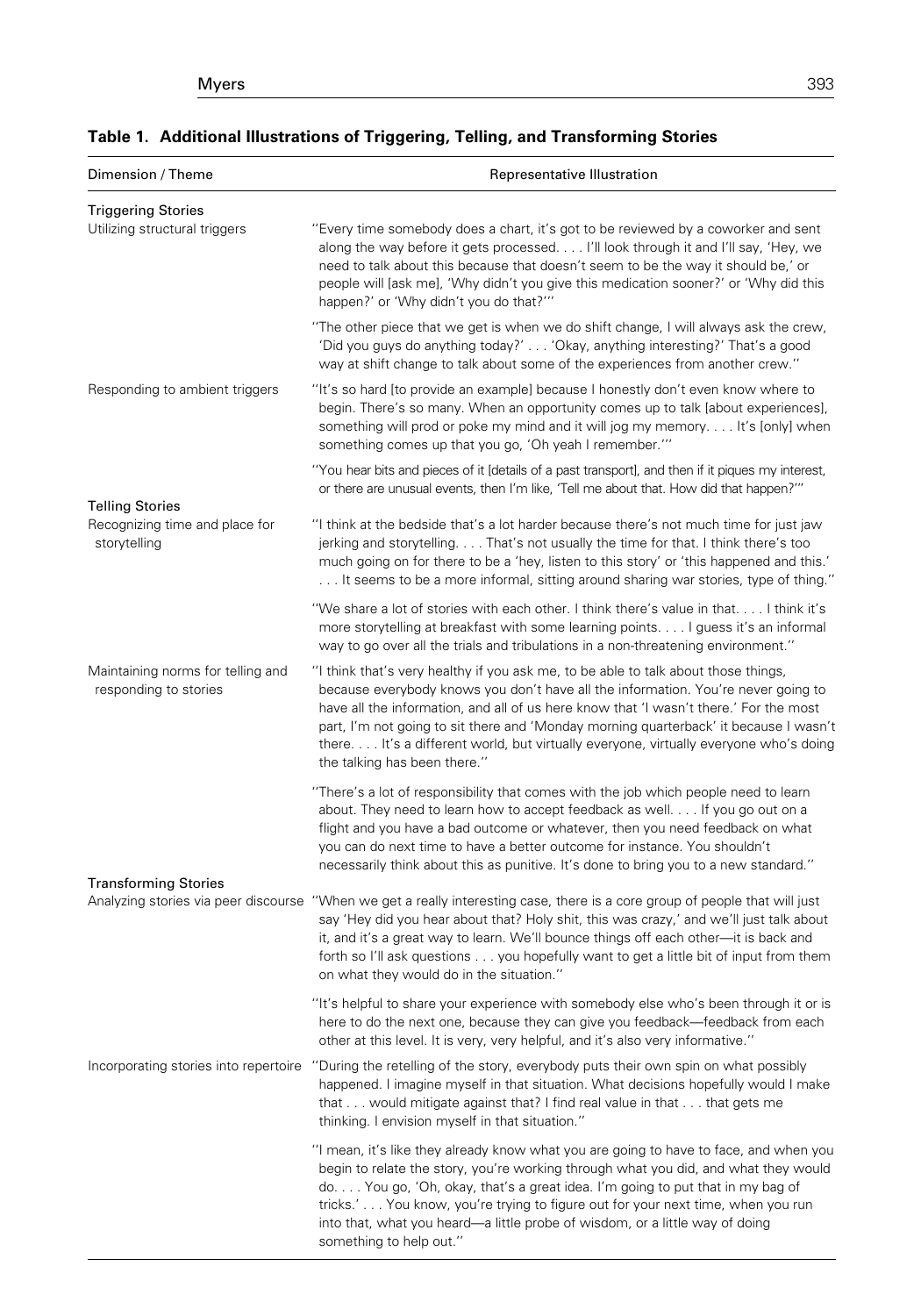processes. Thus a chart does not capture the complete story of the transport but serves as a starting point for learning from another crew's experience:

Another one of the things we do is all the charts are reviewed. . . . I think that's an important learning thing. . . . I could have reviewed your chart today and then work with you tomorrow and at breakfast it's like, ''You couldn't transport that person? What happened?" I don't want to say that is the "real" story, but [it reveals] more about what you think happened.

Using the chart review process to trigger storytelling interactions for vicarious learning highlights how these triggers are often structured directly into flight nurses' workflow and standard routines. Yet these triggers are not limited to just cueing interactions between the two flight nurses working together on a particular shift; some triggers prompt storytelling between flight nurses on different crews as they encounter one another through the shift structure at AirMedPro, in particular at shift change. Shift handoffs have long been recognized as sites of knowledge exchange in hospital settings, but these exchanges typically focus on transferring information about a particular patient to the oncoming staff who will be caring for that patient. At AirMedPro, the oncoming flight nurses are unlikely to interact with a patient transported during a previous shift, but this time is still utilized for sharing the outgoing crew's experience.

The shared practice of telling stories at shift change was evident throughout my observations, even when circumstances changed normal shift times. For instance, while I observed a night shift (which typically runs from 7:00 p.m. to 7:00 a.m.), a scheduling conflict resulted in two nurses changing shift at 3:00 a.m. Despite the oddness of the hour, when they conducted their shift handoff, they engaged in a lengthy discussion about a prior transport immediately after the oncoming nurse's arrival, as an excerpt from my field notes demonstrates:

0250: Phil arrived. As he entered, Eric took off his headphones and told him, ''We didn't do much tonight, just had the balloon pump [transport] earlier.'' Phil responded, ''Did Andrew tell you about our guy who turned purple [a prior transport of a patient who had serious difficulty breathing]?''

Eric asked, ''Did he have a pneumo[thorax]?'' Phil replied, ''No, he was just having trouble, he all the sudden was complaining of pain breathing.''

Eric asked, ''How far out were you guys?'' Phil responded, ''About 5 minutes out . . . pilot asked if we wanted to hot offload [unload the patient without stopping the helicopter rotors, in order to save time], I looked at Andrew and we said 'yeah, let's do it.'''

This interaction, which continued as the two flight nurses discussed the details and implications of Phil's experience, was not related to any particular issue that Eric needed to alert Phil about for the upcoming shift. Rather, the act of changing shift prompted this interaction by triggering Eric to bring up the transport he and his partner had flown during that shift. Interestingly, the interaction quickly shifted to analyzing and making sense of a different story (of Phil's prior transport). This demonstrates how certain stories can be told in response to others (i.e., with one story triggering the memory of another story in someone's mind), in addition to being triggered by the shift change itself (which reliably cued stories from the outgoing shift).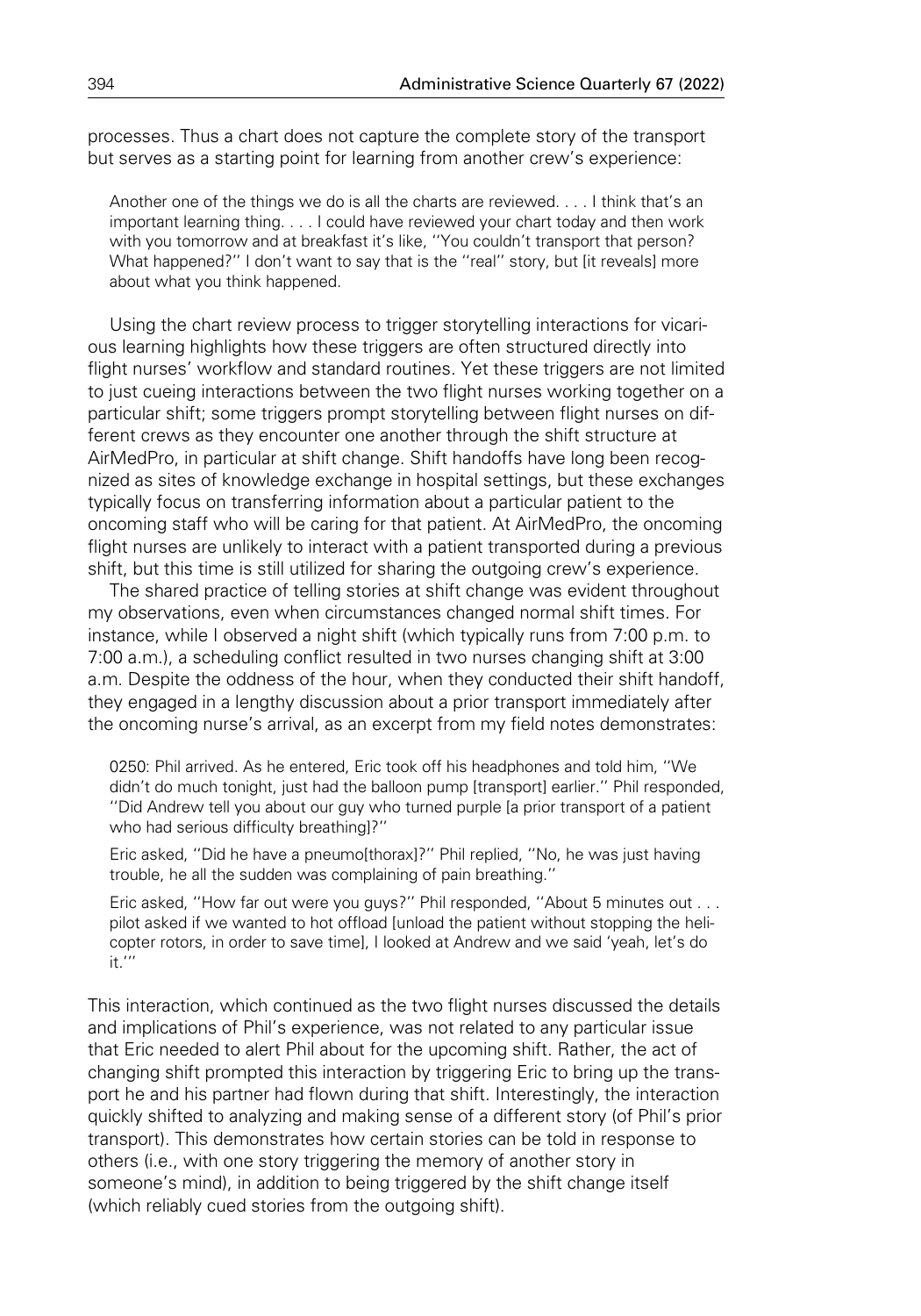In this way, though structured triggers (particularly shift change) frequently initiate the telling of particular stories, stories can also be triggered by other actions or elements in the work environment, including a story that someone else told or even something mentioned in passing in the background. These more ''ambient'' triggers are less predictable but serve as similar cues or interruptions that cause flight nurses to recall particular stories of past experiences to share and discuss. For instance, during one shift, I observed two flight nurses working silently on documentation (each on their own computer) with the television on in the background. When a TV news reporter began discussing a recent plane crash, one flight nurse asked the other about a plane crash that members of AirMedPro had responded to in the past: ''Did you go to the crash where that little girl lived but everyone else died? Was that before your time?'' The other nurse responded, ''No, I wasn't at [AirMedPro] then, but I went by ambulance. I have never seen anything like that.'' The conversation continued for a few minutes about the challenge of managing a chaotic scene and the clinical issues responders faced at the crash scene. This experience had occurred many years prior and might not have been brought up otherwise, but it was triggered as a topic for discussion and learning by the television report. In this way, triggers served a critical function in the storytelling process, helping flight nurses draw from a broad pool of latent experiences to select one to recount in an interaction.

Telling the story of an experience with others. While different structural or ambient triggers can cue a particular story (drawn from flight nurses' pool of past experiences), AirMedPro flight nurses rely on shared norms and practices for the actual *telling* of stories, which allows these interactions to more reliably serve as a tool for vicarious learning. For instance, AirMedPro flight nurses demonstrate a clear, mutually agreed-upon sense of the appropriate time and place for telling stories and engaging in vicarious learning. While the structural triggers of storytelling (i.e., shift change) inherently indicate when storytelling should occur, these shared norms for when and where stories should be told extend more broadly and cover when storytelling is *not* appropriate as well. Because of the time pressure facing flight nurses when treating a patient, they generally do not engage in storytelling interactions during their actual task performance, i.e., during the flight itself. Instead, the norm is to engage in efforts to learn and gather knowledge from others during designated downtime between flights. My interviews with AirMedPro nurses revealed that many feel they learn just as much in informal downtime interactions with colleagues as they do from gathering direct experience through transporting patients. One nurse described how flight nurses learn from each other even on days when an entire shift passes without receiving a request for a transport (versus a busy day with four requests):

Everyone learns from each other, [by] flying together, running scenarios, bullshitting with each other, [or] sitting around here. We'll bring stuff up and somebody will say, ''Well this is how we did it here,'' ''This is what they do now,'' or ''I remember a time when . . .'' You may not fly, but I tell you what . . . you may learn more on that 12-hour shift with your fellow coworkers [than] had you gone on four flights.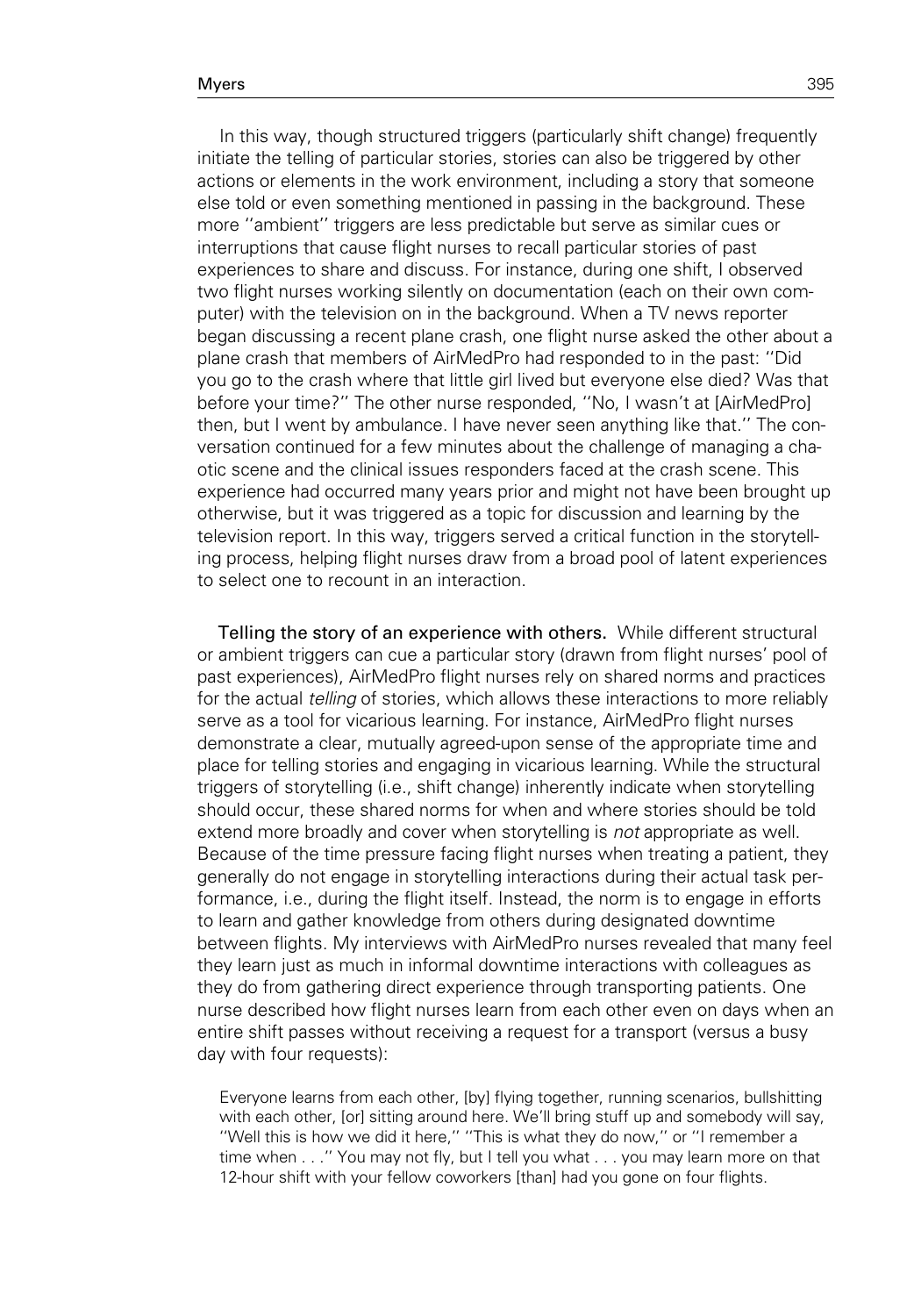Flight nurses also share a common sense of place for storytelling, with many of these interactions occurring in a small area of the university base, just inside the helipad entrance, where crews complete certain tasks, such as restocking supplies for the aircraft after dropping off a patient. This space tends to be where incoming and outgoing flight nurses meet for shift change and engage in their handoff. Other story spaces include the program's weekly grand rounds meetings (described below), as well as interactions at the meal table, with several flight nurses referring specifically to mealtimes as venues for learning and telling stories:

[It's when you] come in the door, at breakfast and lunch, when we are sitting upstairs . . . I can't tell you how many times you're doing something and someone said, ''Let me tell you about this case,'' and you sit back and you discuss it.

In addition, flight nurses described a variety of shared values, norms, and practices for engaging in the actual telling of a story. In general, storytelling is a recognized and admired skill among flight nurses, as this quote about a former AirMedPro flight nurse indicates:

That guy should write a book. He always had the craziest cases, and he would tell us about them. He was a great storyteller—he had a very animated way of describing the scenes and the flights he went on.

At the same time, flight nurses described how storytelling interactions follow a set of informal rules distinct from, though informed by, communication norms in other settings (i.e., when working in a hospital nursing unit or as part of an EMS crew). As noted earlier, flight nurses are often more interested in the storyteller's thought processes and decision making than in the discreet values of clinical parameters. Yet, nurses' prior experience in hospital nursing units often teaches them to present only objective values and test results. As a result, the practice of recounting the story of a flight (e.g., ''presenting'' the transport at the weekly grand rounds meeting) is something that new flight nurses must learn:

Coming in and presenting, and doing it in an open environment in front of your peers is very challenging. And it's very intimidating. . . . They [new flight nurses] have to practice routine cases so that when they do get into challenging cases, they have the format down of what information you need to know.

These informal rules for sharing stories of past flights further reveal a sense that flight nurses have a responsibility to share their stories with others, particularly stories of transports that did not go as well as expected. Though stories of bad outcomes might be more difficult to admit to others (relative to stories of very positive outcomes or ''great saves''), flight nurses expressed a normative sense that these stories need to be told:

We are not perfect, and there are going to be things that we can do much better, and there are going to be mistakes we have made. But we have to learn from them, and the way we learn best from it is [from] somebody else's mistake. If I made a mistake at the bedside with patient care, as hard as that is to go in front of all my peers, my management, and my medical director and say, ''I screwed up,'' guess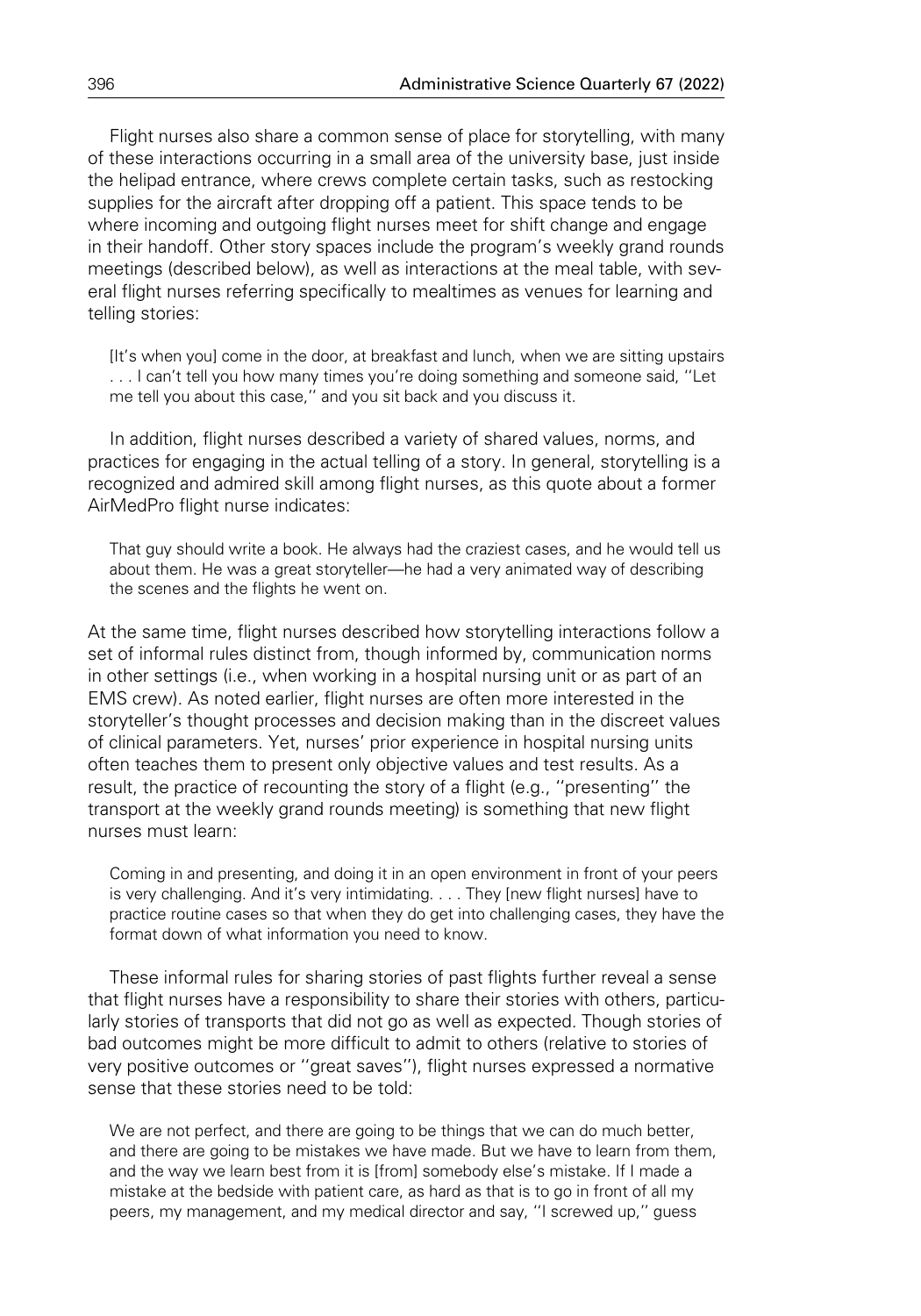what? My mistake may prevent somebody else from doing that. I think it is important to talk about those cases [where] we could have done something differently or we should have done something differently or we could have done better, because that's how you learn.

There are also emergent rules and norms for how flight nurses should respond to the sharing of others' stories and experiences—particularly how to engage productively when other flight nurses share stories of mistakes or bad outcomes. Though the listener often has similar experiences that provide a basis for interpreting the story or asking questions—and providing thorough feedback on others' flights is normatively desired—flight nurses described a shared understanding that this feedback is best delivered with the recognition that the listener ''wasn't there'' (as noted in a quote in Table 1). The norm is for listeners to offer feedback on and reactions to the experience in a way that acknowledges the complexity of a storyteller's experience and that listeners are offering feedback in hindsight, without the pressures and stresses involved in the transport.

When listeners approach the story with this sort of empathy for the storyteller's experience, the interactions are often more conducive to further discourse and learning. The norms for responding to stories, combined with the shared belief in the need to tell them, thus help to ensure a level of safety and mutual respect that allows individuals to feel more comfortable sharing the full range of their experience, including their thought processes and potential mistakes or difficulties, enabling more learning. As the flight nurse quoted above continued when describing presenting at rounds:

I think we have done better with not approaching it like ''What were you thinking?'' but saying, ''Okay, I see that you went to pressure control and this, this, and this. Was there a reason why?" Just trying to pick their brain versus telling them that they were wrong . . . because I may think [your decision is] wrong, but your rationale may totally prove to me that I was wrong.

Storytelling interactions can break down due to a breach in the informal rules, such as when a listener strays beyond this normative ideal of constructive feedback and begins ''armchair quarterbacking''—second-guessing or excessively criticizing—a storyteller's experience:

My patients are kind of my patients to dissect. Somebody else's, you['ve] got to be careful you don't step on their toes. . . . You don't want to seem like you're armchair quarterbacking. That's a lesson I learned early in the process, because I think people just shut down.

The presence of shared norms for both telling and listening to a story of a transport experience underscores the role of discourse and back-and-forth interaction in the storytelling process at AirMedPro, providing a central mechanism for transforming a story into prospective knowledge for future transports.

Transforming a story into prospective knowledge and future responses. The performative elements of the storytelling process—the use of commonly accepted story times and places and the adoption of learned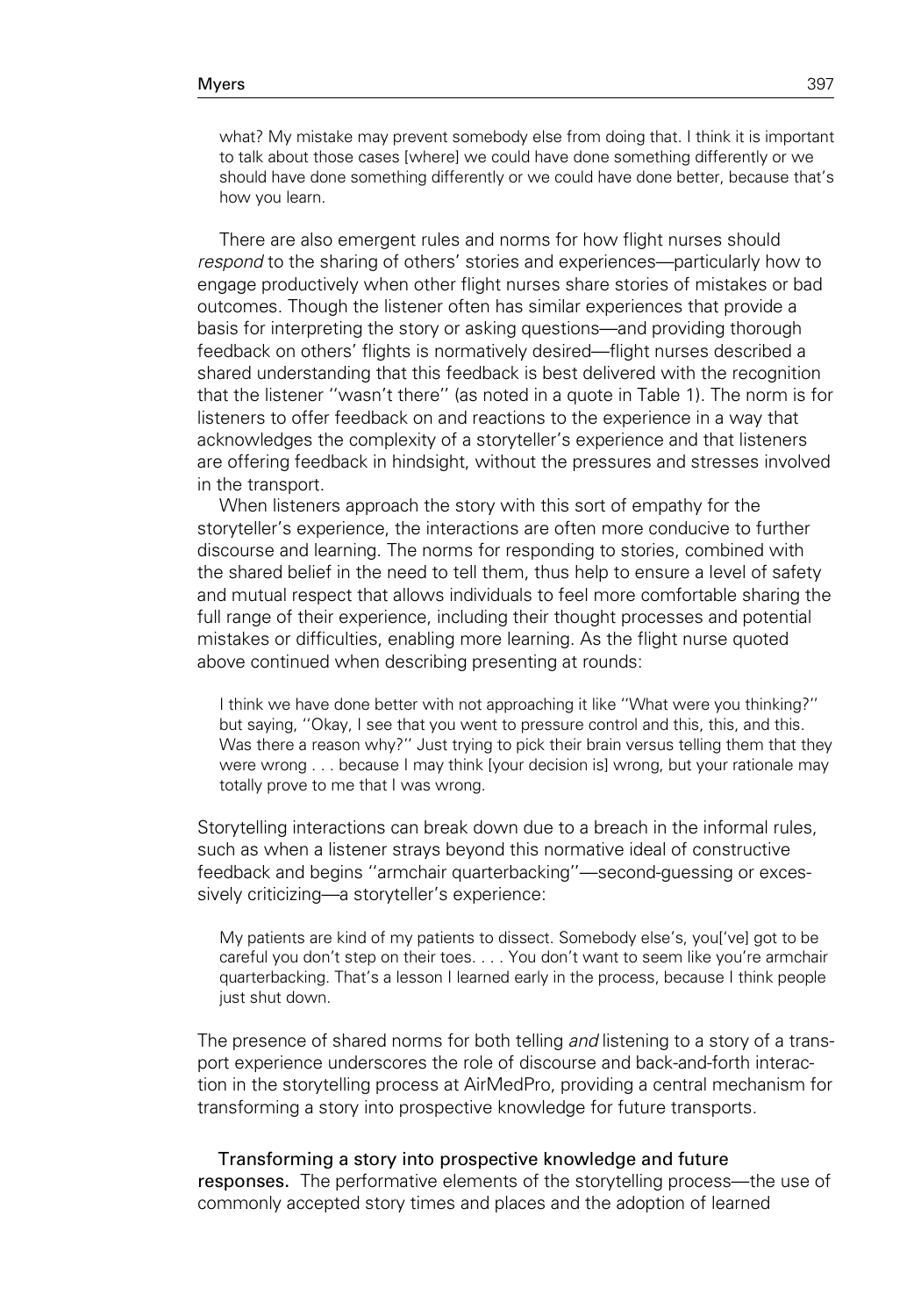storytelling and listening norms—guide the telling of a particular story but do not guarantee that anyone will learn from it. Rather, the telling of a story creates the opportunity for flight nurses to further discuss and make sense of it in order to transform it into future-relevant knowledge or expanded repertoires of responses they could later apply. Given the uncertain nature of flight nurses' work, their focus in learning from stories of other crews' experiences is less on solving some particular problem at hand and more about arming themselves with a broader set of tools, concepts, or techniques to apply if they encounter a similar situation in the future. By actively analyzing or debating the potential meaning of a story, flight nurses can convert its specific details and context into more robust guidance for future action when faced with a relevant situation (as seen in the quotes in Table 1).

In this way, flight nurses do not simply adopt or mimic the actions taken by the crew in a story. The discursive nature of storytelling interactions instead provides a forum for drawing more nuanced conclusions, such as by comparing the story to some other set of experiences (contrasting it to listeners' own prior experiences) or using the story as a stimulus to inform further learning efforts. Indeed, the emphasis on telling stories to help understand why flight nurses engaged in certain actions (rather than just reviewing documentation of what they did) highlights the importance of discursive analysis and collective sensemaking in these interactions. Active engagement from both storytellers and listeners is required to jointly analyze past experiences to generate prospective knowledge. Flight nurses frequently described how this two-way discourse and engagement from listeners in a storytelling interaction were necessary to generate an opportunity for learning:

I also think it's two-way [communication]. I think if you're not interested in what I'm saying, then [the shift handoff is] pretty short, but a lot of times they are curious, [they'll ask] ''What did you do? How'd that work out? Did you have to tube [intubate] him?'' All that stuff. ''Did the tube go well? What's the SICU [surgical intensive care unit] like today? Did they have their act together? Did they not?''

Discursively processing the story of a past experience this way is beneficial not only to listeners but also to storytellers. These storytelling interactions create opportunities for the storyteller to develop a better understanding of their own experience, rather than just imparting lessons of that experience to the listener. In interviews, flight nurses revealed how telling their own transport stories to their peers—including both more senior colleagues and newer flight nurses—provides a means for gathering input and debriefing themselves on their experience:

As far as when you're telling a story, it's kind of to debrief yourself. We've all been on those horrific calls that just suck from start to finish, and you want to talk about it with other people because . . . you're hopefully going to get a little bit of impact or input from them on what they would do in the situation. . . . Again nobody is out here to come to work to do anything bad or to fail; we're all here to try to succeed. And if I could do something better, I certainly would like input.

. . . About half [of the flight nurses] have been here longer than me, so they've got stuff to teach. And even the people who haven't been here that long [do too]. I've been here 7 years, [but] I've never done an ECMO [extracorporeal membrane oxygenation] transport, not one. Russel [a newer flight nurse] has done 6 in the last 2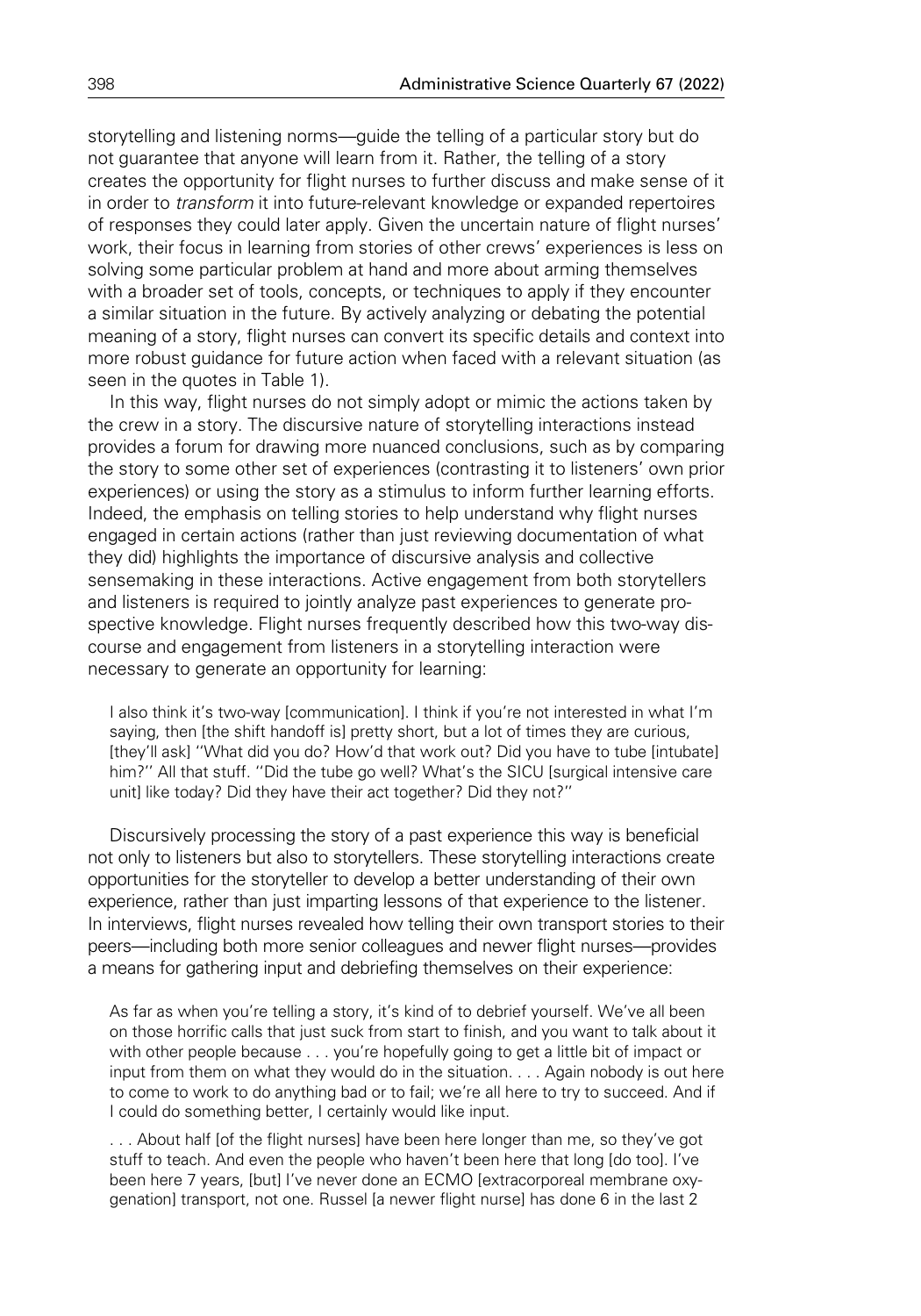months. Even James, who's still on orientation, has done an ECMO transport. I just have never drawn that ECMO straw.

Although flight nurses might learn from simply telling the story to others, i.e., as a means of organizing their own thoughts about what happened, the quote above highlights that the engagement and feedback from listeners is often an essential part of learning from telling stories. Gathering input, advice, and mentoring from peers who can relate to the ambiguity and complexity of conducting a transport allows flight nurses to get feedback on the full range of a transport experience: the clinical, social, and emotional elements of flying a patient.

I'm really good at . . . calling somebody [about my transport] and saying, ''What in the heck? What did I miss? This is what happened.'' . . . We still have to mentor and foster each other because again, we don't work in a calm, relaxing environment. [If] you lose a patient, or you lose a kid, those feelings don't just sit at the door and walk away. They are there, and nobody really gets it but your partner because they are the ones experiencing it with you.

Telling the story of a transport experience to other flight nurses is an opportunity to gather additional perspectives, insights, or even just reassurance in dealing with the most challenging elements of the job.

This opportunity to engage with peers in detailed discussion and analysis of a past experience through storytelling interactions thus helps flight nurses (both listeners and storytellers) build robust, multifaceted knowledge that can inform their future work. However, flight nurses often noted that they did not learn ''automatically'' from these discursive storytelling interactions; they had to take active steps to learn and improve their potential responses for future transport challenges. One way that flight nurses described learning from others' stories was by consciously adding a technique or treatment to their repertoire that another crew had used successfully—or removing a technique from the repertoire if another crew found it to be unsuccessful. In other words, flight nurses viewed other crews' experiences, and the behaviors others described enacting in their recounting of a transport experience, as techniques or tools to add to their mental ''toolkit,'' expanding their range of potential responses available to be applied in a future transport. This repertoire revising occurs during all learning, but when flight nurses learned from other crews' stories, they often spoke of making deliberate efforts to update their repertoires. Whereas one's own experiences may automatically update a repertoire of skills (as the first quote below notes), when considering others' experiences, flight nurses had to be more intentional, such as creating tangible artifacts to incorporate the lessons of others' experiences (as indicated in the second quote):

If you were to do a skill for the first time at a scene call, you might make it, you might not, but you learn from that and you have a little pearl in the back of your head for that procedure. The next time you do it, it goes really well and then you remembered something you did differently, [so] you save that pearl. After about 30 or 40 of those, you've got a little algorithm in the back of your head on how you're going to make it work and how you're not going to let it go bad because of your past experience. You might subconsciously think about those things.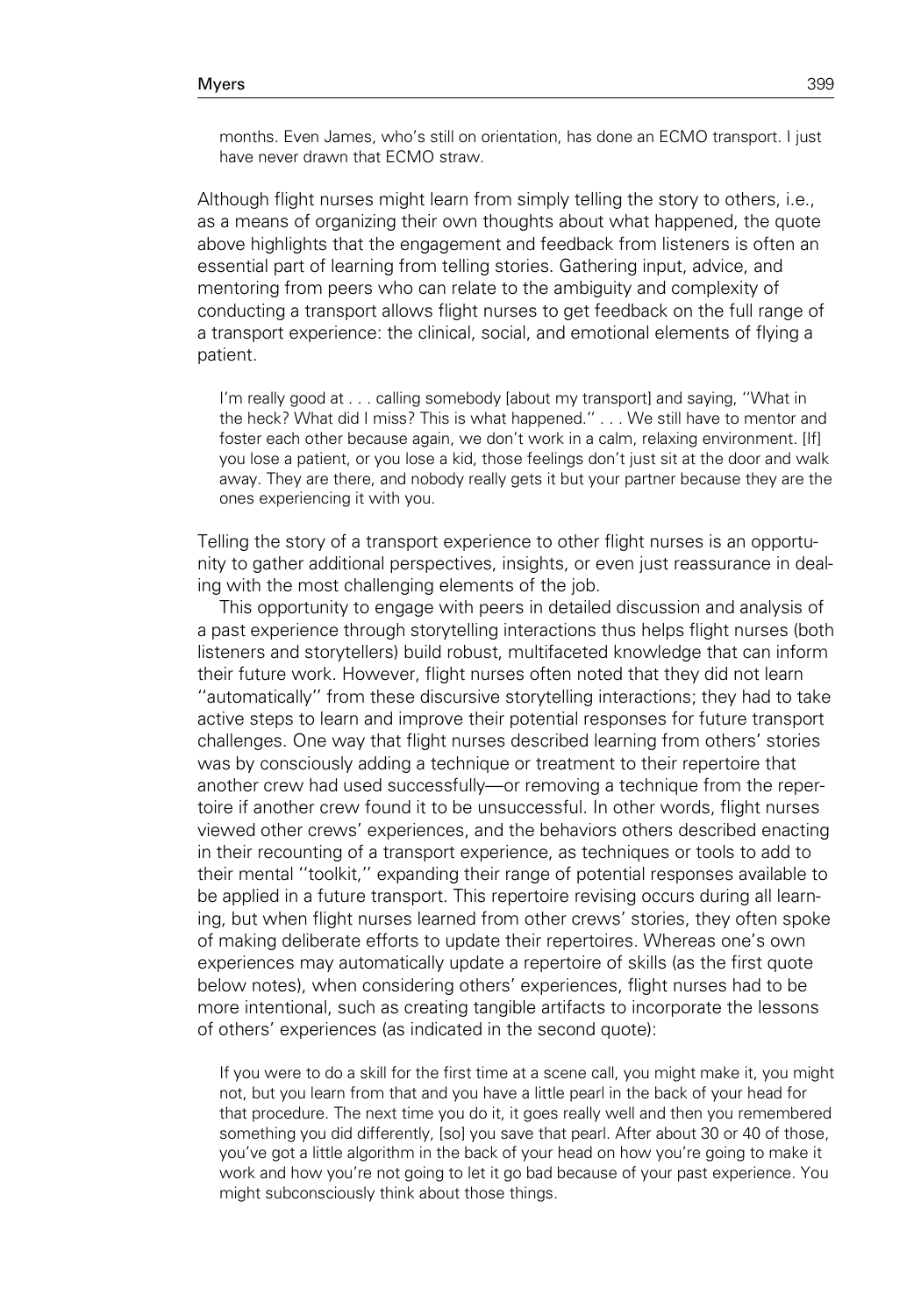When [other flight nurses] bring [an experience] up, there are also similar circumstances that I have been in that were so similar, or identical, where I happened to get by it and not have the same consequences . . . [so] I can go, ''Whew, dodged the bullet there, I'm not going to forget that.'' . . . You learn from it. I mean I write stuff down sometimes like, ''Oops, not going to do that.''

Beyond introducing new ideas or skills that a flight nurse might not have encountered before, stories of others' transport experiences can also encourage the review of existing knowledge in ways that help build an individual's repertoire for responding to future challenges. In this way, others' experiences present a vicarious audit of one's familiarity with a given topic, inspiring learning:

[It] prompts me to [review] what I know, what I don't know, and what I need to go find out. If I'm having a conversation with [another flight nurse] about the HeartMate II [a model of a ventricular assist device] they transferred, what I heard was, ''they transferred a HeartMate II, it was a prisoner, and they needed to bring him back.'' [Now] I've got to go look at the prisoner transport protocol and find out what are our policies in transporting prisoners. I need to go look at the HeartMate II as opposed to the HeartMate I, and what do you have to bring [with it]. These were my thoughts this morning—''Do I have to bring a backup battery pack, or do I just bring a controller? When was the last time I looked at a HeartMate II?'' [So] I'm going to go back and look at some information on HeartMate II, because it's been three or four months since I did it. I [also] don't know the prisoner transport policy—"Do they have a guard or don't have a guard? Is it okay to take them flying without being handcuffed?''

Directly observing the transformation of others' stories into a flight nurse's own knowledge or response repertoire is challenging, as the future tasks for which this learning prepares flight nurses may or may not arise for any particular individual. Nonetheless, flight nurses reported relying heavily on knowledge gained from stories of past experience as a critical resource for decision making and patient care. As one flight nurse noted when describing how she used existing knowledge to better handle a challenging transport and decide what to do:

[Sandy and I] went out and flew a burn [patient]. [A] couple weeks prior to that, Sandy and Steve did a burn [transport] where they had to cric [perform a cricothyrotomy] and did the IOs [delivering fluid via intraosseus infusion]. . . . So when we went on this burn, it's like immediately, ''I'm going to do airway, I don't want to cric, and we're doing IOs.'' My partner and I communicated what the plan of action was. We had things drawn up. It was probably the best scene call that we've ever done. . . .

I think having [Sandy and Steve] talk about [their burn patient flight], discuss it—what went well, what did not go well, what they would have done different—is enough to stick in your head [and say] ''That sounds good, I will try to do that the next time, or keep that in the back of my mind.'' Like [Steve] said when he put the IO [drill] through the burnt bone, that it was harder to go all the way through it, but it still worked. It still went in.

In this case, the other crew's experience, shared through discussion and debriefing of the story of their flight, informed this flight nurse's thinking and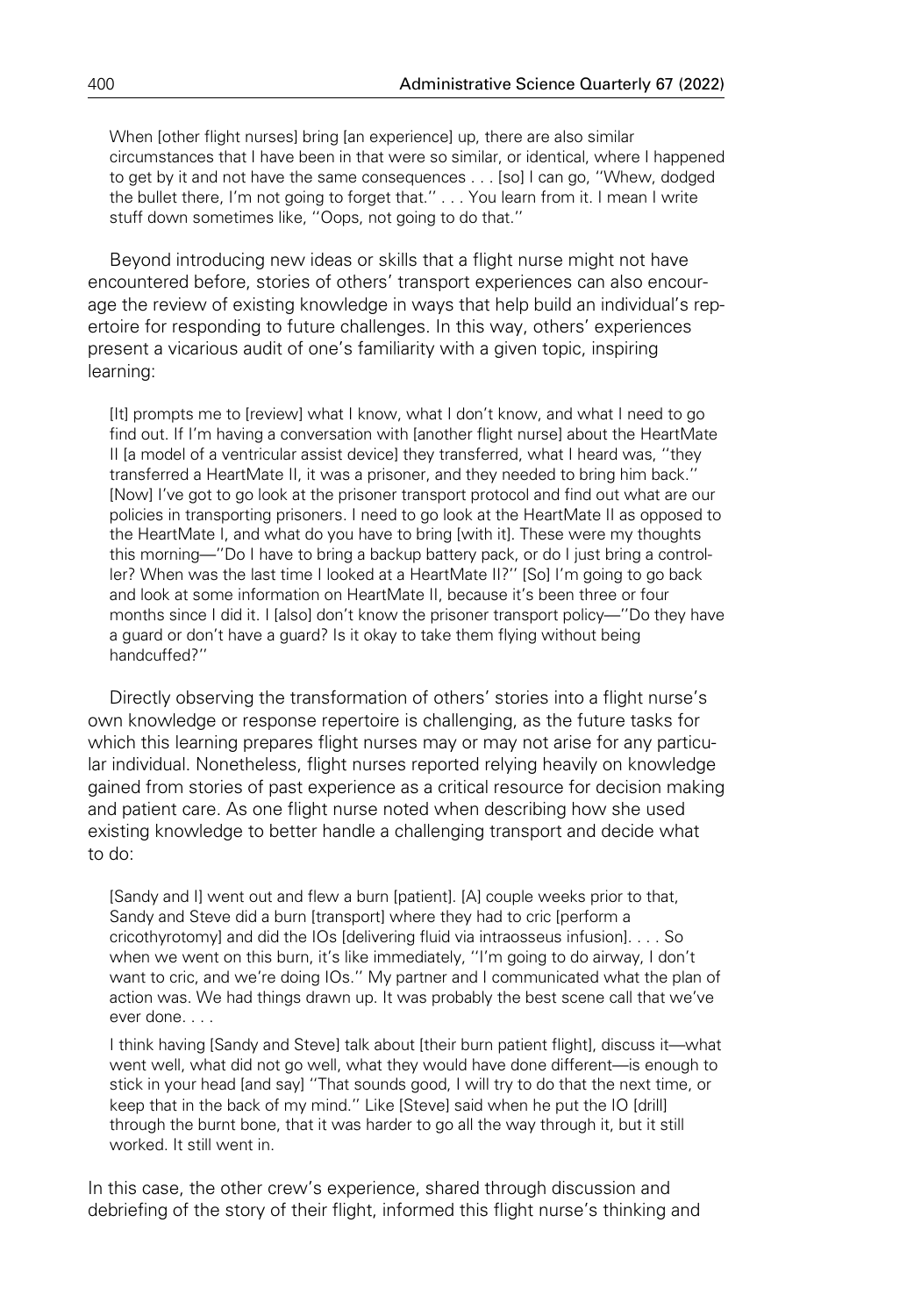planning for transporting a burn patient, providing not only a reminder for what to consider (i.e., the difficulty of airway management and fluid access for burn patients) but also an updated repertoire of responses for things that could happen (i.e., how to use the IO drill differently on burnt bone).

As a further example of the ways in which flight nurses transformed stories of others' experience into prospective knowledge and repertoires for action, I traced the ways different flight nurses described learning from one story of a flight that occurred around the time of my interviews—the transport of a patient who had been bitten by a venomous snake. This kind of transport is rare for AirMedPro and requires flight nurses to mobilize a number of infrequently used resources—most notably, obtaining anti-venom—making this flight an especially valuable one from which others could learn. This example came up in several interviews, as well as in informal meeting observations and discussions (such as in the exchange below, which I observed during one of AirMedPro's weekly grand rounds meetings), allowing me to explore its impact for multiple flight nurses:

Medical Director: Oh, I'm glad we're going over this one. I was really interested because I have never treated a poisonous snakebite before.

- Flight Nurse: Yeah, it was interesting. The only way I knew what to do and how to get ready was that at my old program, we had flown a guy who kept a couple snakes as pets and got bitten before, so I was familiar with how to do the anti-venom and everything.
- So the story was, the guy was playing with his friend's pet snake who he told him was defanged, so he picks him up and it was fine, then he wanted to pick him up later again and it bit him. So, we got there and [his arm] was all swollen all the way up to the shoulder, and we just had to give the anti-venom and fly him back quickly . . .
- It was interesting, because pharmacy didn't want to give me the anti-venom, and I had to explain to him that we could reconstitute it in flight, and that we knew what to do with it. That's the most complicated part, and they have to be careful with it because the anti-venom is hard to get, and it is really expensive—like thousands of dollars per dose and you need several doses.
- Second Flight Nurse: You know that reminds me, remember about 15 years ago or so, we had a guy who had gotten bitten a couple times by his poisonous snakes, and so the university was actually out of antivenom. You remember that?

Medical Director: Oh yeah, that was when I first got here.

Second Flight Nurse: Yeah, I remember because we got called to fly to [another hospital] to pick up more anti-venom, and they came outside to the helicopter, brought us the anti-venom, and we jumped back in and came back. It was justified because they needed it so quickly. That was a weird flight.

This exchange highlights several elements of the storytelling process identified earlier that allow flight nurses to develop knowledge and responses for their future transports. The scheduled review of this case triggered the recounting of this story and also the subsequent recounting of a related transport experience (from another flight nurse), which helped to identify and refine a key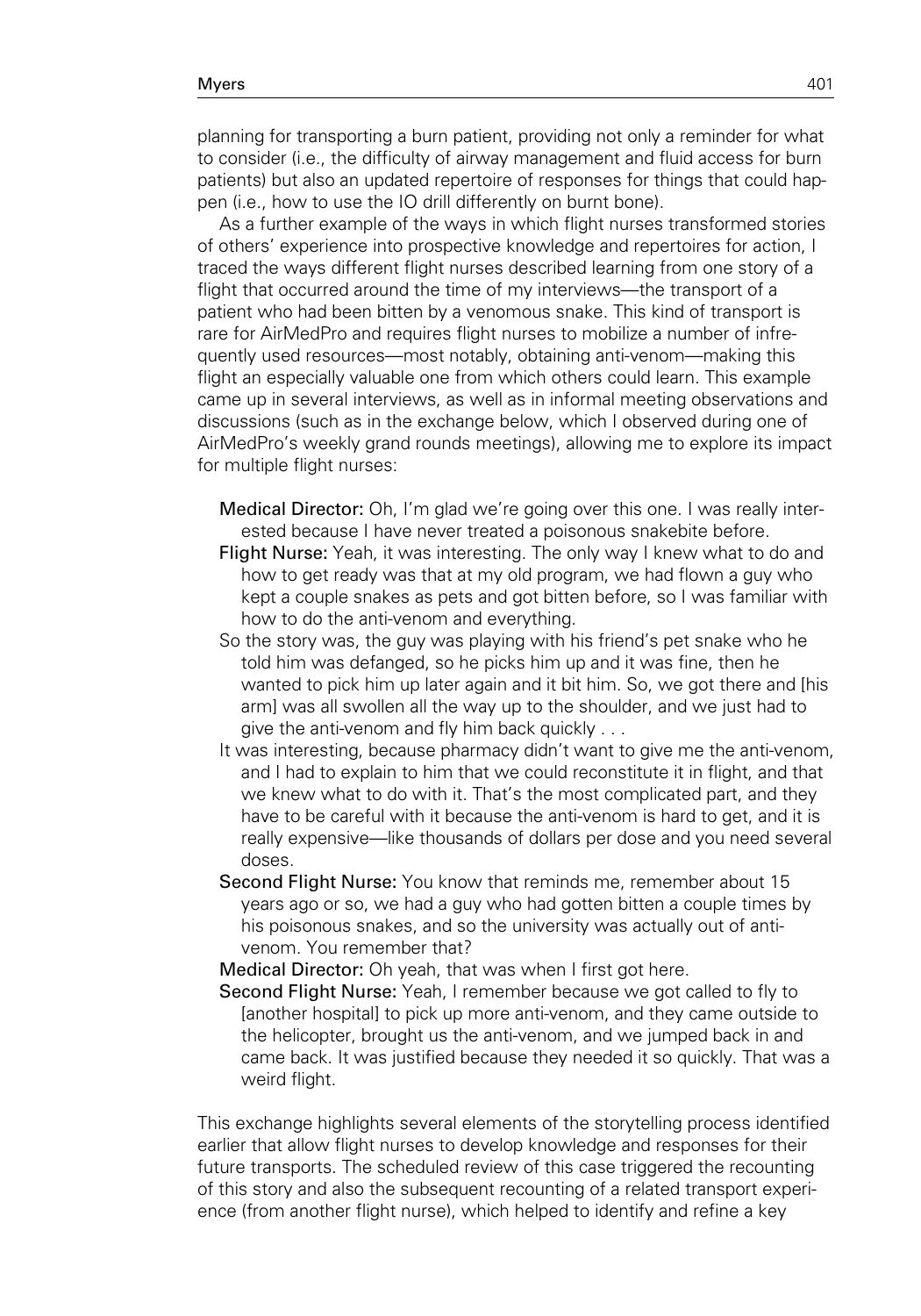insight from the story—that anti-venom is not only essential but also precious (so valuable that the use of the helicopter simply to go pick up more is justifiable), and so flight nurses should be prepared to act quickly and potentially deal with resistance to obtaining anti-venom on a future flight. The story also highlights the complexities of administering anti-venom, which is likely an unfamiliar piece of clinical knowledge for many flight nurses. (Indeed, the flight nurse involved in the transport describes his own familiarity as stemming from a story of past experience at a former organization.) The story provides an impetus for other flight nurses to review this material, transforming the story of this particular case into knowledge about what to do in the future, as this flight nurse described when asked about learning from others' flights:

Like this snake bite thing. . . . I know nothing about snake bites. So how do you give this anti-venom? And how do you mix it? And where do we get it from? . . . Is that where we can get it from—the zoo? How am I supposed to know to get it from the zoo? But [I can] go out and [ask others], ''Hey, tell me about this, and what are the side effects? And what do you do with that? And how do you know what kind of snake it was, you know?'' . . . Because [the flight nurse that flew the patient] had flown out in [another state] or whatever, he knew about it. He had experience with it. But I know nothing . . . I would be clueless! . . .

But now I know I can call the ER pharmacist, and they can tell me what [anti-] venoms we have, and they mix them for you, and they tell you how to deliver them. So the next time, I'd be like, oh, maybe before I get in the helicopter and go, I need to go upstairs and talk to [someone], and be like, ''Hey, this is the snake, do we have it here? Or do I need to stop by the zoo?'' I learned a whole lot. . . . At least to know what questions to start asking. I wouldn't know what the dose of anti-venom is, but I know where the resources are to find some of those answers. And I know the right questions to ask.

Though this flight nurse says there was ''a whole lot'' to learn from the story of this transport, the learning did not result simply from hearing the story. Transforming a story into actionable insight or prospective knowledge requires effort—whether by engaging in more in-depth discussion or analysis, or by engaging in additional, independent learning efforts, as evident in another flight nurse's description of learning from the same story:

[For example,] the snake bite thing. I've seen one snake bite in 22 years of being a nurse. I probably should know something more than I do about that. And we have so many electronic resources. It's two clicks away. Any weird pathology is about two clicks away. I think in this age, I think that's probably where I learn the most. . . . I mean UpToDate tells you everything you need to know in about four paragraphs about the whole disease process. Fantastic.

Reinforcing this active, effortful practice of learning from stories of others' experiences at AirMedPro, another flight nurse contrasted it with the perception that other organizations don't consider such learning necessary or valuable:

But [at] other programs, I think they're okay with their level of learning. Just like ERs in other places, if they're okay at their level of learning, that's okay for them, but I think what's special with all of us here is, none of us are okay with our level of learning. We still have more that we can learn. We just haven't found the right thing that we need to learn yet. So like that snake bite, now we're all very intrigued by that,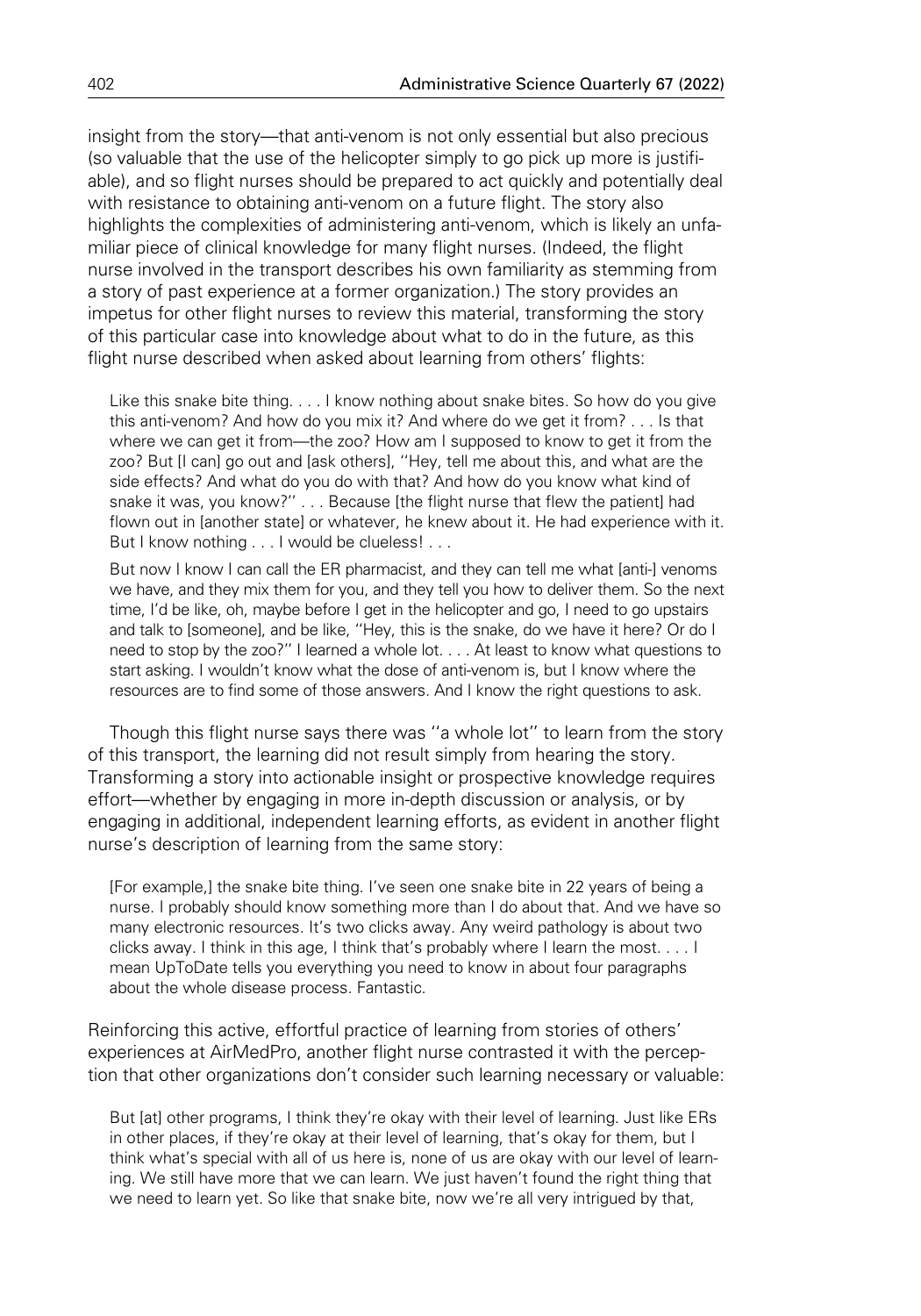A multistage process of storytelling for vicarious learning. Figure 1 presents an integrated view of my findings, showing that the use of storytelling as a tool for vicarious learning at AirMedPro involves a complex, organized process of triggering, telling, and transforming past crew transport experiences into prospective knowledge and repertoires of responses that flight nurses can act on in the face of future transport challenges. The interpersonal storytelling interactions between flight nurses constitute an important mechanism for learning vicariously from others' experiences. As the dotted arrows indicate, this process is iterative and not always linear. For instance, a story might be told which then triggers a related story to be told, and both are discussed and transformed into lessons for future action. However, an important characteristic of my findings (depicted in Figure 1) is that the storytelling process allows flight nurses to harness the lessons of other crews' experiences in part because this process is embedded in program-level structures and practices that allow these storytelling interactions to serve as a vehicle for vicarious learning, as described further below.

# Enabling and Scaling Vicarious Learning from Storytelling

Alongside this multistage process of storytelling for vicarious learning, my data revealed a combination of collective practices and program-level structures in place at AirMedPro that worked to both enable flight nurses' vicarious learning through storytelling and *scale* the lessons emerging from it, as the examples in Table 2 highlight.

Enabling. Various structures and practices at AirMedPro supported the process of learning vicariously from stories, allowing flight nurses to better learn from one another's experiences in storytelling interactions. These efforts, though not always intended for this supportive purpose, enabled flight nurses to derive greater learning value from stories of others' experiences by ensuring that they came to the storytelling interactions with the requisite experience and knowledge to understand and draw lessons from others' flights. One such structure was the mandatory learning requirements and training sessions that flight nurses completed (typically each quarter). The goal of these learning modules was to compensate for areas in which flight nurses may not get adequate exposure through their day-to-day work. For each major care domain, flight nurses were required to log a certain number of hours of learning:

We have a different module quarterly, and we just finished our OB [obstetric] and neonate [modules]. Because we do very few OB and neonate transports, we have to go get that education. [The education coordinator] will set up a lecture, and we will get two hours' worth of a lecture on OB but . . . we have to have four hours [total], and we don't get four hours unless we go to the OB unit.

Though these training hours reflect an independent approach to learning and can serve a valuable purpose in and of themselves, they also play a key role in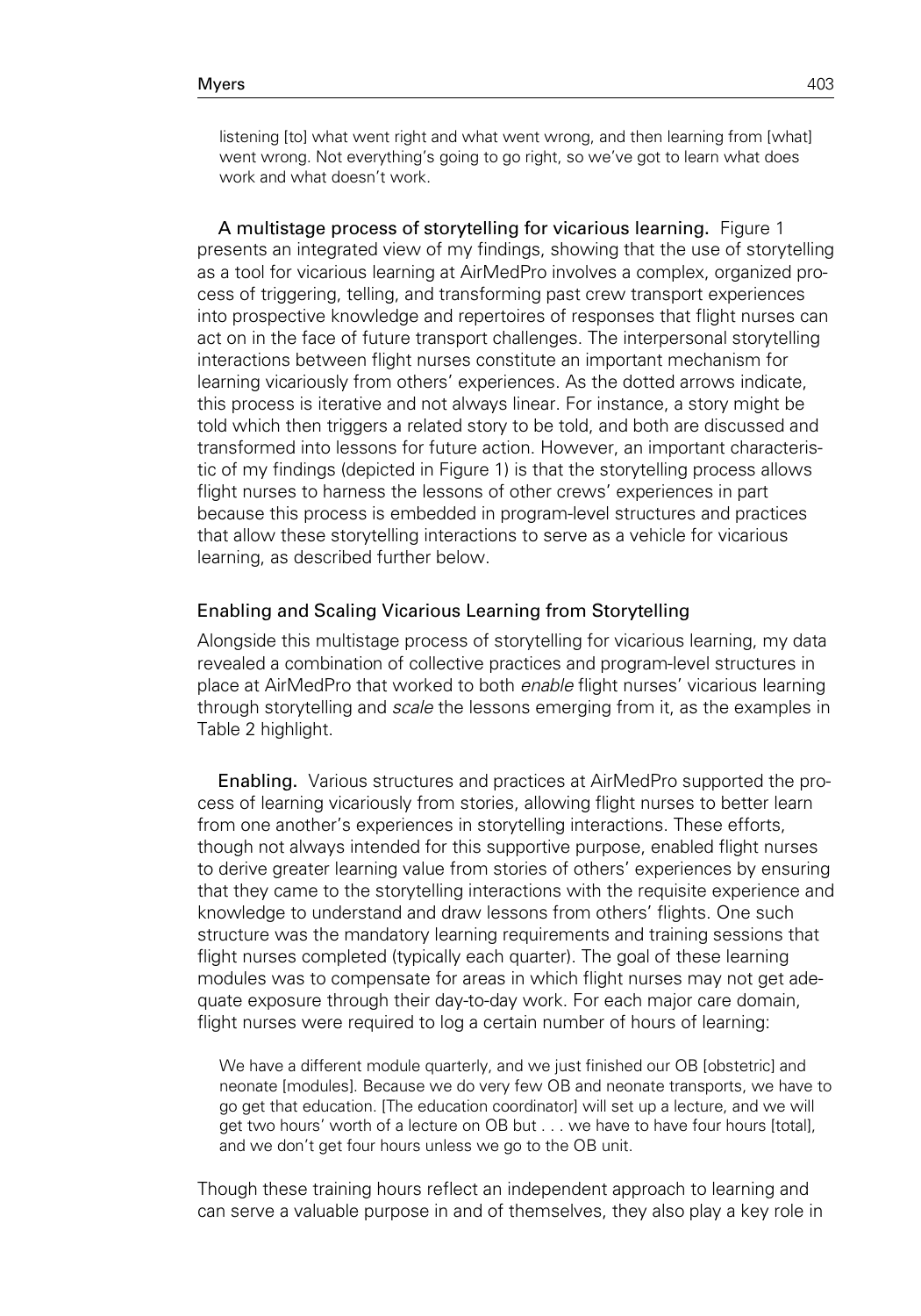

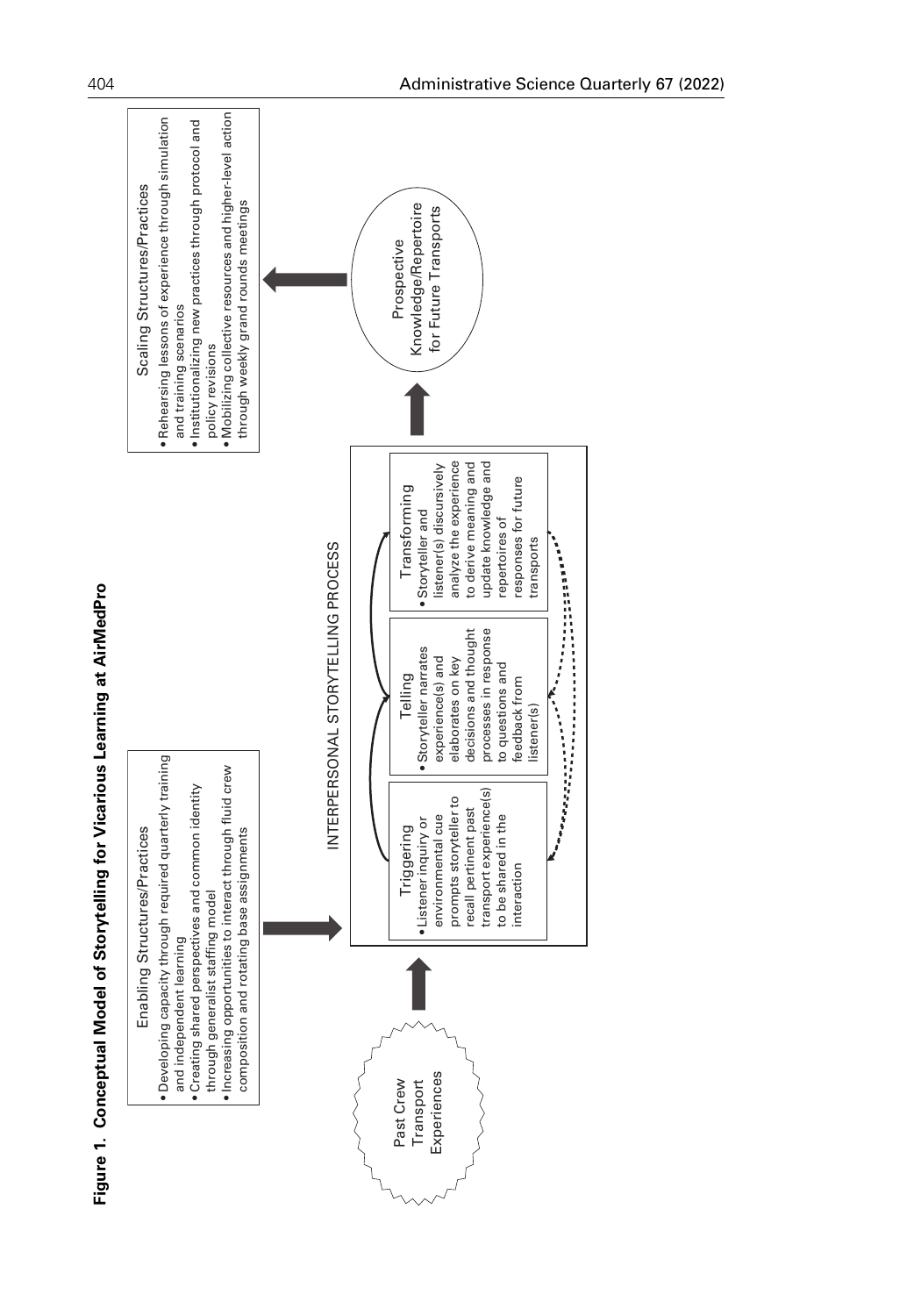| <b>1990 L. Aganoliai masuausis si Liigping and Ovanig Otol (teimig</b> |                                                                                                                                                                  |
|------------------------------------------------------------------------|------------------------------------------------------------------------------------------------------------------------------------------------------------------|
| Dimension / Theme                                                      | Representative Illustration                                                                                                                                      |
| <b>Enabling Storytelling</b>                                           | "I could tell you all day long how to put the tube in [perform an intubation], but<br>come to the [training] lab and see it and do one. When you've seen one and |

Table 2. Additional Illustrations of Enabling and Scaling Storytelling

| <b>Enabling Storytelling</b> | "I could tell you all day long how to put the tube in [perform an intubation], but you've got to<br>come to the [training] lab and see it and do one. When you've seen one and done one,<br>you're like, 'Oh. Oh, okay. Okay, got it.' It will be like me telling you about a Walt Disney<br>movie if you've never seen a movie unless you've seen a movie, you're not going to be<br>able to conceptualize that."                                                                                                                                                                                                                                                                                                                                                                                                                                                                                                                                                                                                                                                                                                                                                                                                                                                                                                                           |
|------------------------------|----------------------------------------------------------------------------------------------------------------------------------------------------------------------------------------------------------------------------------------------------------------------------------------------------------------------------------------------------------------------------------------------------------------------------------------------------------------------------------------------------------------------------------------------------------------------------------------------------------------------------------------------------------------------------------------------------------------------------------------------------------------------------------------------------------------------------------------------------------------------------------------------------------------------------------------------------------------------------------------------------------------------------------------------------------------------------------------------------------------------------------------------------------------------------------------------------------------------------------------------------------------------------------------------------------------------------------------------|
|                              | "One of the things it's really helpful is hearing the experiences of my colleagues It's like<br>knowing that we're all doing the same job and that they've done it. They've experienced it.<br>This is what they have learned; this is the way they did it, and it worked well for them. Or<br>when we've had those cases where [you say], 'Oh yeah, next time I won't do that. I'll do it<br>this way.' That also is very, very helpful in knowing what works and what doesn't work. Not<br>that a lot of mistakes are made—I don't like to use that word 'mistakes'—but when things<br>don't go right, that's a huge learning tool to know what they went through and know<br>[that] they did everything right, and still things didn't go the way you expect them to<br>don't have a negative feeling like a lot of people say, 'Oh better you than me,' [but] I<br>don't feel that way. I always feel like, 'You did the best you could. That was awful that that<br>was the situation you were in.' I have a very strong feeling about the flight nurses here:<br>everybody wants to do the best job possible. There's no doubt in my mind that they're here<br>because they want to do a good job. They want the challenge of taking care of the most<br>critically ill and the most seriously injured, and they want to do it right." |
| <b>Scaling Storytelling</b>  | Flight nurse: "At the change of shift, you'll get [stories], because we always ask, 'Did you<br>guys fly today?' 'What did you guys do?' And that's when you'll hear 'Oh God, let me tell<br>you about this one.' You hear some interesting stories, and then those stories get passed<br>on, and then rounds comes [where] you'll hear it again play-by-play."<br>Interviewer: "So, it's kind of more detailed when you hear it at rounds?"<br>Flight nurse: "Yeah."                                                                                                                                                                                                                                                                                                                                                                                                                                                                                                                                                                                                                                                                                                                                                                                                                                                                        |
|                              | "A lot of times you might have changes to protocols based on a bizarre case Let me give<br>you an example. We went to [another hospital] to get a [patient who had] overdosed on<br>heroin and bath salts and a whole bunch of other crap. We got there, and the [patient] was<br>in full-blown ARDS, he had a heart rate of 270; he was just really crazy So we<br>straightened him around on the ventilator side, and we sedated the hell out of him and got<br>his heart rate down somewhat But as a result of that, because I had the toxicology<br>protocol, I requested that [the education coordinator] put an algorithm in there to review<br>tachycardia with cocaine and all these crazy drugs that kids are taking these days [to give<br>guidance on] how to address that particular piece of it So if it ever comes up again, it's<br>like, 'Oh, yeah, we've got that arm down here in the protocol. If this [scenario] happens, you<br>might consider these things.""                                                                                                                                                                                                                                                                                                                                                          |

enabling vicarious learning from others' stories. As the flight nurse who serves as the program's education coordinator said during a grand rounds meeting:

Look, let's be honest, four hours is not anywhere near enough for mastering the highrisk OB cases that we fly. You're not going to learn everything you need in those four hours, and no one expects you to. What those four hours are for is to make sure that you are familiar enough that when somebody does fly one of these cases, and we sit down and discuss it during rounds, that you are able to get something out of that.

Thus flight nurses use these independent, formal learning opportunities as tools to build the baseline understanding and capacity necessary to learn vicariously through storytelling interactions. Using traditional training and education to create a foundation of knowledge that can then be expanded by learning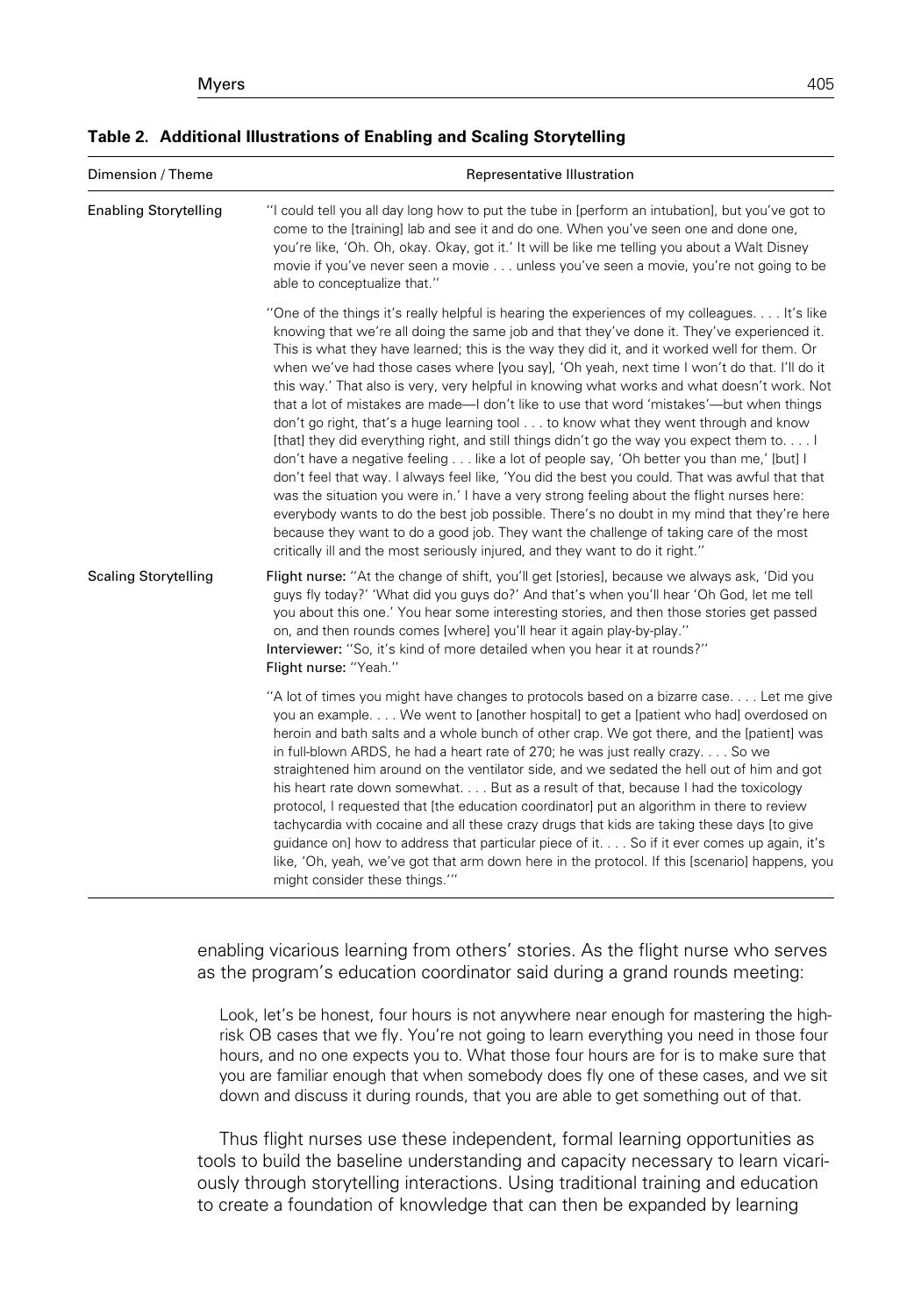from others' experience allows flight nurses to make the most out of each form of learning. In other words, flight nurses complement their general understanding (from traditional learning methods) with a more contextualized, nuanced understanding (from storytelling), as a newer flight nurse described when asked about his process for learning:

If I don't understand it, I will look it up first, just to get a basic understanding, and then I'll ask the flight nurses to kind of give me [some] context, or a little additional information about it, or how it would apply to us. . . . A lot of them will give me stories of their experiences, what they have seen, what's worked for them, what hasn't worked for them. That's kind of the good standard approach to it.

A second practice that enables storytelling for vicarious learning at AirMedPro lies in its staffing model: the use of generalists working in fluid, rotating crews across both of the program's bases. Many air medical transport programs staff flights with individuals in specialized roles, i.e., as either a flight nurse or flight paramedic, and working on only pediatric or adult transports. In contrast, AirMedPro flight nurses are also dual-licensed as paramedics, and they fly patients of any age, which requires that they have years of experience in both adult and pediatric care (and in both emergency departments and intensive care units). Flight nurses at AirMedPro are thus better able to develop shared practices and understanding, as this flight nurse noted when comparing work at AirMedPro to her experience at another air medical transport program:

Another program [I flew with previously], you're flying a nurse and a paramedic and so the level of education and priority is totally different. . . . For example, flying for them, the paramedic and what his normal values are looking at that monitor [are] totally different than what my normal levels are, but that's because his background is so much different than mine and so is the training. . . . [But here] I can fly with any given person and we know the steps that what we're going to do. We know the process.

This generalist staffing helps to create more consistent care standards, but at the same time, sharing similar educational backgrounds and expectations for learning also enables flight nurses to ''speak the same language'' when performing and discussing their work. This approach creates a common core of knowledge and language that facilitates flight nurses' ability to share stories and learn from one another. It also creates a sense of shared identity, camaraderie, and positive regard among flight nurses—a sense that they are all in the same position and striving to do their best, as a quote in Table 2 shows. This enables them to engage more productively in storytelling interactions, supporting the norms of sharing stories and responding constructively and respectfully to others' stories.

The generalist staffing model also fundamentally supports vicarious learning by creating structured opportunities for more flight nurses to interact and engage in storytelling. Any two flight nurses at AirMedPro might interact with one another either at shift change or as crew partners—a feature that is more constrained in air medical programs with a nurse–paramedic staffing model or operating with fixed partners or base assignments. AirMedPro has flight nurses who primarily work either day or night shifts, but others work ''rotator'' shifts, and even the consistent day- or night-shift flight nurses occasionally work a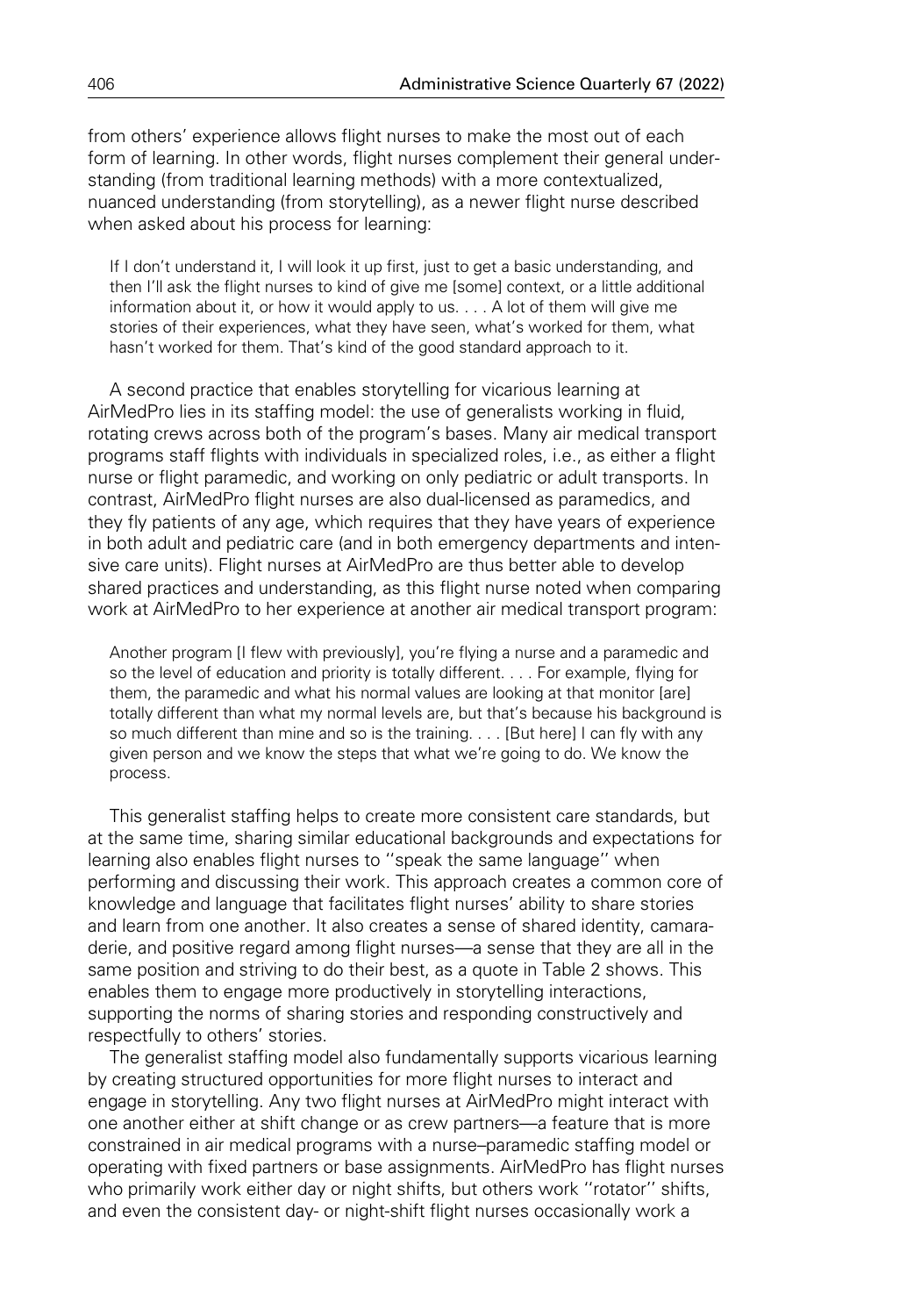different shift time. Additionally, even consistent day- or night-shift flight nurses work with different partners over time. This scheduling system allows experiences to be shared more broadly, as flight nurses interact with many colleagues:

That's another interesting thing because we don't have regular [fixed] partners. Today I'm working with [one flight nurse]. Tomorrow I might be working with somebody else. All the stuff generally gets shared. By not having permanent partners my perspective gets shared with you and your perspective gets shared with me. . . . We're like individual teams, but we're also really one big team.

This rotation and fluidity in crew staffing (alongside other practices and structures, such as the mandatory learning requirements described earlier) thus increase flight nurses' collective ability to engage in, and draw lessons from, their interpersonal storytelling interactions, enabling knowledge and experience to move across crews.

Scaling. My analysis also revealed various efforts to help scale the lessons learned from a storytelling interaction to all members of AirMedPro. These scaling structures and practices help extend and incorporate the lessons from stories of past crew experiences into collective action going forward, allowing storytelling to function as a strategy for improving future patient care efforts throughout the entire program rather than only among the flight nurses involved in a particular storytelling interaction.

A primary structure AirMedPro uses for this scaling is its weekly grand rounds meetings, in which cases are reviewed in a group setting, led by the medical director and educational coordinator. During these meetings, the crew who transported a particular patient presents their case to the group and discusses what they learned from their actions and outcomes. These meetings provide a key ''story place'' where narratives of past experience are shared and analyzed for others' learning. Yet, flight nurses described these meetings as somewhat different than other places of storytelling interactions (i.e., during down time or shift change) because prior to presenting at rounds, flight nurses generally have already engaged in informal, interpersonal storytelling with others (as a quote in Table 2 highlights). One flight nurse told me, ''Rounds are really good as a consolidation of everybody's comments.'' In contrast to informal storytelling interactions that address the full range of tacit and explicit elements of an experience, presentations in grand rounds tend to focus more on breaking down particular aspects of the case, with the goal of building consensus with other flight nurses and getting input from the medical director on appropriate action. Because of the somewhat public nature of the meeting, stories of cases told at grand rounds tend to be more focused and emphasize only one or two issues that the nurses who flew the case (or the educational coordinator) think would be useful to discuss in a collective forum. Summarizing the differences between informal storytelling and the more focused nature of cases presented at rounds, one flight nurse noted:

There's a storytelling process to giving a report [discussing flights at shift change], and I think that there's a storytelling process to giving rounds, too. It's not the same story process because I think we're more honest in the [shift change] report. I think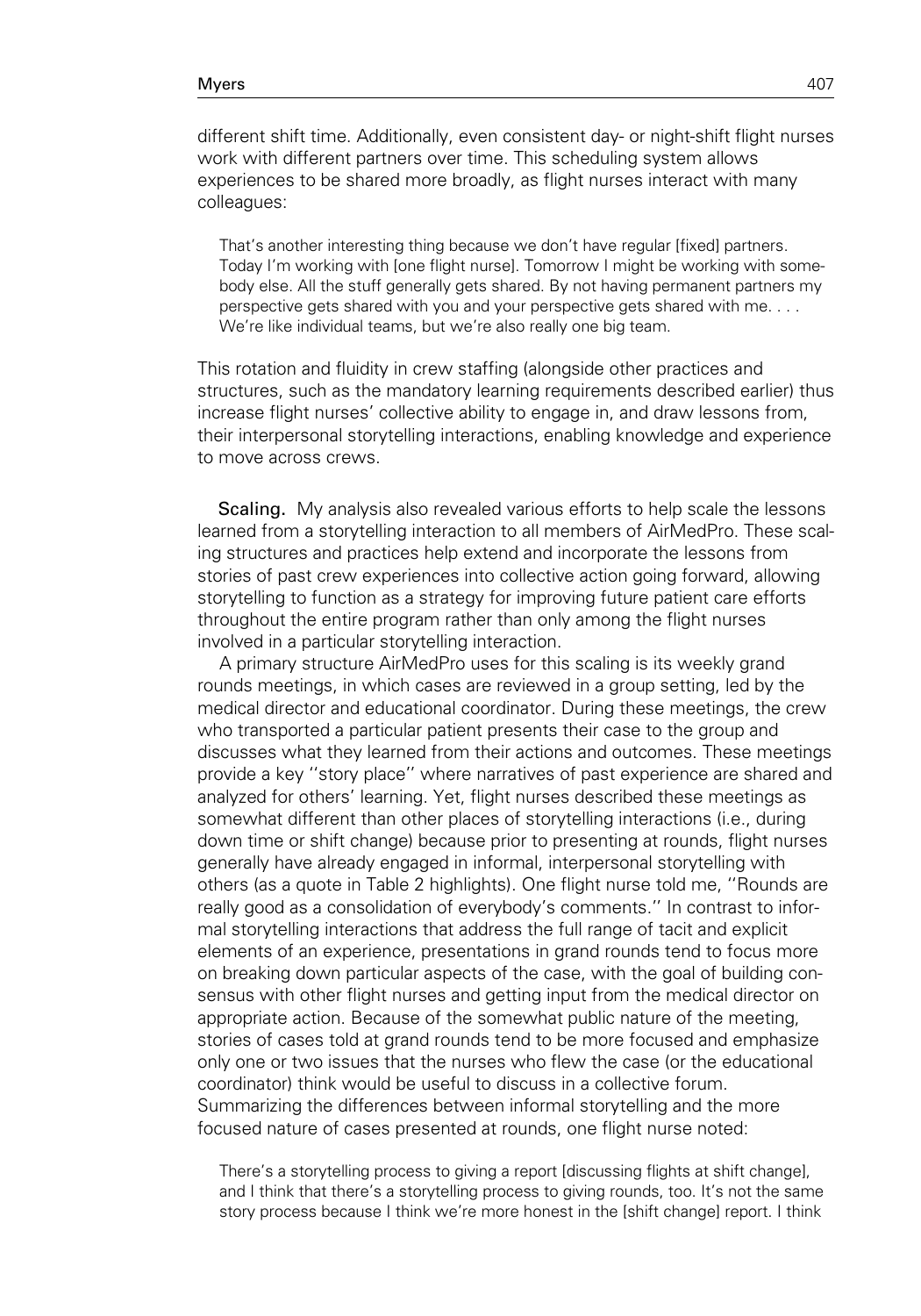every report-off, it's a very animated storytelling process. . . . You start out with, ''Did you guys do anything last night?'' [and they reply] ''Oh, yeah, we did this and it was a hot mess, and this is what we did." . . . [But at rounds], I think it's cleaner in front of the medical director . . . it's a cleaner story.

The grand rounds meetings seem to provide an opportunity to collectively address a learning point from a particular case and institutionalize a shared understanding of how to respond, such as by generating a program-wide shared practice for better responding to an issue or mistake that occurred on a particular case. This consensus building, guided by input from the medical director, is then incorporated into changes at the collective level, such as a revision to the program's protocols—documents that provide guidelines (based on evidence and prior experience) for how to handle a variety of patient conditions. As one flight nurse noted:

The process is designed [such] that if that is a case that we present during rounds, then we can take a look at our existing guidelines and say, ''Hey, is this something we need additional guidance on? Is this something that we need to revise existing protocols for?'' If this is one of those things that you will never see in another million years, then it is probably not worth it, but if it is something that . . . [other people say] ''Hey I have seen it before too, and I didn't really know what it was'' then you get those ''ah-ha'' moments where people may actually come together and say, ''This is what it really is, and this is how we as a group need to respond to that."

By providing a regular convening place for the whole program to discuss cases, grand rounds meetings help to surface issues that need to be addressed at a higher level. Though flight nurses can learn from each other through informal storytelling interactions, the lessons of these experiences sometimes suggest changes to be made at the program level or even more broadly in the hospital. Grand rounds meetings are an opportunity to raise these issues to the leaders who can implement changes. For instance, a flight nurse described a case in which the crew was promised an additional resource from another department—a team of specialists who would come to the small hospital where the crew was treating a patient and bring additional equipment to accomplish the transport. But after being told the specialist team was coming, the crew was later told the team wasn't available. By discussing the case in grand rounds, the crew made the medical director aware so he could take up the issue with the other department:

I think rounds are a very good tool as a review. . . . I think that is a great learning tool and that's a great sharing experience to help people who had some of those bad flights to sit and say, "This really sucked. This is what I did. Here I am in that hospital, and the [specialist] team is not coming.'' Everybody was like, ''Holy crap, what did you do?'' That needs to go up farther than just us. Those kinds of things are addressed at a higher level, which is also very helpful in [terms] of doing those flights and coordinating that kind of stuff.

Another practice that the program employs to scale the learning emerging from storytelling is the use of realistic training scenarios with human patient simulators—advanced, computer-controlled mannequins that can simulate a range of illnesses and injuries. The scenarios are used in a variety of ways at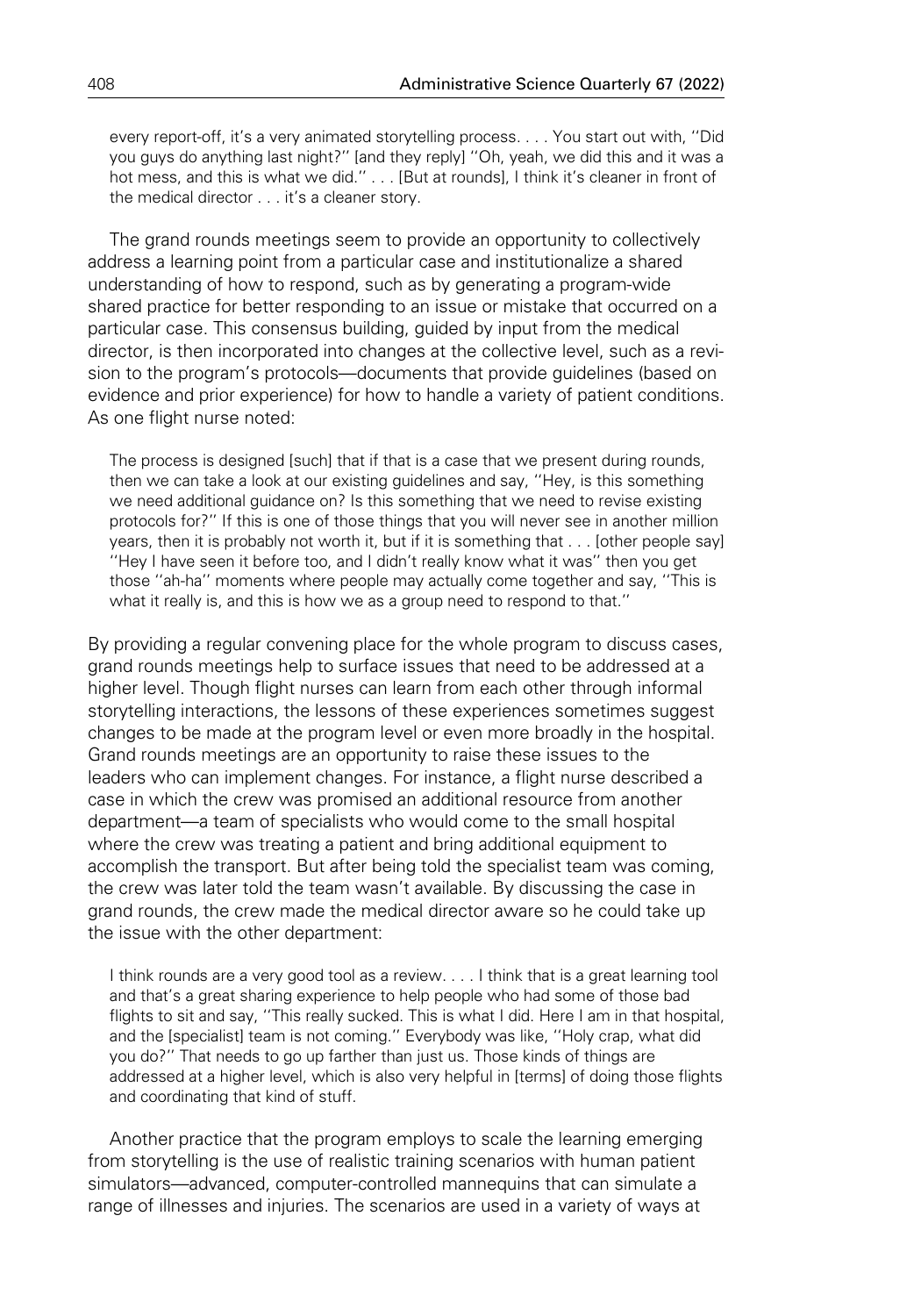AirMedPro: when interviewing and onboarding new staff, for the continuing education of flight nurses, and even as a public service tool when flight nurses go to a local EMS station, for instance, to conduct training. Scenarios are often created from prior cases that crews have flown, using the simulation tools to develop a rich, detailed re-creation of the experience in order to facilitate others' learning. As one flight nurse involved in the simulation process described:

We discuss cases, and . . . it's like, "You couldn't even make that one up. What happened to that patient under those circumstances, I couldn't make that up. That's incredible.'' What you do is you take those cases and you make it into a scenario, and you see how two other flight nurses would have responded to that same scenario. Would they have done the same thing as their two other fellow coworkers? [It] is very interesting because some people might have done something different. Others may have done better, done worse, done the same.

Scenarios reinforce collective abilities by allowing flight nurses to compare and contrast their different intended responses to a similar scenario and generate a shared perception of better (or worse) approaches. In this way, the simulation scenarios help to elaborate a particular experience one crew faced into a standard, routine response that all flight nurses could implement:

There were a couple things that I learned doing the simulator training that I had no clue [about]. . . . I went to somebody and I said, ''Did you know that if you did this and that, and whatnot,'' and he goes, ''Yeah, I had one of those in the ER last week.'' . . . and now he presents it in a scenario, and it's like, ''Wow, that is really great because I will never forget that.''

Scenarios are particularly useful for promoting learning because the simulation process allows for re-creating the multifaceted experience that emerged from the story of a case—focusing on not only the clinical challenges but also the associated experiences (e.g., addressing distraught parents of a sick child or dealing with the staff at an outside hospital) that cannot be captured in a clinical chart or protocol. This realism helps develop flight nurses' abilities, as they all get practice responding to the challenging conditions that a crew faced in a particular case:

When we run human patient [simulations], we will actually incorporate fellow flight nurses to play a physician, or [get] fellow flight nurses to play a difficult mom and dad [of a child patient]. Our flight nurses have to take care of the human patient simulator, start calling the shots on what are they going to do, what are the things going on, what needs to be done on the patient, and actively do it on the simulator. [But] as they're doing that, then you have the physician that we've prompted to come in and be a difficult physician and be like, ''Why are you still here? This patient needs a Level 1 trauma center. You need to wrap this patient up and get out of here.'' . . . It's all about that realism. You want to bring that stressful situation into the simulation atmosphere, to just come at the person from all angles, because that's what this job is. . . . There's so many things you can do, but it helps having rounds and stuff because you get some great ideas, just [based on] what you've seen out there.

By incorporating the full range of tacit and explicit elements of experience into the simulation, flight nurses are able to approximate the cases their colleagues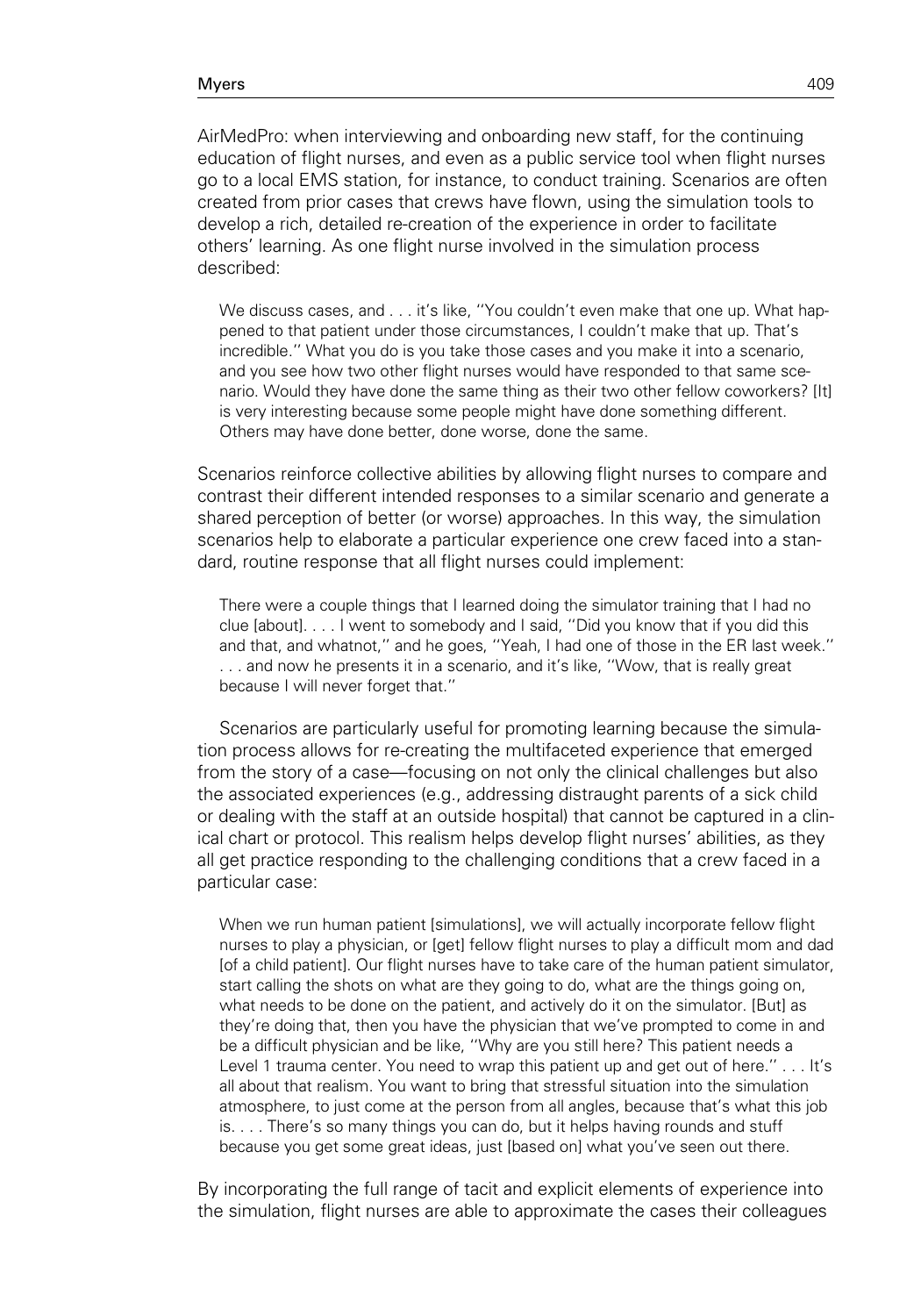have flown in a repeatable environment. This repeatability allows them to rehearse and routinize responses, reinforcing the lessons learned from the story and scaling them to the level of the entire program. Combined with other structures and practices (such as grand rounds), these efforts help broadly disseminate the lessons and collective changes arising from any given transport story, resulting in enhanced knowledge and response repertoires among a greater number of flight nurses.

# **DISCUSSION**

Through an inductive exploration of flight nurses' learning from others' experiences in an air medical transport program, I developed a conceptual model of storytelling as a valuable tool for vicarious learning, particularly in organizational settings in which work is hard to observe and somewhat ambiguous. This vicarious learning involves a multistage process of triggering, telling, and transforming stories—converting raw experience into prospective knowledge and expanded repertoires of possible responses to future events embedded in a broader context that both enables and scales the learning from these storytelling interactions.

# Contributions of a Storytelling Approach to Vicarious Learning

My findings challenge and advance studies of learning from narratives in organizations by refocusing attention on elements of the story performance (i.e., Boje, 1991), such as the location of storytelling interactions (e.g., "storytime" and "storyplace"; Connell, Klein, and Meyer, 2004) and the triggers of these interactions (both structured and ambient). Advancing extant work showing that storytelling occurs and what stories promote learning, these findings help us better understand how interpersonal storytelling interactions translate prior experience into prospective knowledge and insights for responding to future challenges. The model developed here articulates specific actions that constitute learning through storytelling, extending prior rich descriptions of storytelling interactions in organizations (e.g., Boje, 1991; Orr, 1996) to offer a more nuanced, robust understanding of this learning process.

Storytelling for vicarious learning between crews at AirMedPro is an emergently organized process—influenced both by informally shared norms and expectations for storytelling and by formal structures and practices offering an extension of prior work that views learning from others as an unintentional, inadvertent byproduct of interaction. For instance, in introducing communities-of-practice, Brown and Duguid (1991) specifically drew from Orr's research (later published in Orr, 1996) on Xerox repairmen and their interactive storytelling practices in articulating the value of interpersonal interactions and participation with more expert community members for novices' learning and performance. But the subsequent literature on communities-of-practice (and related work on situated learning) has adopted the simplistic assumption that this learning from other community members is a largely subtle, unintentional byproduct of individuals' increasing participation in the community (as noted by Bailey and Barley, 2010). Building on this foundation, learning through storytelling has often been characterized in subsequent research as inadvertent, haphazard, and divorced from more formal learning processes at work—i.e., as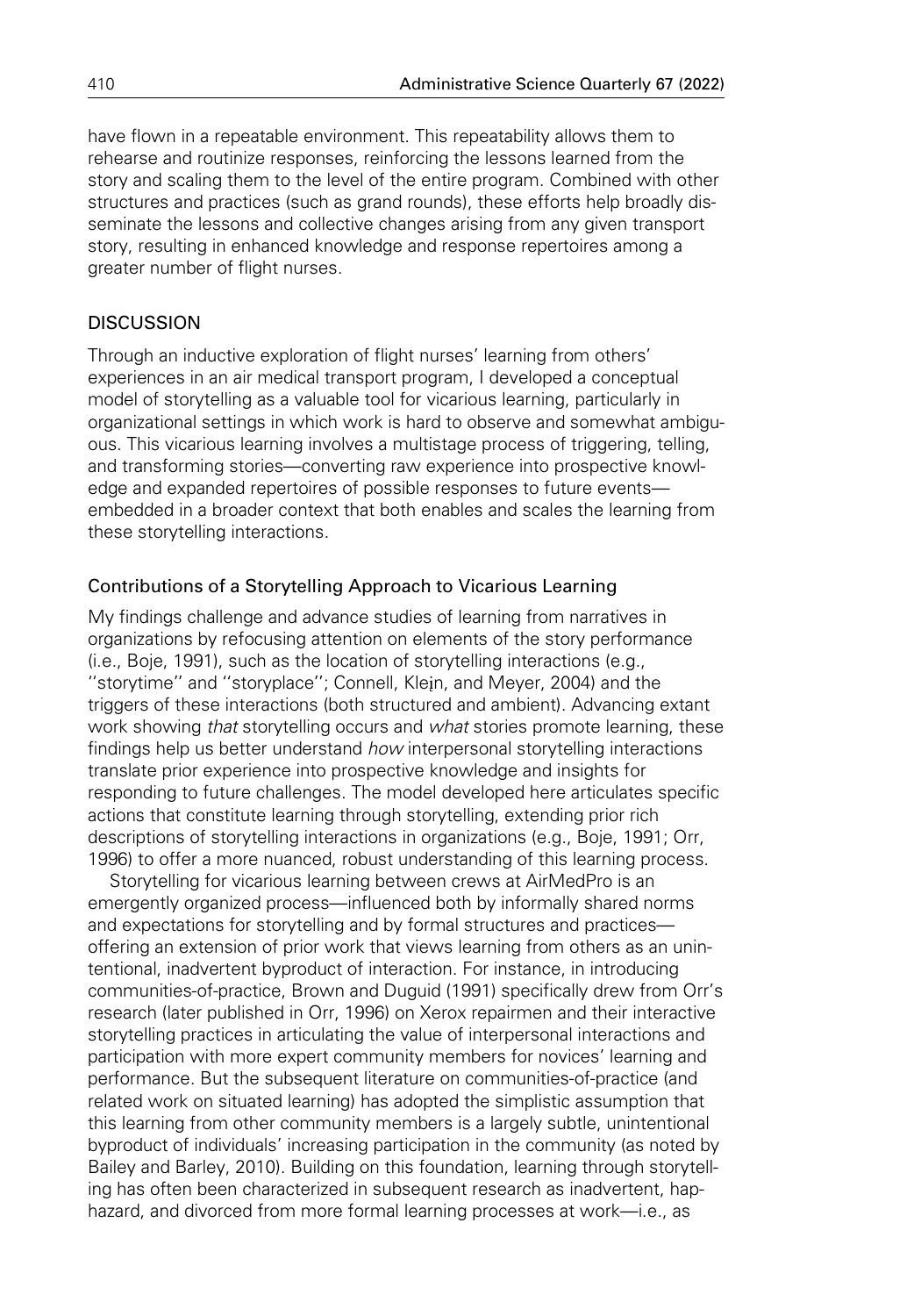taking place through ''water cooler'' conversations that are presented as a foil to highly formalized organizational training.

The model emerging from this study contributes a novel understanding of how storytelling can be used for vicarious learning alongside, and in harmony with, other formal and informal learning strategies at work. AirMedPro flight nurses employ many learning strategies (e.g., hands-on skills trainings, textbook review, discussions with physician experts), which impact and are impacted by their engagement in storytelling to learn from other crews' experiences. In contrast with earlier perspectives that informal, story-based learning often contradicts the lessons of formal training (e.g., van Maanen, 1973), my model highlights that other learning efforts can enable greater engagement in storytelling interactions (by providing common language, frames of reference, and a baseline understanding of key concepts) and provide means to scale the lessons that emerge from stories (e.g., by allowing stories to inform training simulations or one's review of clinical texts). But while these efforts are complementary, they are also distinct: flight nurses routinely distinguished their engagement in storytelling with peers from other learning efforts, such as seeking out expert advice from physicians. The interplay of these different learning practices shows that storytelling can complement and refine learning via other, more traditional means (and vice versa), helping demonstrate the unique benefits of discursive, story-based vicarious learning.

Developing prospective knowledge through storytelling. Another contribution to research on vicarious learning in organizations is this study's emphasis on the transformation of ''raw'' experience, through interpersonal storytelling, into novel insights and prospective knowledge for future use. The process of vicarious learning through storytelling emerging from this study involves sharing tacit elements of a prior experience, in addition to the sharing of concrete information (which has been the focus of most prior vicarious learning research). Engaging in vicarious learning through storytelling interactions thus allows individuals to not only become aware of others' successful techniques or tactics but also wrestle with and make sense of more ambiguous elements of the experience to better understand others' thought processes, decision making, and management of complex and at times conflicting demands. Weick (1995) captured these different forms of learning by distinguishing actions directed toward resolving equivocality from those directed toward resolving uncertainty. Uncertainty stems from a lack of information and requires individuals to look for additional facts and ways to interpret them. Equivocality refers to a state of confusion (rather than ignorance), wherein individuals face multiple, often conflicting, meanings or interpretations of an event. Though individuals can resolve uncertainty by seeking additional information, Weick noted that resolving equivocality requires more in-depth interaction that creates a frame of reference for processing ambiguous signals in the environment. Citing a passage from Huber and Daft (1987: 151), he described this interaction as occurring when individuals ''organize cues and messages to create meaning through their discussion and joint interpretation'' (Weick, 1995: 99). By providing a vehicle for discussing and making sense of the full range of prior experience, rather than simply transmitting intact routines or information from past performance, vicarious learning through storytelling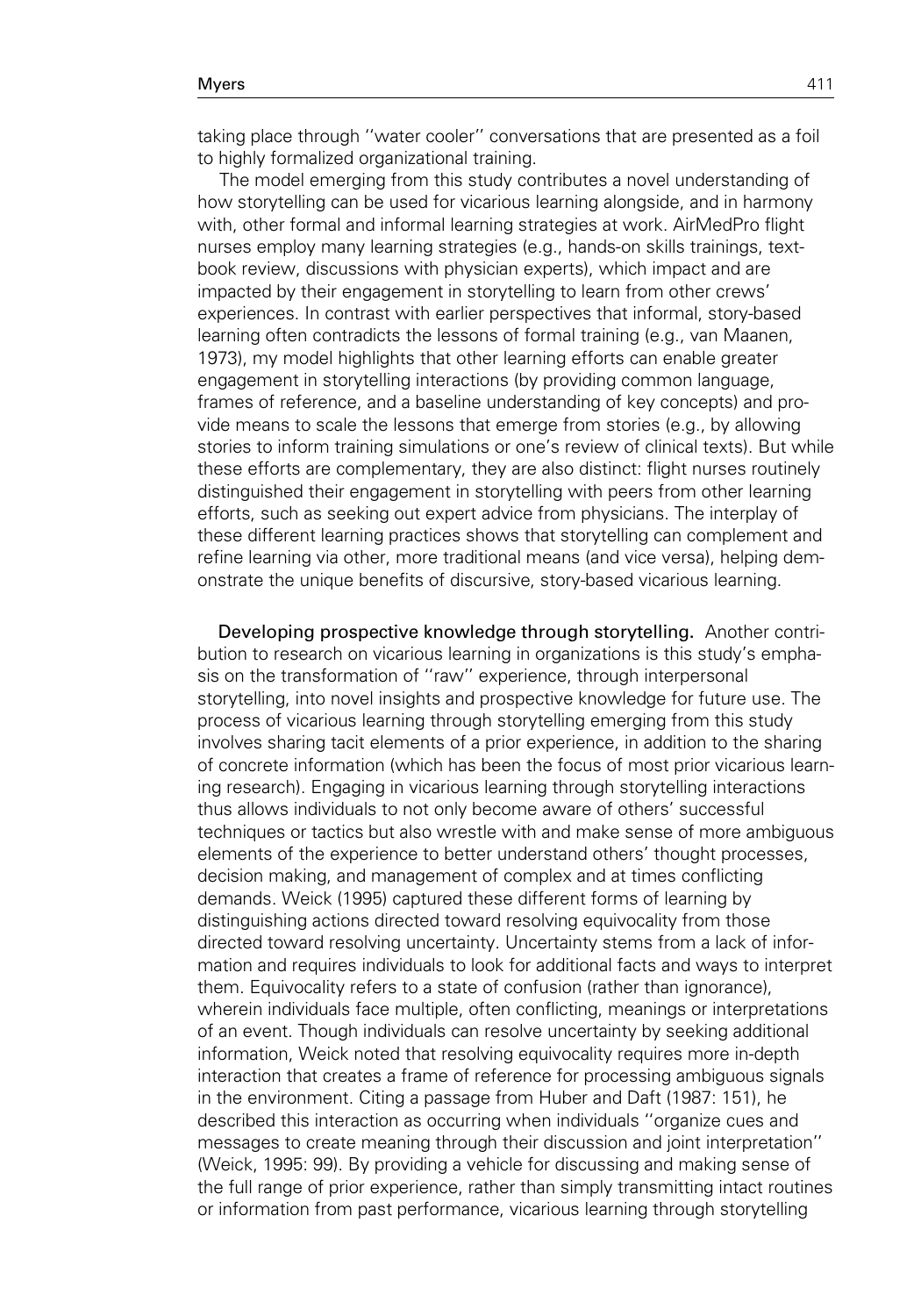results in a broader set of insights and ideas for responding to future challenges.

At the same time, this reconceptualization highlights the use of vicarious learning as a *prospective* knowledge-generation mechanism, in contrast to the dominant view of vicarious learning as a backward-looking, problem-driven tool in organizations. Alongside the information-focused approach highlighted above, many extant perspectives on vicarious learning adopt a problemistic approach, assuming that individuals seek others' knowledge to resolve a particular problem at hand. Some work has noted that individuals may seek advice and best practices from other teams or units early in the process of task execution, in expectation of future problems (what Bresman, 2013 has termed ''anticipatory search''). However, the prevailing assumption is that this learning is driven by—and framed through the lens of—a particular task to be faced, motivating a search for others' routines or best practices from experience with similar problems. In contrast, the flight nurses I studied engaged in vicarious learning from other crews' experiences as a way of preparing for unknown challenges they might face on future transports. This change in perspective complicates extant theories of vicarious learning in ways that open new avenues of inquiry, such as a consideration of what triggers particular experiences to be sought or shared in pursuit of vicarious learning. Rather than assuming this learning is triggered only problemistically, the conceptual model presented here suggests the presence of a range of other potential triggers of vicarious learning, including another's telling of a related story, tangible documents and case summaries (e.g., the charts documenting prior transports), or even seemingly unrelated ambient cues (e.g., a TV news report). Brookfield (1987: 26) defined a trigger event as any cue that creates a sense of ''inner discomfort and complexity,'' suggesting that a variety of cues and experiences in organizations could prompt the confusion or curiosity necessary to trigger vicarious learning interactions.

This prospective conceptualization of vicarious learning invites a reconsideration of the role of context (and contextual cues, such as triggers) for better understanding how learning unfolds at work—moving beyond the assumption that learning interactions unfold only during task performance. Theories of situated learning and communities-of-practice address the issue of context (Brown and Duguid, 1991; Lave and Wenger, 1991) by arguing that learning from others occurs while the individual is engaged in the work or tasks of the community. Similarly, existing studies that acknowledge the learning value of storytelling view stories as told predominantly during work performance (e.g., Orr, 1996), used to narrate and make sense of the task facing employees in a particular context or moment. But this emphasis on the context of *doing* as the site of storytelling and learning is somewhat restrictive and has proved intractable in modern work environments where the opportunity to work alongside and interact with others during the actual performance of the work is limited (e.g., Beane, 2019). My findings offer a more nuanced view of context in this learning process, demonstrating how context can play an active role in triggering storytelling interactions by surfacing latent knowledge and experiences (e.g., cueing a memory of a past transport), as well as motivating the telling of stories by serving as a shared signal of normatively appropriate times and places for storytelling and vicarious learning.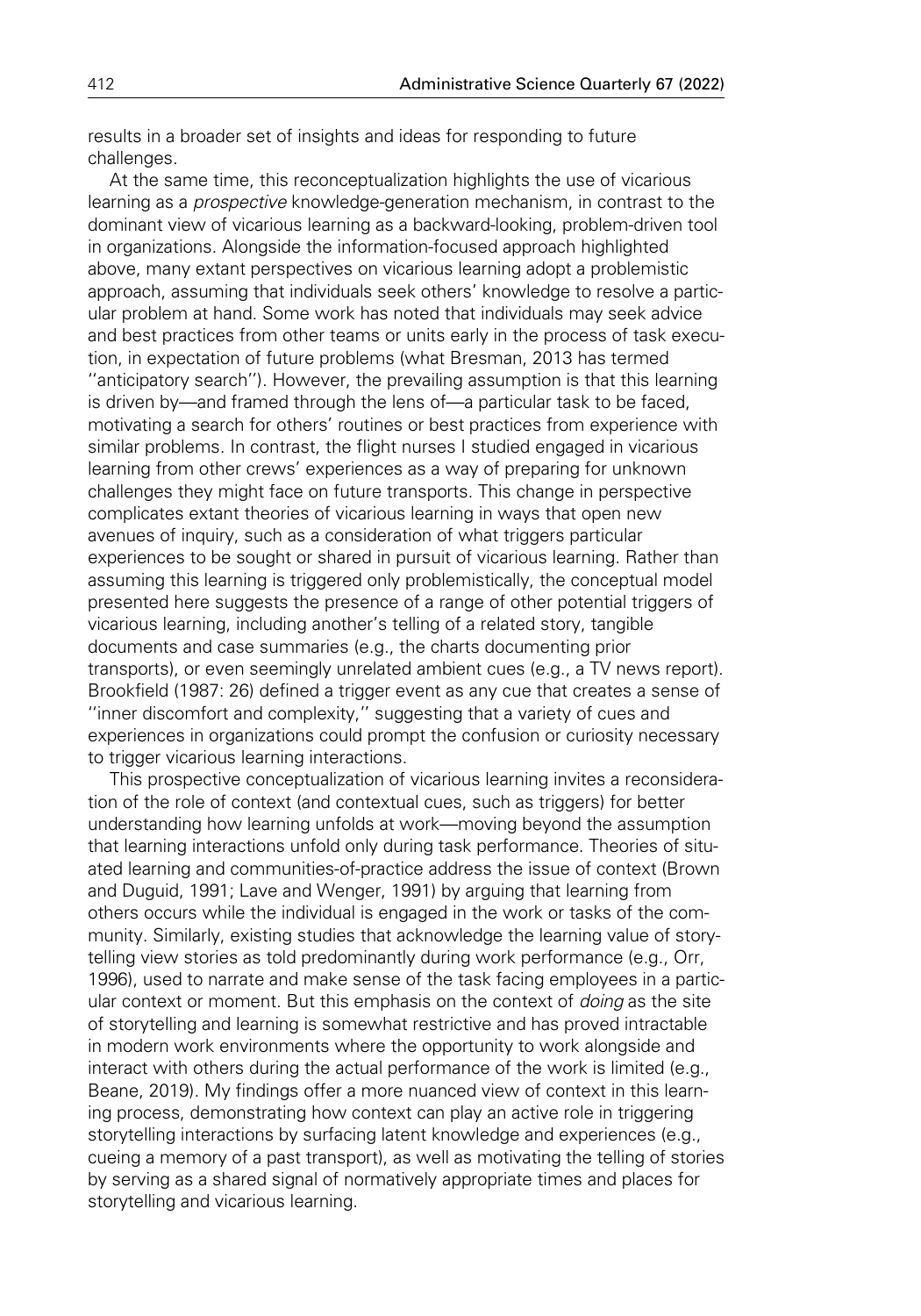Embedded within this more experience-based, prospective, and contextualized perspective is also a view of vicarious learning as an interactive, discursive process. Storytelling is not simply narration of one person's actions and experience that can then be imitated by others; rather, it involves the exchange of ideas and experiences by multiple parties. This contrasts with perspectives on knowledge sharing in organizations that emphasize the one-way transmission of knowledge from more- to less-experienced individuals (Matzler and Mueller, 2011). My model builds on extant research recognizing the value of two-way discourse for vicarious learning (Bresman, 2013), elaborating and extending recent theorizing of this more coactive form of vicarious learning (Myers, 2018). Exploring how flight nurses engage in discursive storytelling interactions revealed that they are able to crystallize their learning—i.e., internalizing a complex learning experience and articulating a tractable plan for future action (see Nonaka, 1994)—by incorporating techniques from other crews' experience directly into their own response repertoire, as well as by allowing others' experience to ''audit'' their existing knowledge and guide future learning efforts. Even highly experienced individuals can learn from these interactions by testing their existing understanding and updating their knowledge by recounting and reinterpreting their prior experiences for others. Moreover, this discursive sharing of experiences enables more collective learning (i.e., a change in collective response sets; Sitkin, Sutcliffe, and Weick, 1998), as these storytelling interactions move learned content into a shared domain outside of a single individual. This allows the learning to outlive any one person and contribute to collective adaptation and structural change, providing a mechanism for explaining collective responses to future environmental changes (Weick and Ashford, 2001; Bailey and Barley, 2010).

Situating storytelling within broader structures and practices. Recognizing the collective value of learning through storytelling highlights a final contribution of this work to the literatures on storytelling and vicarious learning in organizations: it adopts a cross-level perspective, revealing how interpersonal storytelling interactions and the broader structures and collective practices in which these interactions are situated can coalesce in the enactment of vicarious learning. Much of the literature on vicarious learning is focused at the organizational level of analysis, either exploring formal organizational practices that promote knowledge sharing among units within a firm or examining how organizations use other firms' experience to enhance their own learning and performance (e.g., Huber, 1991; Haunschild and Miner, 1997; Hansen, Nohria, and Tierney, 1999; Madsen and Desai, 2010; Argote, 2015). Meanwhile, research on storytelling is generally focused at the individual, dyadic, or small-group level of analysis, given the inherently interpersonal nature of storytelling. The conceptual model developed here illuminates the role of collective structures and practices that both enable engagement in this vicarious learning and scale the lessons emerging from storytelling interactions, reflecting a confluence of formal and informal elements of organizations (McEvily, Soda, and Tortoriello, 2014). In contrast to prior work focusing solely on organization-level explanations for the spread of knowledge or best practices across teams or units, this model articulates how interpersonal storytelling may serve as an explanatory mechanism—enabled by and scaled to efforts at the collective level—for how the experiences of one crew influence the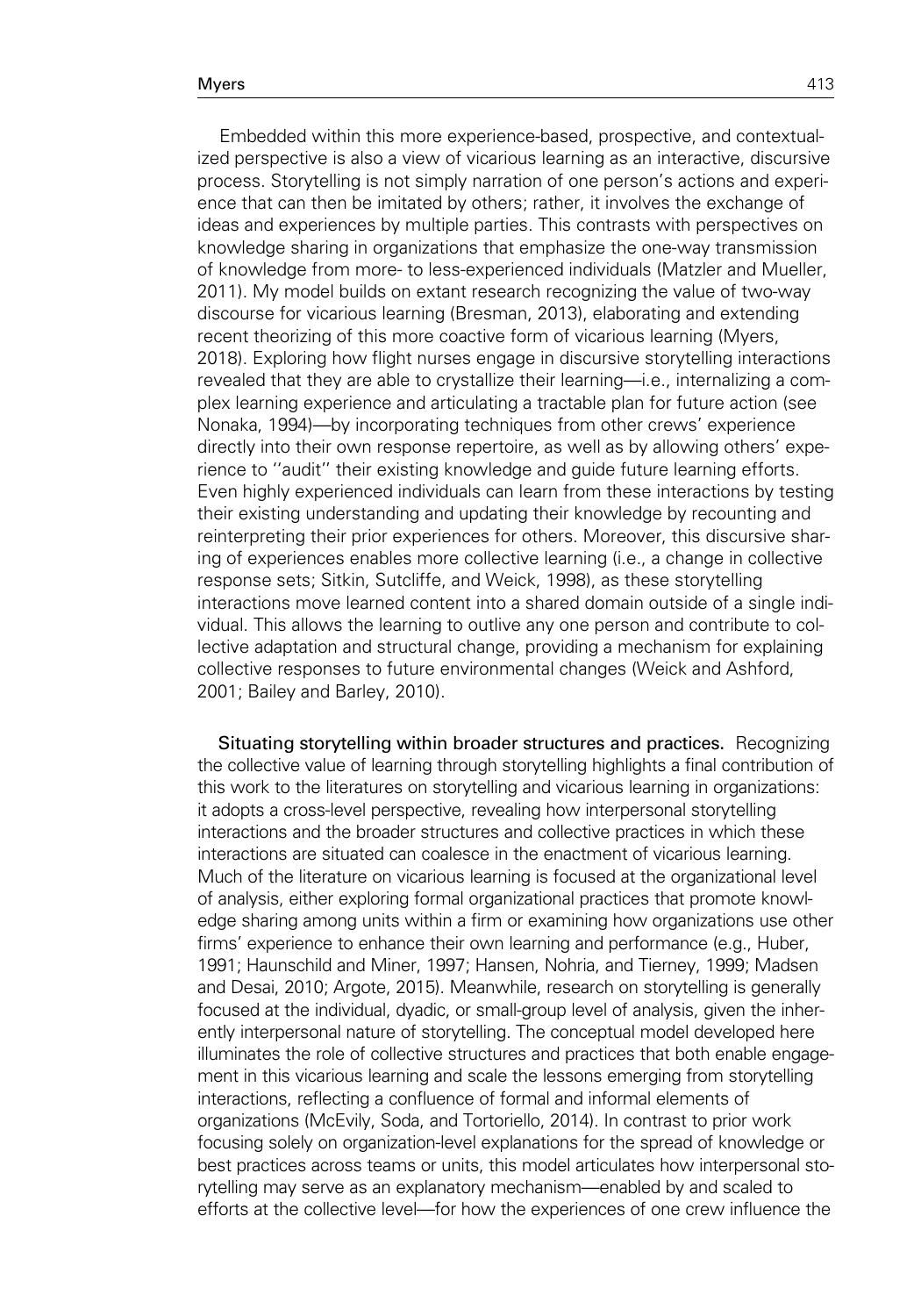knowledge and actions of future crews at AirMedPro (i.e., addressing potential situational, action-formation, and transformational mechanisms underlying learning at the collective level; Hedström and Ylikoski, 2010).

By articulating a model of how these practices and structures enable and scale the learning that occurs in interpersonal storytelling interactions, I offer a cross-level perspective that can provide a more robust understanding of when, how, and why storytelling can be a tool for vicarious learning in modern, knowledge-intensive organizations. For example, the enabling structures and practices at AirMedPro not only increase the opportunity for interactions among different flight nurses (i.e., by using a single pool of generalist flight nurses deployed in fluid teams) but also increase the collective learning capacity of flight nurses (i.e., absorptive capacity; Cohen and Levinthal, 1990) by establishing a shared language and baseline level of knowledge that facilitates the assimilation of new experiences into their existing knowledge. Requiring ongoing independent learning and hiring individuals with greater intrapersonal expertise variety (Bunderson and Sutcliffe, 2002; Huckman and Staats, 2011) serve to prepare individuals for vicarious learning by providing the rich and diverse pool of existing knowledge necessary to build their absorptive capacity and draw meaning from others' stories. As March (2010: 47–48) observed, there is a tension inherent to storytelling, in that ''the more accurately reality is reflected, the less comprehensible the story, and the more comprehensible the story, the less realistic it is.'' Navigating this tension is driven in part by the audience's intelligence and ability to tolerate complexity, generating the ''maximum comprehensible complexity'' of a given story (March, 2010: 43). The diverse, extensive experiences required (by hiring practices) and elaborated (by ongoing training) at AirMedPro help increase this capacity for comprehending complexity, enabling flight nurses to tell and listen to more detailed and nuanced (and therefore realistic) stories of past transport experiences. At the same time, these practices also help create a sense of commonality and shared social identity among flight nurses, which has been shown to facilitate knowledge transfer between members of different teams by enhancing individuals' consideration of others' knowledge (Kane, 2010). Establishing these common frameworks for interacting also enables individuals to demonstrate mutual respect in their interactions, which can increase interpersonal trust and psychological safety, benefitting learning (e.g., Edmondson, 1999).

The conceptual model developed here also attends to efforts that follow storytelling interactions, identifying the key role of shared practices in scaling these interactions into enhanced collective response repertoires. By creating venues (e.g., grand rounds meetings) for developing collective consensus and implementing policy change, as well as tools (such as human-patient simulator scenarios) for rehearsing responses to others' prior experiences, the structures and practices at AirMedPro help build collective routines for future action and thus facilitate greater learning (Wilson, Goodman, and Cronin, 2007). These routines are not merely stable habits of action but rather flexible tools that guide the initial approach to an experience before being modified and refined as they are used and reused by different organizational members (Feldman and Pentland, 2003). Additionally, these efforts help flight nurses develop a shared sense of collective efficacy—a future-oriented judgment about the group's capability to execute a course of action to attain a goal (Bandura, 2000)—by making everyone aware of the cases that were transported and by developing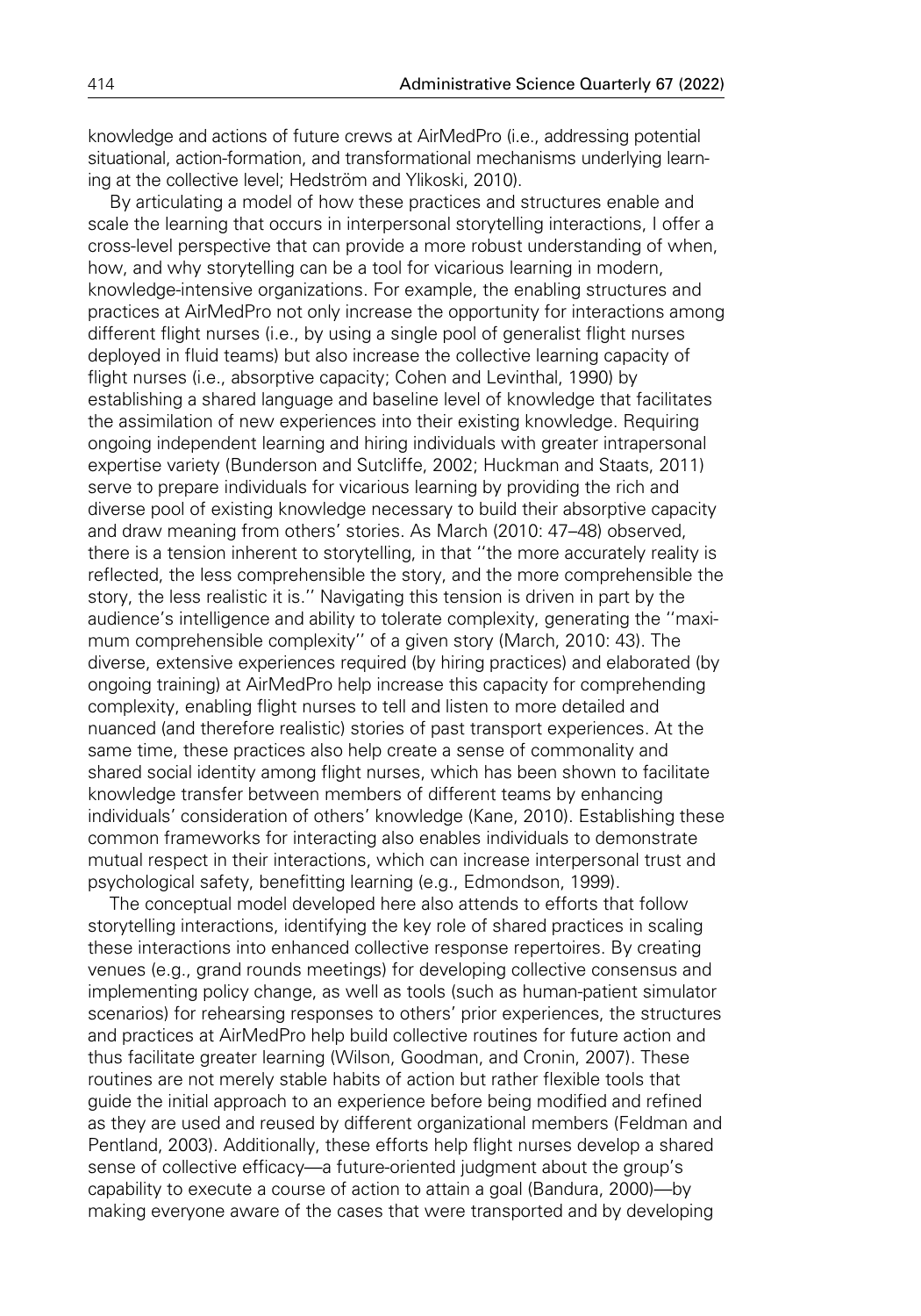rehearsed responses for addressing those cases in the future, which can influence how effectively individuals make use of prior learning in the face of a future challenge (Goddard, Hoy, and Hoy, 2004).

Finally, though the fluid teams at AirMedPro were engaged in similar work and were drawing on common functional expertise, the enabling and scaling structures and practices used in this setting may also be relevant to understanding how teams can engage in learning and coordinated problem solving across greater degrees of functional difference, such as in multiteam systems in organizations (Luciano, DeChurch, and Mathieu, 2018). Research on multiteam systems has highlighted the need to better understand how distinct, disparate component teams within a broader system can develop the trust, cohesion, confidence, and shared mental models necessary to engage in effective coordination and performance (e.g., Luciano, Nahrgang, and Shropshire, 2020), emergent states that can be positively influenced by the sorts of enabling structures and practices described here (e.g., implementing more generalist hiring, cross-training, or rotational practices across component teams). Likewise, attending to the use of systemic structures and practices that scale the lessons learned from differentiated learning efforts within and among component groups/teams (such as collective gatherings or the use of simulated exercises) can help build greater transactive memory and shared mental models that can help navigate the tensions of dynamism and differentiation inherent to multiteam systems (see Luciano, DeChurch, and Mathieu, 2018).

### Boundary Conditions, Implications, and Future Directions

I turn now to several important boundary conditions of this work and their implications for future research. As the model here was developed on the basis of rich, detailed qualitative data generated from a single organizational setting, it is important to consider the features of this setting that may influence the findings in particular ways. Flight nurses at AirMedPro work in very small (twoperson), fluid teams of generalists—all having the same occupational scope, task responsibilities, and background. Though these findings contribute to the bourgeoning literature on fluid team structures and processes, the findings would be extended and enhanced by considering these learning processes in settings in which teams are larger, their membership is fixed, or fluid team structures are deployed across occupational or industry boundaries (e.g., Kerrissey, Mayo, and Edmondson, 2021). For example, looking at storytelling practices in teams that contain members from multiple occupations or functional backgrounds (building on work that has explored the role of narratives as boundary objects in crossfunctional coordination and innovation; Bartel and Garud, 2009) may reveal different strategies for building absorptive capacity for learning from the complexities of others' stories. Indeed, prior work has shown that a more generalist orientation or experience base enables greater knowledge transfer among personnel rotating to a new group (Fahrenkopf, Guo, and Argote, 2020) and enhanced learning from others at the organizational level (Haunschild and Sullivan, 2002). Though I incorporate this generalist orientation as a collective-level structure enabling storytelling interactions, this commonality in background and task objectives among AirMedPro flight nurses may have been influencing other learning- and performance-relevant dynamics in this setting, such that these vicarious learning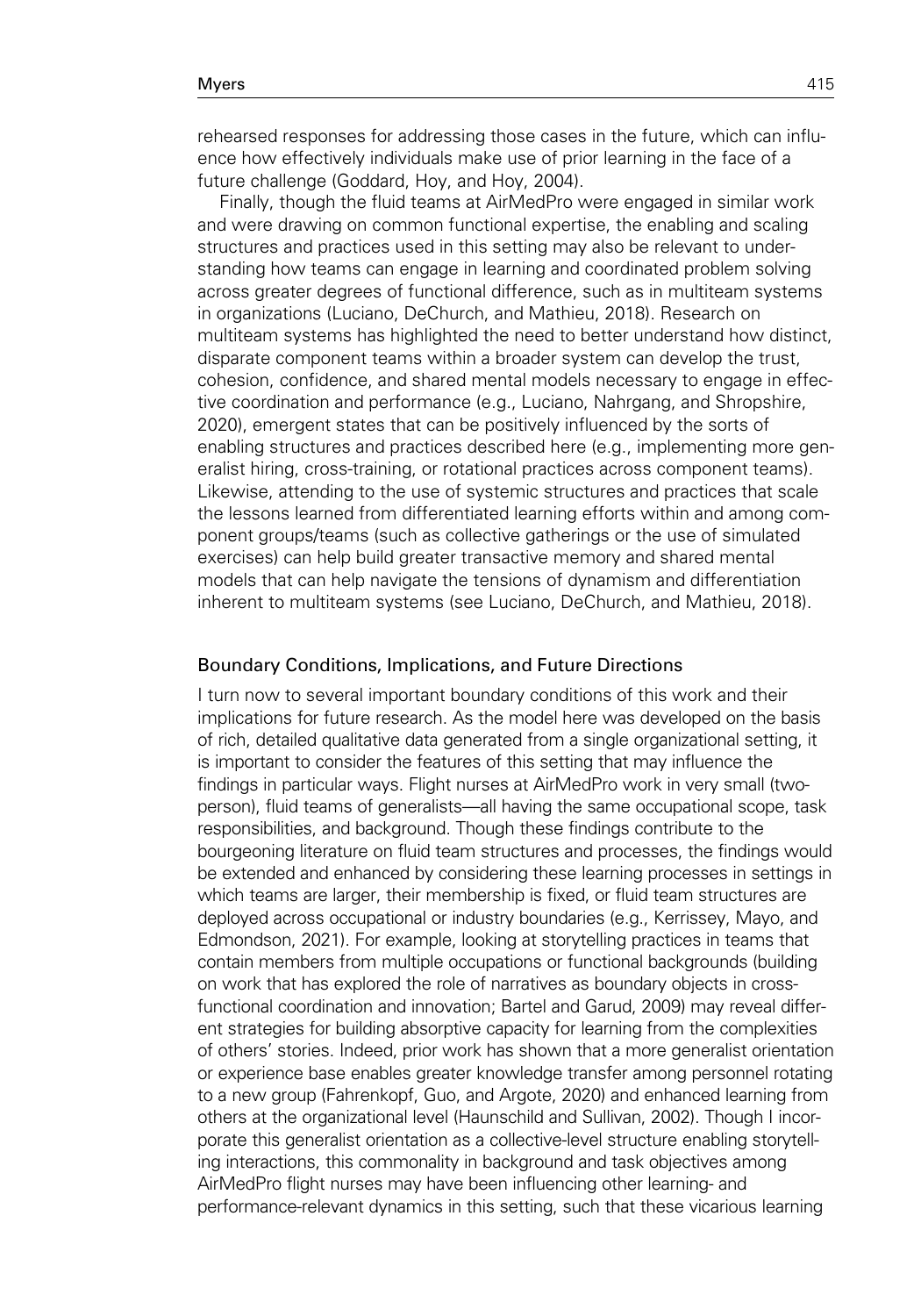processes would unfold differently in settings in which stories are being told across different specialized occupations or roles.

These differences in team structure and composition reflect merely one way in which the unique setting of air medical transportation could differ from other work environments. An additional distinguishing characteristic of this setting is the degree to which flight nurses experience down time between transports. Having this time during which they are not engaged in their primary task of transporting patients may facilitate flight nurses' engagement in storytelling and learning, and it is somewhat distinct from many other workplaces (though certainly not unique in the landscape of on-demand service organizations). Though features like these make this setting an ''extreme'' work context, this extremity also throws the process of storytelling for vicarious learning into sharper relief, allowing for the development of richer, more nuanced theoretical insights than would have been allowed in a milder context (Eisenhardt, 1989; Bamberger and Pratt, 2010). Learning has been specifically identified as a topic that can benefit from study in risky or emergency contexts, providing an environment for generating a robust understanding of "hard-to-get-at" phenomena (Hällgren, Rouleau, and de Rond, 2018) that can be relevant to a broad range of organizational settings. The high ambiguity and low observability that define the work of air medical transport flight nurses also increasingly characterize work environments in a variety of other settings, suggesting that this story-based approach to vicarious learning may carry important implications for a range of organizations. Organizations in such work environments might consider, for example, making changes to meeting structures and project debriefs that better allow them to scale informal learning that occurs during a project, implementing structures that help build individuals' absorptive capacity for learning from others, or creating designated spaces and times for promoting interpersonal learning.

However, there are certainly elements of flight nurses' work that are not typical in other environments. Notably, the consequences and emotional weight of stories (particularly stories of failure) are likely more severe in this setting than in other organizations, which may influence certain factors of the model developed here. For instance, perhaps the stark consequences for failure in this setting play a role in triggering particular stories to be told and attended to for learning in ways that would be less likely in other environments. More repetition (either repeated tellings by the same storyteller or retellings by others in the organization, as described by Dailey and Browning, 2014) may be required in other settings before the lesson of the story sinks in. The consequences of the work that flight nurses perform is an inescapable feature of this context, yet there was still quite a bit of variation in the extremity of stories told by AirMedPro flight nurses. Relatively benign or straightforward transport stories were still triggered and recounted (e.g., due to structural triggers, such as shift change), making it less likely that the entire conceptual model rests on this severity of outcome. Nonetheless, this feature of the context invites further study of the characteristics of work stories that might attenuate or amplify this vicarious learning process. Some research has explored the relative learning benefit of failure, success, and exceptional success stories (e.g., Joung, Hesketh, and Neal, 2006; Bledow et al., 2017; Quinn et al., 2021), but what makes an experience particularly memorable or effective for story-based learning is still a relatively open question. Future research might thus explore what features of an experience make for a memorable, valuable story from which to learn—and how these features may vary across organizational settings.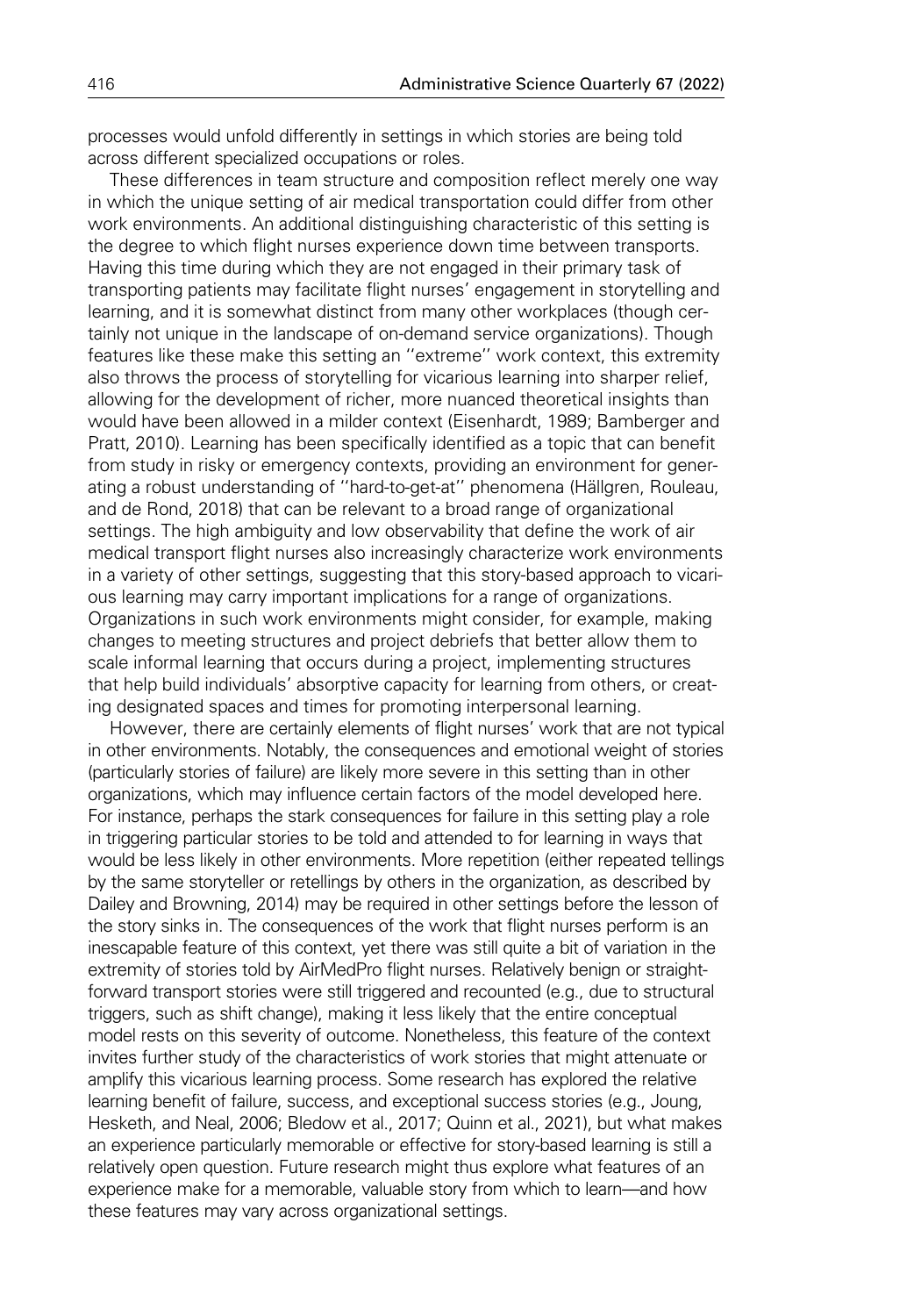When it comes to caring for patients suffering from extreme injuries or illnesses that require rapid transportation, trial and error is typically the least preferred method of learning. The insights from this study contribute to a more nuanced understanding of a felicitous alternative—vicarious learning—and how it is enacted through interpersonal storytelling in modern knowledge-intensive work. In environments in which work is ambiguous and opportunities to directly observe others are scarce, storytelling can help the lessons of others' experiences impact individual and collective learning and guide future performance.

### Acknowledgments

I am indebted to the flight nurses and leadership of AirMedPro, and to many others throughout the air medical transport industry, for sharing their stories and experiences with me. I thank Editor Christine Beckman and three anonymous reviewers for providing thoughtful, developmental feedback throughout the review process and Joan Friedman for impeccable editorial guidance and support. I am grateful for guidance and advice from Wayne Baker, Kathleen Sutcliffe, Jane Dutton, Scott DeRue, Amir Ghaferi, and Jim Westphal, as well as for insightful conversations with, and encouragement from, Ashley Hardin, Kira Schabram, Suntae Kim, Matthew Karlesky, Anna Mayo, Kristina Workman, and many others. This work also benefitted from many helpful comments and suggestions from session participants at various conferences and seminars, including at the University of Michigan ICOS seminar, where an earlier version of this paper was corecipient of the 2016 Likert Dissertation Paper Award. Any remaining errors are my own.

# ORCID iD

Christopher G. Myers **<https://orcid.org/0000-0001-7788-8595>** 

## REFERENCES

#### Aksin, Z., S. Deo, J. O. Jónasson, and K. Ramdas

2021 ''Learning from many: Partner exposure and team familiarity in fluid teams.'' Management Science, 67: 854–874.

#### Alavi, M., and D. E. Leidner

2001 ''Review: Knowledge management and knowledge management systems: Conceptual foundations and research issues.'' MIS Quarterly, 25: 107–136.

#### Ancona, D. G., and D. F. Caldwell

1992 ''Bridging the boundary: External activity and performance in organizational teams.'' Administrative Science Quarterly, 37: 634–665.

### Argote, L.

2015 ''Knowledge transfer and organizational learning.'' In K. Kraiger, J. Passmore, N. R. dos Santos, and S. Malvezzi (eds.), The Wiley Blackwell Handbook of the Psychology of Training, Development, and Performance Improvement: 154–170. Hoboken, NJ: Wiley-Blackwell.

#### Argote, L., and P. Ingram

2000 ''Knowledge transfer: A basis for competitive advantage in firms.'' Organizational Behavior and Human Decision Processes, 82: 150–169.

### Bailey, D. E., and S. R. Barley

2010 ''Teaching–learning ecologies: Mapping the environment to structure through action.'' Organization Science, 22: 262–285.

## Bamberger, P. A., and M. G. Pratt

2010 ''Moving forward by looking back: Reclaiming unconventional research contexts and samples in organizational scholarship.'' Academy of Management Journal, 53: 665–671.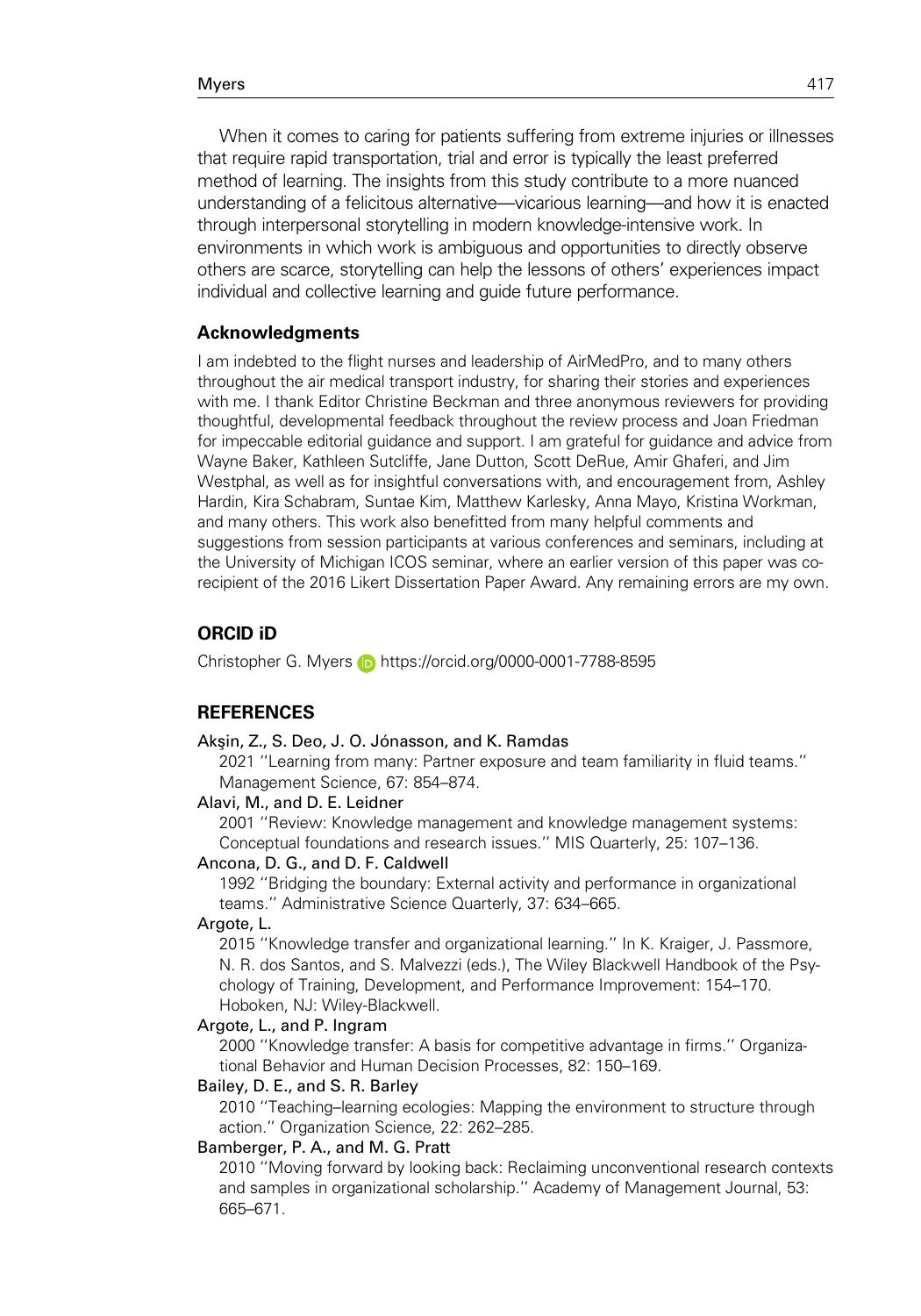# Bandura, A.

1977 Social Learning Theory. Englewood Cliffs, NJ: Prentice Hall.

# Bandura, A.

2000 ''Exercise of human agency through collective efficacy.'' Current Directions in Psychological Science, 9: 75–78.

# Barley, W. C., J. W. Treem, and T. Kuhn

2018 ''Valuing multiple trajectories of knowledge: A critical review and agenda for knowledge management research.'' Academy of Management Annals, 12: 278–317.

# Barry, D., and M. Elmes

1997 ''Strategy retold: Toward a narrative view of strategic discourse.'' Academy of Management Review, 22: 429–452.

# Bartel, C. A., and R. Garud

2009 ''The role of narratives in sustaining organizational innovation.'' Organization Science, 20: 107–117.

# Baum, J. A., S. X. Li, and J. Usher

2000 ''Making the next move: How experiential and vicarious learning shape the locations of chains' acquisitions.'' Administrative Science Quarterly, 45: 766–801. Beane, M.

2019 ''Shadow learning: Building robotic surgical skill when approved means fail.'' Administrative Science Quarterly, 64: 87–123.

# Bechky, B. A.

2006 ''Talking about machines, thick description, and knowledge work.'' Organization Studies, 27: 1757–1768.

# Bledow, R., B. Carette, J. Kühnel, and D. Bister

2017 ''Learning from others' failures: The effectiveness of failure stories for managerial learning.'' Academy of Management Learning & Education, 16: 39–53.

# Boje, D. M.

1991 ''The storytelling organization: A study of story performance in an office-supply firm.'' Administrative Science Quarterly, 36: 106–126.

# Bresman, H.

2010 ''External learning activities and team performance: A multimethod field study.'' Organization Science, 21: 81–96.

# Bresman, H.

2013 ''Changing routines: A process model of vicarious group learning in pharmaceutical R&D.'' Academy of Management Journal, 56: 35–61.

# Brookfield, S. D.

1987 Developing Critical Thinkers: Challenging Adults to Explore Alternative Ways of Thinking and Acting. San Francisco, CA: Jossey-Bass.

# Brown, J. S., S. Denning, K. Groh, and L. Prusak

2005 Storytelling in Organizations: Why Storytelling Is Transforming 21st Century Organizations and Management. Oxford, UK: Elsevier Butterworth-Heinemann.

# Brown, J. S., and P. Duguid

1991 ''Organizational learning and communities-of-practice: Toward a unified view of working, learning, and innovating.'' Organization Science, 2: 40–57.

# Browning, L. D.

1992 ''Lists and stories as organizational communication.'' Communication Theory, 2: 281–302.

# Bunderson, J. S., and K. M. Sutcliffe

2002 ''Comparing alternative conceptualizations of functional diversity in management teams: Process and performance effects.'' Academy of Management Journal, 45: 875–893.

# Chen, K. K.

2012 ''Charismatizing the routine: Storytelling for meaning and agency in the Burning Man organization.'' Qualitative Sociology, 35: 311–334.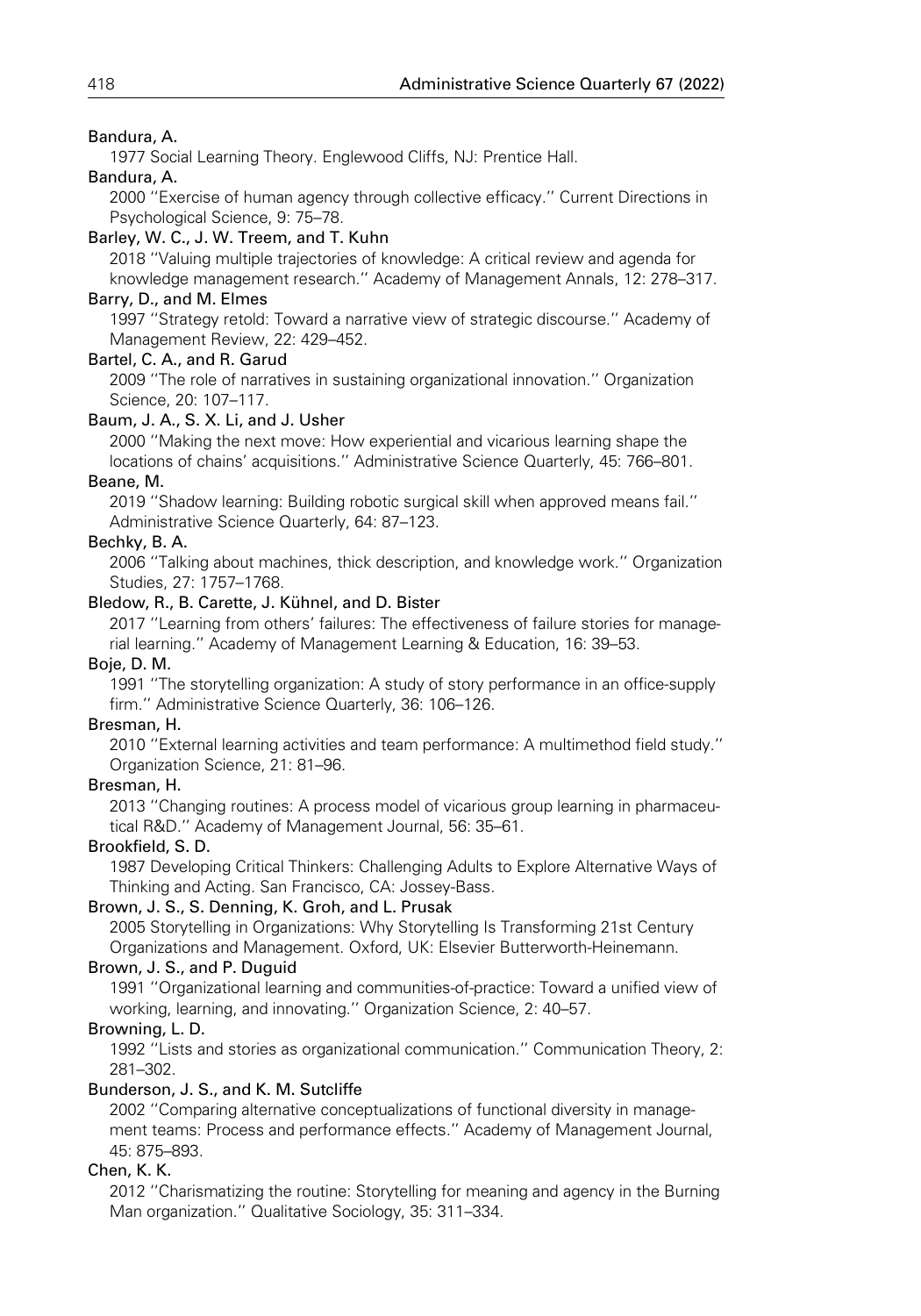### Cohen, W. M., and D. A. Levinthal

1990 ''Absorptive capacity: A new perspective on learning and innovation.'' Administrative Science Quarterly, 35: 128–152.

Connell, N. A. D., J. H. Klein, and E. Meyer

2004 ''Narrative approaches to the transfer of organisational knowledge.'' Knowledge Management Research & Practice, 2: 184–193.

#### Corbin, J., and A. L. Strauss

2008 Basics of Qualitative Research: Techniques and Procedures for Developing Grounded Theory. Thousand Oaks, CA: Sage.

### Dailey, S. L., and L. D. Browning

2014 ''Retelling stories in organizations: Understanding the functions of narrative repetition.'' Academy of Management Review, 39: 22–43.

### Darr, E. D., L. Argote, and D. Epple

1995 ''The acquisition, transfer, and depreciation of knowledge in service organizations: Productivity in franchises.'' Management Science, 41: 1750–1762.

## Denning, S.

2004 ''Telling tales.'' Harvard Business Review, 82 (May): 122–129.

# Desmettre, T., J.-M. Yeguiayan, H. Coadou, C. Jacquot, M. Raux, B. Vivien,

C. Martin, C. Bonithon-Kopp, M. Freysz, and F. I. C. R. I. S. Trauma 2012 ''Impact of emergency medical helicopter transport directly to a university hospital trauma center on mortality of severe blunt trauma patients until discharge.'' Critical Care, 16: R170.

#### Edmondson, A. C.

1999 ''Psychological safety and learning behavior in work teams.'' Administrative Science Quarterly, 44: 350–383.

#### Edmondson, A. C., and S. E. McManus

2007 ''Methodological fit in management field research.'' Academy of Management Review, 32: 1155–1179.

#### Eisenhardt, K. M.

1989 ''Building theories from case study research.'' Academy of Management Review, 14: 532–550.

### Fahrenkopf, E., J. Guo, and L. Argote

2020 ''Personnel mobility and organizational performance: The effects of specialist vs. generalist experience and organizational work structure.'' Organization Science, 31: 1601–1620.

### Feldman, M. S., and B. T. Pentland

2003 ''Reconceptualizing organizational routines as a source of flexibility and change.'' Administrative Science Quarterly, 48: 94–118.

### Gabriel, Y.

2000 Storytelling in Organizations: Facts, Fictions, and Fantasies. Oxford, UK: Oxford University Press.

### Garud, R., R. L. M. Dunbar, and C. A. Bartel

2011 ''Dealing with unusual experiences: A narrative perspective on organizational learning.'' Organization Science, 22: 587–601.

#### Garud, R., H. A. Schildt, and T. K. Lant

2014 ''Entrepreneurial storytelling, future expectations, and the paradox of legitimacy.'' Organization Science, 25: 1479–1492.

#### Glaser, B. G., and A. Strauss

1967 The Discovery of Grounded Theory. New Brunswick, NJ: Aldine Transaction.

## Goddard, R. D., W. K. Hoy, and A. W. Hoy

2004 ''Collective efficacy beliefs: Theoretical developments, empirical evidence, and future directions.'' Educational Researcher, 33: 3–13.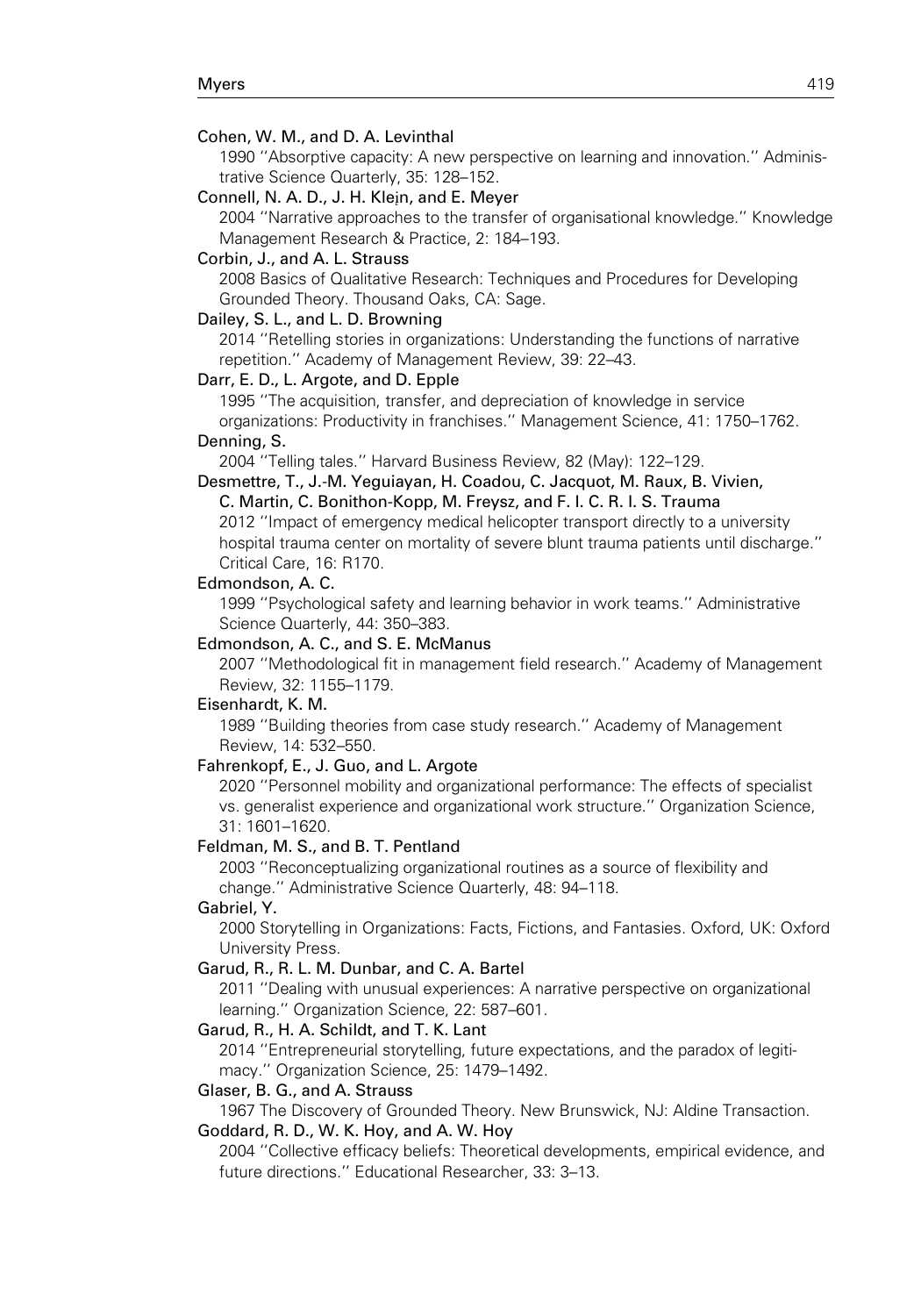## Greve, H. R.

2020 ''Learning theory: The pandemic research challenge.'' Journal of Management Studies, 57: 1759–1762.

### Grodal, S., M. Anteby, and A. L. Holm

2021 ''Achieving rigor in qualitative analysis: The role of active categorization in theory building.'' Academy of Management Review, 46: 591–612.

### Hällgren, M., L. Rouleau, and M. de Rond

2018 ''A matter of life or death: How extreme context research matters for management and organization studies.'' Academy of Management Annals, 12: 111–153.

### Hansen, M. T., N. Nohria, and T. Tierney

1999 ''What's your strategy for managing knowledge?'' Harvard Business Review, 77 (March–April): 106–116.

### Haunschild, P. R., and A. S. Miner

1997 ''Modes of interorganizational imitation: The effects of outcome salience and uncertainty.'' Administrative Science Quarterly, 42: 472–500.

## Haunschild, P. R., and B. N. Sullivan

2002 ''Learning from complexity: Effects of prior accidents and incidents on airlines' learning.'' Administrative Science Quarterly, 47: 609–643.

## Hedström, P., and P. Ylikoski

2010 ''Causal mechanisms in the social sciences.'' Annual Review of Sociology, 36: 49–67.

## Hinds, P. J., and D. E. Bailey

2003 ''Out of sight, out of sync: Understanding conflict in distributed teams.'' Organization Science, 14: 615–632.

### Huber, G. P.

1991 ''Organizational learning: The contributing processes and the literatures.'' Organization Science, 2: 88–115.

### Huber, G. P., and R. L. Daft

1987 ''The information environments of organizations.'' In F. M. Jablin, L. L. Putnam, K. H. Roberts, and L. W. Porter (eds.), Handbook of Organizational Communication: An Interdisciplinary Perspective: 130–164. Newbury Park, CA: Sage.

# Huckman, R. S., and B. R. Staats

2011 ''Fluid tasks and fluid teams: The impact of diversity in experience and team familiarity on team performance.'' Manufacturing & Service Operations Management, 13: 310–328.

## Joung, W., B. Hesketh, and A. Neal

2006 ''Using 'war stories' to train for adaptive performance: Is it better to learn from error or success? '' Applied Psychology: An International Review, 55: 282–302.

### Kane, A. A.

2010 ''Unlocking knowledge transfer potential: Knowledge demonstrability and superordinate social identity.'' Organization Science, 21: 643–660.

## Kerrissey, M., A. T. Mayo, and A. C. Edmondson

2021 ''Joint problem-solving orientation in fluid cross-boundary teams.'' Academy of Management Discoveries, 7: 381–405.

### Lave, J., and E. Wenger

1991 Situated Learning: Legitimate Peripheral Participation. New York, NY: Cambridge University Press.

#### Locke, K. D.

2001 Grounded Theory in Management Research. London, UK: Sage.

### Loyd, J. W., T. Larsen, and D. Swanson

2020 Aeromedical Transport. Treasure Island, FL: StatPearls Publishing.

# Luciano, M. M., L. A. DeChurch, and J. E. Mathieu

2018 ''Multiteam systems: A structural framework and meso-theory of system functioning.'' Journal of Management, 44: 1065–1096.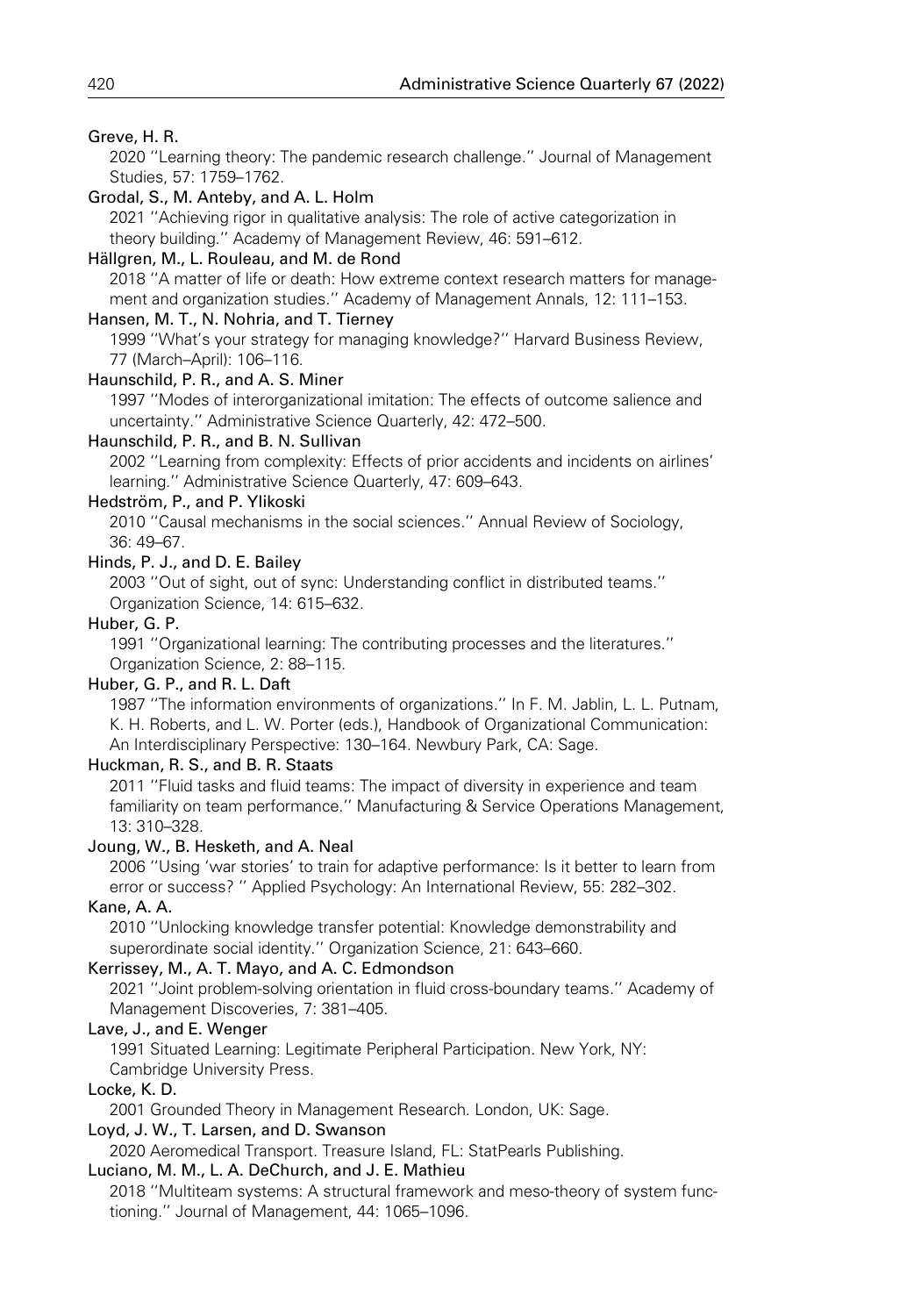### Luciano, M. M., J. D. Nahrgang, and C. Shropshire

2020 ''Strategic leadership systems: Viewing top management teams and boards of directors from a multiteam systems perspective.'' Academy of Management Review, 45: 675–701.

### Madsen, P. M., and V. Desai

2010 ''Failing to learn? The effects of failure and success on organizational learning in the global orbital launch vehicle industry.'' Academy of Management Journal, 53: 451–476.

## Manz, C. C., and H. P. Sims

1981 ''Vicarious learning: The influence of modeling on organizational behavior.'' Academy of Management Review, 6: 105–113.

#### March, J. G.

2010 The Ambiguities of Experience. Ithaca, NY: Cornell University Press.

### Marshall, C., and G. B. Rossman

2010 Designing Qualitative Research. Thousand Oaks, CA: Sage.

Martin, J., M. S. Feldman, M. J. Hatch, and S. B. Sitkin

1983 ''The uniqueness paradox in organizational stories.'' Administrative Science Quarterly, 28: 438–453.

## Martin, S. R.

2016 ''Stories about values and valuable stories: A field experiment of the power of narratives to shape newcomers' actions.'' Academy of Management Journal, 59: 1707–1724.

## Matzler, K., and J. Mueller

2011 ''Antecedents of knowledge sharing—examining the influence of learning and performance orientation.'' Journal of Economic Psychology, 32: 317–329.

#### Maxwell, J. A.

2005 Qualitative Research Design: An Interactive Approach. Thousand Oaks, CA: Sage.

#### McEvily, B., G. Soda, and M. Tortoriello

2014 ''More formally: Rediscovering the missing link between formal organization and informal social structure.'' Academy of Management Annals, 8: 299–345.

### Miles, M. B., and A. M. Huberman

1984 Qualitative Data Analysis: A Source Book of New Methods. Beverly Hills, CA: Sage.

#### Myers, C. G.

2018 ''Coactive vicarious learning: Toward a relational theory of vicarious learning in organizations.'' Academy of Management Review, 43: 610–634.

## Myers, C. G., and D. S. DeRue

2017 ''Agency in vicarious learning at work.'' In J. E. Ellingson and R. A. Noe (eds.), Autonomous Learning in the Workplace: 15–37. New York, NY: Routledge.

#### Nembhard, I. M., and A. L. Tucker

2011 ''Deliberate learning to improve performance in dynamic service settings: Evidence from hospital intensive care units.'' Organization Science, 22: 907–922.

#### Noe, R. A., A. D. M. Clarke, and H. J. Klein

2014 ''Learning in the twenty-first-century workplace.'' Annual Review of Organizational Psychology and Organizational Behavior, 1: 245–275.

#### Nonaka, I.

1994 ''A dynamic theory of organizational knowledge creation.'' Organization Science, 5: 14–37.

#### Orr, J. E.

1996 Talking about Machines: An Ethnography of a Modern Job. Ithaca, NY: ILR Press.